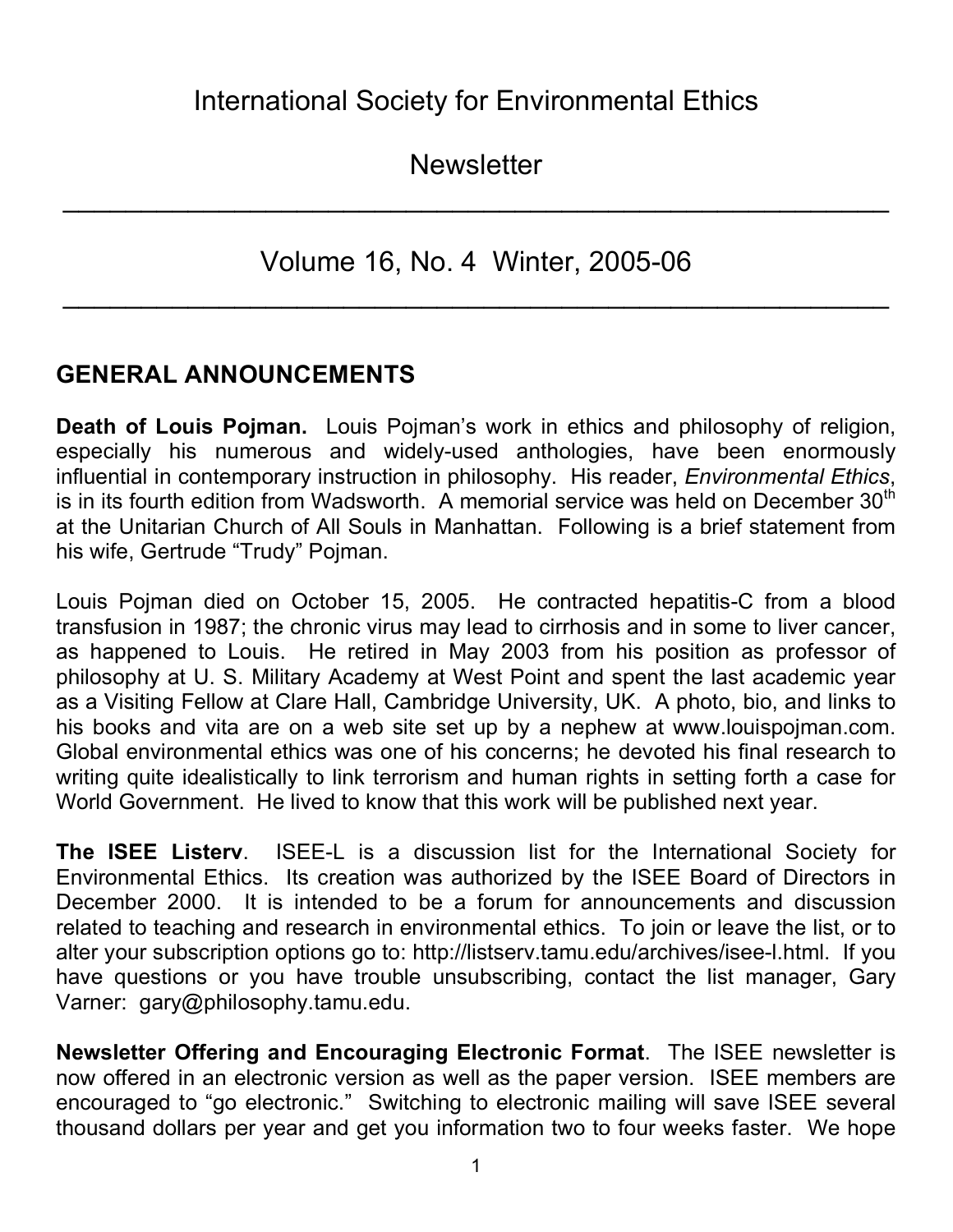that the majority of members will receive the newsletter via email eventually. Those who wish to continue receiving a paper copy of the newsletter may do so, but you only get one or the other! To make the switch, email ISEE treasurer Lisa Newton at lhnewton@mail.fairfield.edu, with "go electronic" in the subject heading Thanks!

**ISEE Session at APA Central.** As usual, ISEE will sponsor two sessions at the American Philosophical Association, Central Division, April 27-30, 2006. This year's meeting is in Chicago. Please see the APA website for meeting details: http://www.apa.udel.edu/apa/. Volunteers to chair the first session are still being sought.Please contact Paul B. Thompson: thomp649@msu.edu.

Joint Session of International Society for Environmental Ethics and Society for Philosophy and Technology, Thursday, April 27, 2006, 5:15-7:15pm Paper: "Making the Connection Between Women's Empowerment, Well-Being and Land Rights: Examining Bina Agarwals' A Field of Ones Own" Steven Weiss, Augusta State University

Commentator: Judith Andre, Michigan State University

Paper: "Newcomers Need Not Apply: A Racialized Reading of Wendell Berry," Lisa Heldke, Gustavus Adolphus College

Commentator: Lee McBride, Georgia Institute of Technology

Joint Session of International Society for Environmental Ethics and Society for Philosophy and Technology, Thursday, April 27, 2006, 7:30-10:30pm

Session Title: Author Meets Critics: Bryan Norton's Sustainability Chair: Paul B. Thompson, Michigan State University Critics: Larry Hickman, Center for Dewey Studies, Southern Illinois University Kelly Parker, Grand Valley State University Jennifer Welchman, University of Alberta

Respondent: Bryan Norton, Georgia Institute of Technology

**New Journal: Nature and Culture.** Nature and Culture is a forum for the international community of scholars and practitioners to present, discuss, and evaluate critical issues and themes related to the historical and contemporary relationships that societies, civilizations, empires, regions, nation-states have with Nature. The journal contains a serious interpolation of theory, methodology, criticism, and concrete observation forming the basis of this discussion.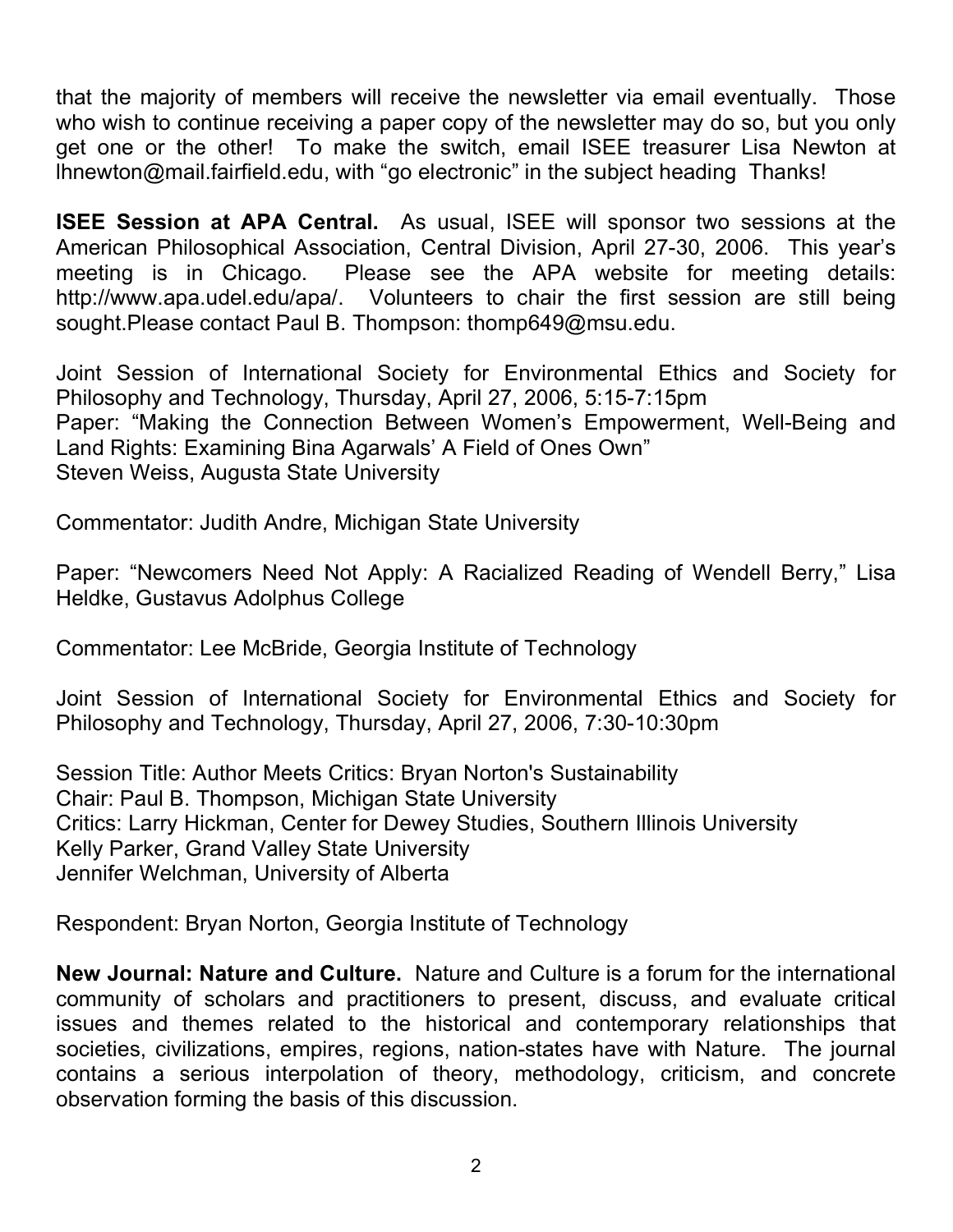The mission of the journal is to move beyond specialized disciplinary enclaves and mind-sets toward broader syntheses that encompass time, space and structures in understanding the Nature-Culture relationship. The Journal will furthermore provide an outlet for the identification of knowledge gaps in our understanding of this relationship.

The Editors and Editorial Board will consider new topics and authors should not be restricted by those listed below. Current themes include: Cultural Reactions and Conceptions of Nature; Degradation and Restoration of Environment; Ecological Time; and Ecological Futures.

For futher information, visit http://www.berghahnbooks.com/journals/nc/.

**Survey on Higher Ed and Sustainability.** Jennifer Everett is researching an "emerging consensus that higher education needs to be vastly more interdisciplinary, integrated, ethically aware, and civically engaged than it is at present" concerning issues of sustainability. To this end, she poses the following questions to the ISEE membership:

1. How many environmental philosophers incorporate civic engagement projects on sustainability – either on campus or in the community – into our environmental philosophy courses? How are they structured? How do they enhance or detract from the core philosophical (or other academic) aims of the course?

2. What role, if any, should this society play (qua academic professional organization) in advancing sustainability in higher education? Should the ISEE (and IAEP?) join the U.S. Partnership for the UN Decade of Education for Sustainable Development? Should the APA? Should the American Council of Learned Societies?

3. What would a shift toward greater interdisciplinarity mean for the discipline of philosophy as a whole (i.e., courses taught, publications, meetings and conferences, disciplinary norms, tenure decisions, other …) Is the field receptive to such a shift? How could it be brought about?

4. What would a college education have to look like in order to prepare students to create a sustainable society? Is interdisciplinarity really that important, for example?

She invites your replies to:

Jen Everett, Assistant Professor Carleton College jeverett@carleton.edu (on leave Winter 2006)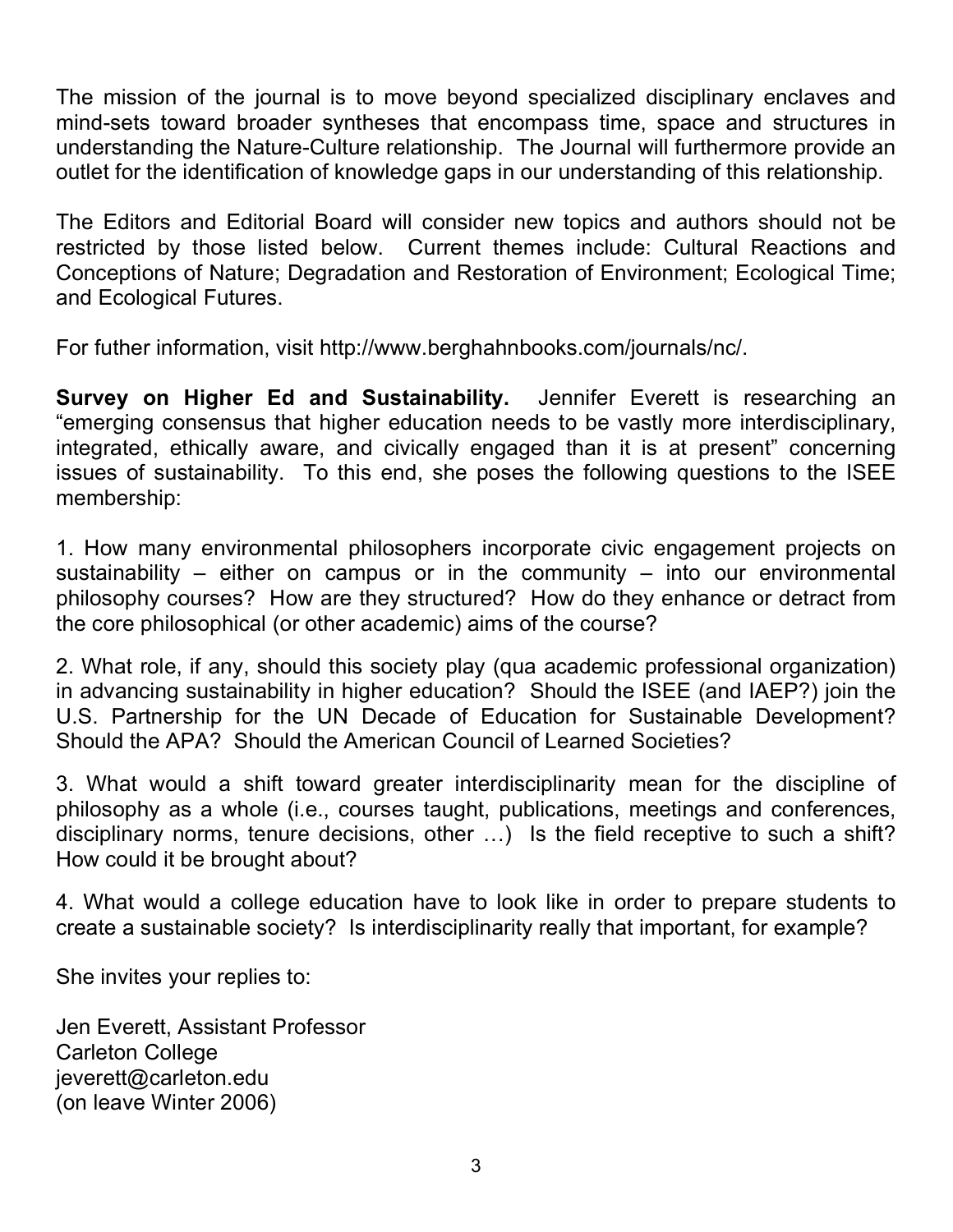**Call for Book Reviewers.** In his capacity as review editor for two journals Roger Gottlieb seeks willing and able parties to write book reviews of varying lengths. Interested people should contact him and let him know of their interest, availability and areas of expertise.

Roger S. Gottlieb Professor of Philosophy Worcester Polytechnic Institute Worcester, MA 01609 508-831-5439; hm: 617-522-1005 gottlieb@wpi.edu. www.wpi.edu/~gottlieb Review Editor, Social Theory and Practice Review Editor, Capitalism, Nature, Socialism: A Journal of Socialist Ecology

**New Environmental Ethics Institute.** The Center for Ethics at The University of Montana is offering an Environmental Ethics Institute, July 10-28, 2006. The Institute will provide a diverse array of educational opportunities in environmental ethics. Missoula is an appealing college mountain-town in close proximity to many wilderness areas and National Parks. Participants can register for any portion of the Institute that fits their schedule and interests, can earn graduate or undergraduate credit, or take the courses at a reduced rate with a no credit option. Schedule of events:

Course #1, July 10-13 (1 credit), Environmental Justice in Montana's Indian Country, with Robin Saha, Environmental Studies, UM-Missoula

Course #2, June 5-July 7 online\* & July 17-21 on campus (3 credits), Foundations of Environmental Thought, with Andrew Light, Department of Philosophy and Evans School of Public Affairs, University of Washington

Course #3, June 5-July 7 online\* & July 24-28 (3 credits), How We Experience Nature: Environmental Aesthetics with Case Studies from the U.S. and Japan, with Yuriko Saito, Professor of Philosophy, Rhode Island School of Design

Workshop/Field Trip #1, Ethical Issues in Ecological Restoration, with Dan Spencer, Environmental Studies/Liberal Studies/Philosophy, UM-Missoula

Workshop/Field Trip #2, Wilderness Management: Tensions and Paradoxes, with Deborah Slicer, Philosophy, UM-Missoula

Symposium, July 21, Religion and Rolston's Environmental Philosophy, with Holmes Rolston, Ned Hettinger, Christopher Preston, Albert Borgmann

Evening lectures by visiting environmental experts throughout the 3-week Institute For more information, contact Dane Scott, Director, The Center for Ethics, The University of Montana, Missoula, MT 59812, 406-243-6632, email us at ethics@mso.umt.edu, or visit our Web site at www.umt.edu/ethics.

**Field Station in Environmental Philosophy.** The Department of Philosophy and Religion Studies at the University of North Texas has launched a new field station for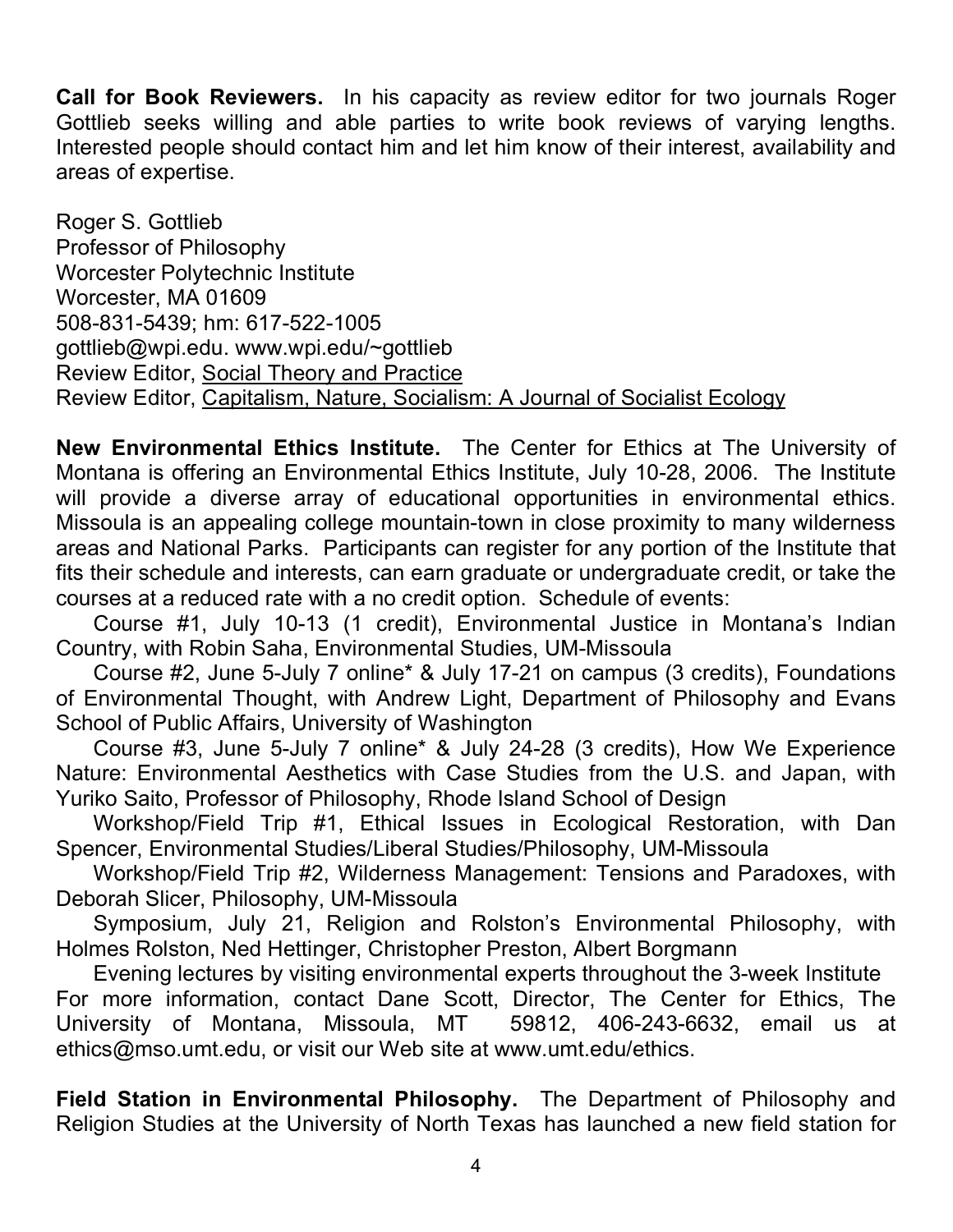interdisciplinary work in environmental science, philosophy, and policy. Co-sponsored by the Omora Foundation (http://www.ormora.org), the field station is located in Cape Horn, Chile, at 55° S, at the southern tip of South America. While still in its early stages, we are planning a variety of activities and opportunities for both the UNT community and researchers worldwide, including Cape Horn research internships for UNT graduate students., a joint Chilean-US international research workshop in January 2007, and library, residential and classroom facilities.

We invite researchers and graduate students at other institutions to contact us for possible research at the field station, and for opportunities for partnerships. For more information, see http://www.phil.unt.edu/chile, or contact:

Robert Frodeman Dept of Philosophy and Religion Studies University of North Texas 225 EESAT, Box 310920 Denton, TX 76203 940 565 2134 FAX 940 565 4448 Humanities Policy website http://www.phil.unt.edu http://humanitiespolicy.unt.edu

Robert Frodeman may also be contacted with any questions concerning **UNT's new PhD in Philosophy.** Since 1992, UNT has offered a highly successful Master's degree in Philosophy with a Concentration in Environmental Ethics. The new Ph.D. program builds on the Master's program and offers prospective students the opportunity to study environmental philosophy and ethics at the doctoral level with some of the leading scholars in the field.

**New Master of Arts in Philosophy.** This new MA program, offered jointly by Washington State University and the University of Idaho, leads to a general M.A. degree but students can also opt for a concentration in Environmental Philosophy or in Ethics. The program offers courses in major traditional areas such as ethics, metaphysics, epistemology, philosophy of religion, and the history of philosophy, as well as in more recently developed areas such as environmental philosophy, feminist philosophy, and applied ethics. Program website: http://uidaho.wsu.edu/maphilosophy/.

Questions about the program can be directed to Michael Nelson, in the Department of Philosophy at the University of Idaho, mpnelson@uidaho.edu or to the departmental graduate director Michael O'Rourke at morourke@uidaho.edu.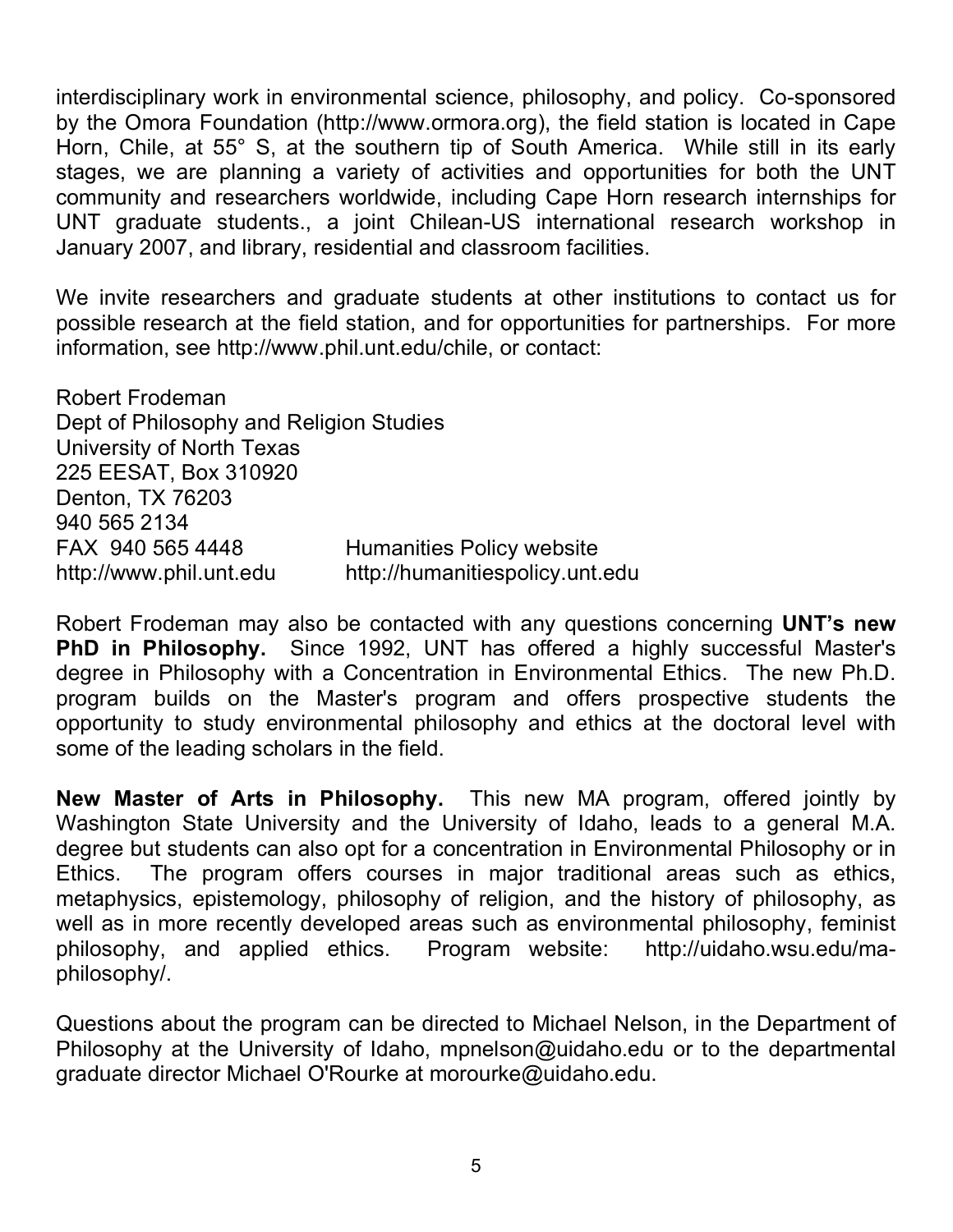**CANCELLED: Third Annual International Symposium on Theoretical and Applied Ethics.** Due to the devastation of Hurricane Katrina, this conference scheduled to be held in February at Louisiana State University in Baton Rouge, LA, has been cancelled.

# **CONFERENCES AND CALLS FOR PAPERS**

**Third Annual Joint Meeting on Environmental Philosophy.** Call for papers, commentators, and session chairs for this third annual joint meeting, sponsored by the International Association for Environmental Philosophy, the International Society for Environmental Ethics, and the University of North Texas.

The third annual meeting intended to bring together the environmental philosophy community will occur from May 30 to June 2 2006, at the Highlands Center on the border of Rocky Mountain National Park in Colorado. The Highlands Center is recently constructed retreat center at 8500 feet elevation, with rooms, meeting space, and a cafeteria. Longs Peak (elev. 14,000) hovers above the conference center and is within close hiking distance. Rooms are available from \$85 singles to \$120 for four. We have reserved fifteen rooms, each of which will comfortably house two to four guests. See http://www.highlandscamp.org/retreat center.htm for further information. Camping facilities and other housing options are available nearby. We hope to attract a broad cross-section of the environmental philosophy community, including graduate students. In addition to contributed papers, the program will include papers by leading figures in the field.

The provisional format, designed to maximize discussion, is as follows:

Plenary presentations on the evenings of May 30 and May 31.

Papers available beforehand on-line.

20 minutes sessions—10 each for author and commentator, 40 for discussion.

Sessions from 9am-1pm, with afternoons free.

Papers or detailed abstracts are due by February 15, with acceptances announced by March 15. Papers must be ready for distribution on the web by May 1. Send papers, detailed abstracts, or expressions of your willingness to comment or chair to:

| <b>Robert Frodeman</b>                  | Dale Jamieson                        |
|-----------------------------------------|--------------------------------------|
| Dept of Philosophy and Religion Studies | HMSS, Steinhardt School of Education |
| University of North Texas               | <b>New York University</b>           |
| 225 EESAT, Box 310920                   | 246 Greene Street, Suite 300         |
| Denton, TX 76203                        | New York, NY 10003                   |
| philosophy@unt.edu                      | dwj3@nyu.edu                         |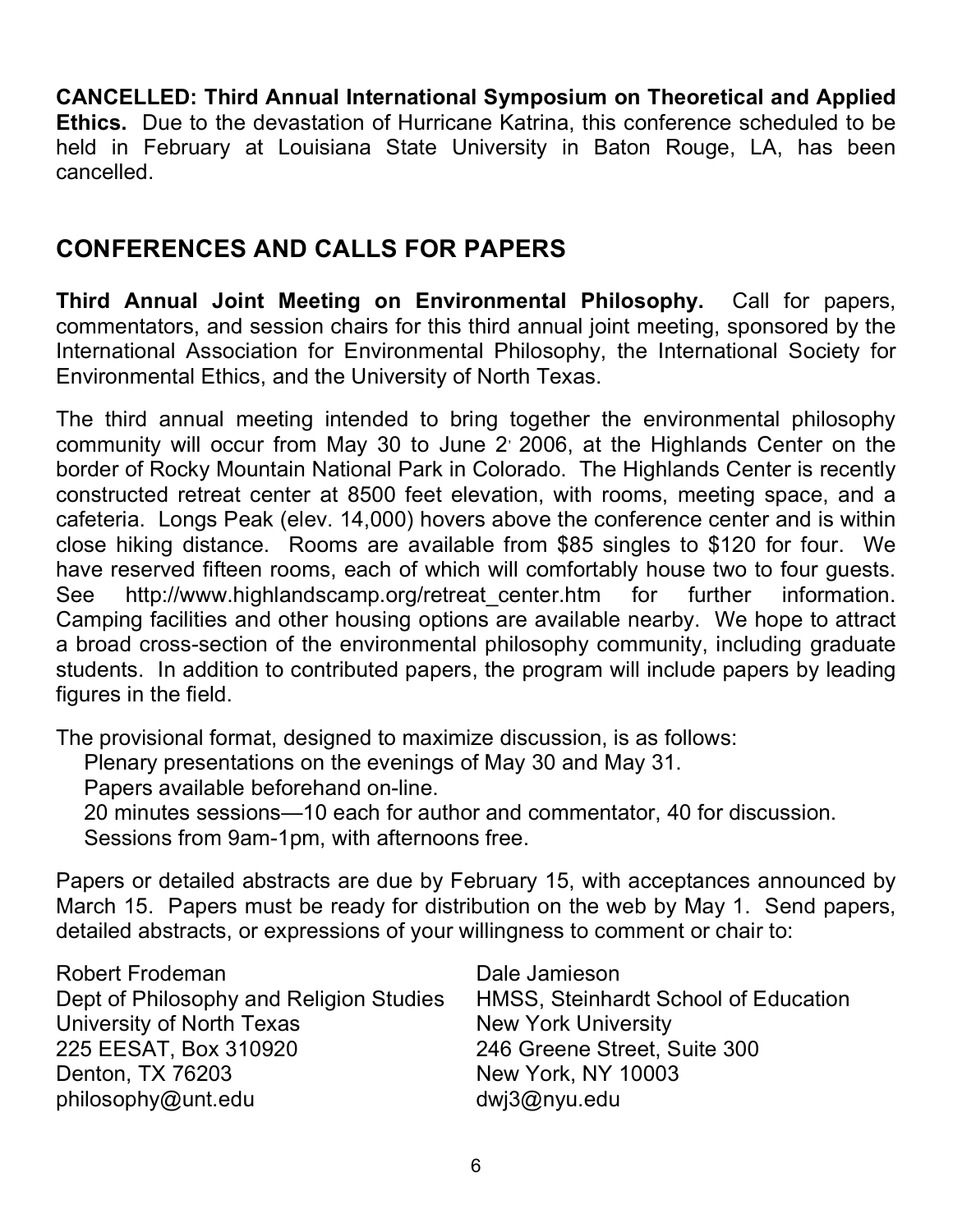**ISEE Sessions.** Proposals are invited for individual papers or group sessions for the APA Pacific, Central and Eastern Division meetings. For the Pacific, contact ISEE treasurer Lisa Newton at lhnewton@mail.fairfield.edu. For the Central, contact ISEE secretary Paul Thompson, thomp649@pilot.msu.edu. For the Eastern, contact ISEE vice-president Clare Palmer, cpalmer@artsci.wustl.edu. Snail mail addresses and telephone numbers at the end of the newsletter. The deadline for proposals is September 1 for the Pacific and Central, March 1 for the Eastern.

**Ethics and the Environment**. Ethics and the Environment provides an interdisciplinary forum for theoretical and practical articles, discussions, and book reviews in the broad area encompassed by environmental philosophy. Possible topics include conceptual approaches in ecological philosophy, such as ecological feminism and deep ecology, as they apply to issues such as cloning, genetically modified organism, new reproductive technology, war and militarism, environmental education and management, ecological economics, and ecosystem health. We encourage submissions offering new and imaginative conceptions of what counts as an "environmental issue."

Manuscripts may be submitted at any time. Please send three copies, two without identification, to:

Victoria Davion, Editor Ethics & The Environment Department of Philosophy University of Georgia, Athens, GA 30602-1627

Inquiries to Mona Freer, Managing Editor, Ethics & the Environment mfreer@uga.edu Tel: (706)542-2362 Fax: (706)542-2839

**Conference on Emotional Geographies.** A final call for papers for the Second International & Interdisciplinary Conference on Emotional Geographies, to be held May 25-27, 2006 at Queen's University in Kingston, Ontario. Following the success of the first conference on Emotional Geographies (Lancaster UK, September 2002), we are pleased to announce that Queen's University will be hosting a second international, interdisciplinary event in May 2006. In this second announcement and call for papers, we encourage contributions from authors and artists exploring the co-constitutive relations between emotions, people and places in all senses, but are particularly keen to receive abstracts in broad areas including [among others] theorizing emotion, identity, equity and emotion, politicizing emotion, nature and emotion, and emotion and the arts. Conference details: http://www.geog.queensu.ca/emotionalgeog/.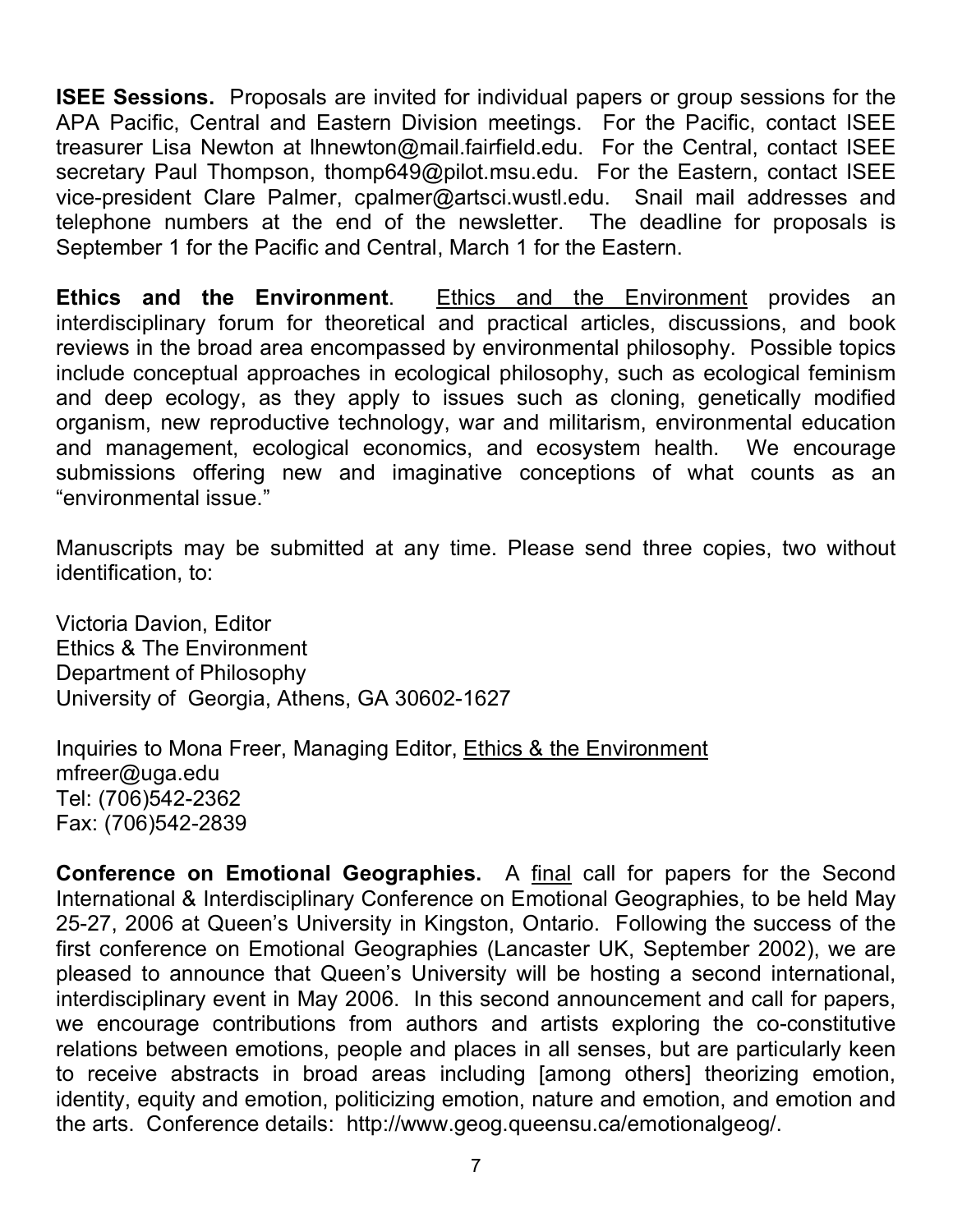Please send abstracts of no more than 250 words, highlighting four key words, to conference organizers Joyce Davidson (joyce.davidson@queensu.ca) and Laura Cameron (cameron@post.queensu.ca) ASAP. We encourage electronic submissions.

**Making Ethics Visible.** The 2<sup>nd</sup> Midwest Environmental Ethics Conference: "Making Ethics Visible," will be held May 6, 2006 in St. Paul, Minnesota. The conference is sponsored by the Univ. of St. Thomas Department of Philosophy, the Univ. of Minnesota Program on Agricultural, Food, and Environmental Ethics, the Minnesota Department of Natural Resources, and the Minnesota Association for Environmental Education. Featured speakers include J. Baird Callicott, Professor of Philosophy, University of North Texas; Andrew Light, Associate Professor of Philosophy, University of Washington; and Peter Bell, Chair, Metropolitan Council of the Twin Cities.

The organizing committee invites proposals from academic philosophers, natural resource professionals, environmental education practitioners, and interested community members for papers, panels, roundtables, workshops, and other presentations that address the role of environmental ethics in community decisionmaking. The committee specifically invites proposals that address the conference theme—"Making Ethics Visible"—by answering the following question: "How can your academic discipline, professional expertise, or personal insight contribute to making ethical practices, principles, and/or assumptions visible in community decision-making about the environment?" Proposals that address the environment of the Midwest and/or environmental education are especially encouraged. However, presenters may also wish to address related questions concerning how theoretical issues in environmental ethics relate to actual communities, their issues, and their decisionmaking processes; methods of ethical conflict resolution; the role of environmental educators in community decision-making; etc.

Send one-page proposals by January 6, 2006 to:

Heidi Giebel Department of Philosophy, #JRC 241 University of St. Thomas St. Paul, MN 55105 Email: hmgiebel@stthomas.edu Phone: 651-962-5367

Please include the title of your proposed presentation, your institutional affiliation (if any), and your contact information. Requests for audio-visual equipment must accompany the proposal. Electronic submissions are encouraged. Registration materials will be made available on or around February 15, 2006. We will also have a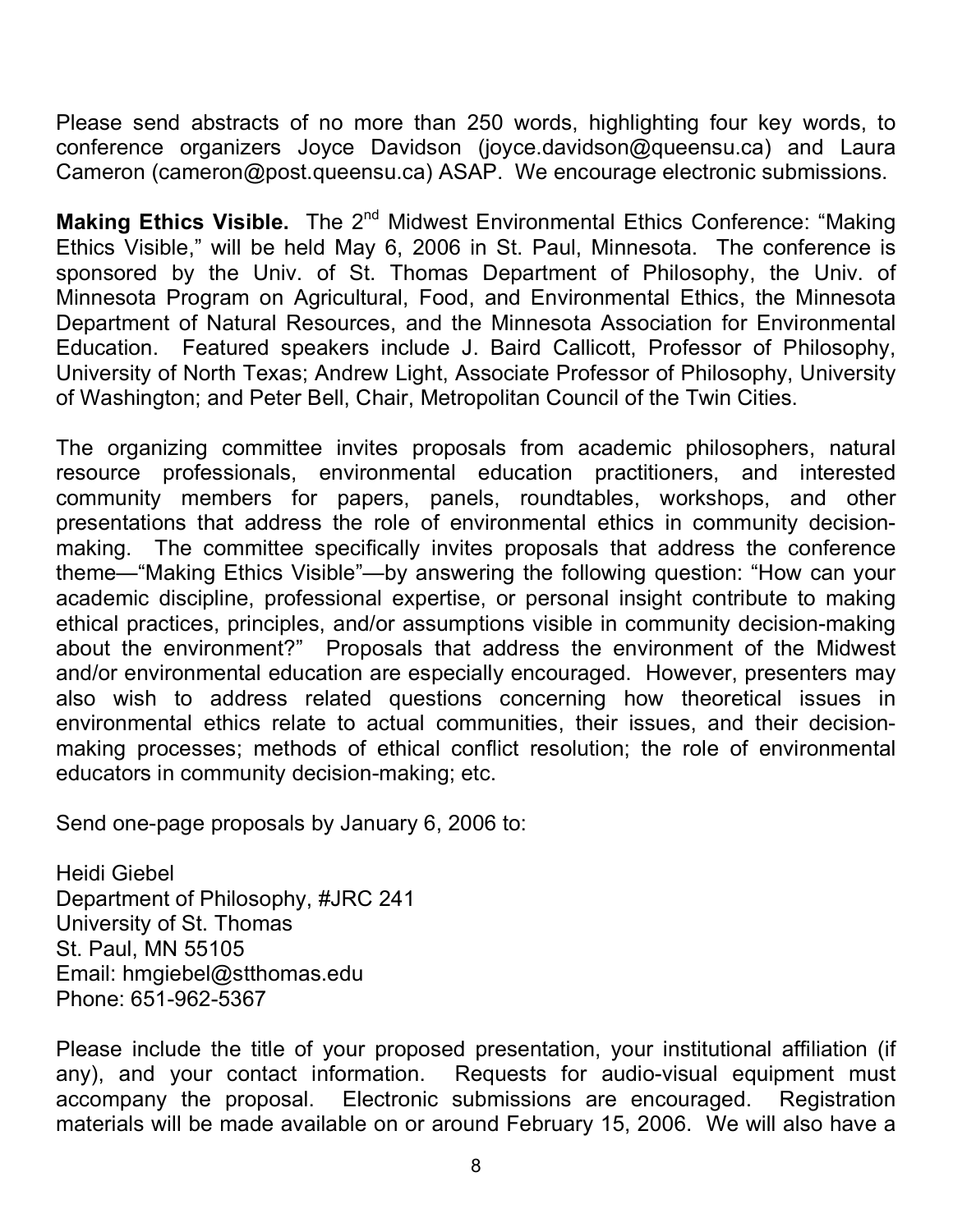web site linked to <http://www.stthomas.edu/phil/> and <http://www.agricola.umn.edu/ethics/>.

**Society for Conservation Biology.** ISEE members with work that concerns the conservation of biological diversity are invited to consider submitting an abstract for an oral or poster presentation at the Society for Conservation Biology (SCB) 20th annual meeting, "Conservation Without Borders, in San Jose, CA June 24-28, 2006. The deadline for abstracts is January 14. More information on the formats for proposals is on the meeting web site: http://www.conbio.org/2006/Abstractcall.cfm.

SCB's Social Science Working Group actively seeks to network with social scientists, ethicists, philosophers, and other folks not in the natural science realm whose work concerns biodiversity and its conservation. For those of you interested in attending and participating in a meeting of the SCB, you are invited in the hopes of widening the network of scholars and professionals who are doing applied work within the realm of biodiversity conservation. SCB is an 8,000-member international professional organization. The Social Science Working Group of SCB has more than 600 members (and counting), and has been given a prominent role within the society to promote the integration of the social sciences and humanities into the society's goals and workings. Those interested in learning more about SCB or its Social Science Working Group, even if participating in the meeting is not something you are inclined to do, please contact:

Rich Wallace **Director**, Env'l Studies Program Vice President and Program Committee Chair Ursinus College Social Science Working Group P.O. Box 1000 Society for Conservation Biology Collegeville, PA 19426

(610) 409-3730 (610) 409-3660 fax rwallace@ursinus.edu

**Writers' Conference/Workshop in Honor of Rachel Carson.** The Fourth NEW-CUE Writers' Conference and Workshop in honor of Rachel Carson will be held June 13-16, 2006, at The Spruce Point Inn in Boothbay Harbor, ME. The 2006 Conference/Workshop will feature the work of Henry David Thoreau, and the theme will be wilderness/wildness.

Nature and Environmental Writers–College and University Educators (NEW-CUE), a non-profit, environmental education organization, invites submissions for possible presentation at the Conference/Workshop New and established writers, instructors, scholars and practitioners are encouraged to send examples from their work: essays, poems, fiction, children's literature, visual media including narrative film and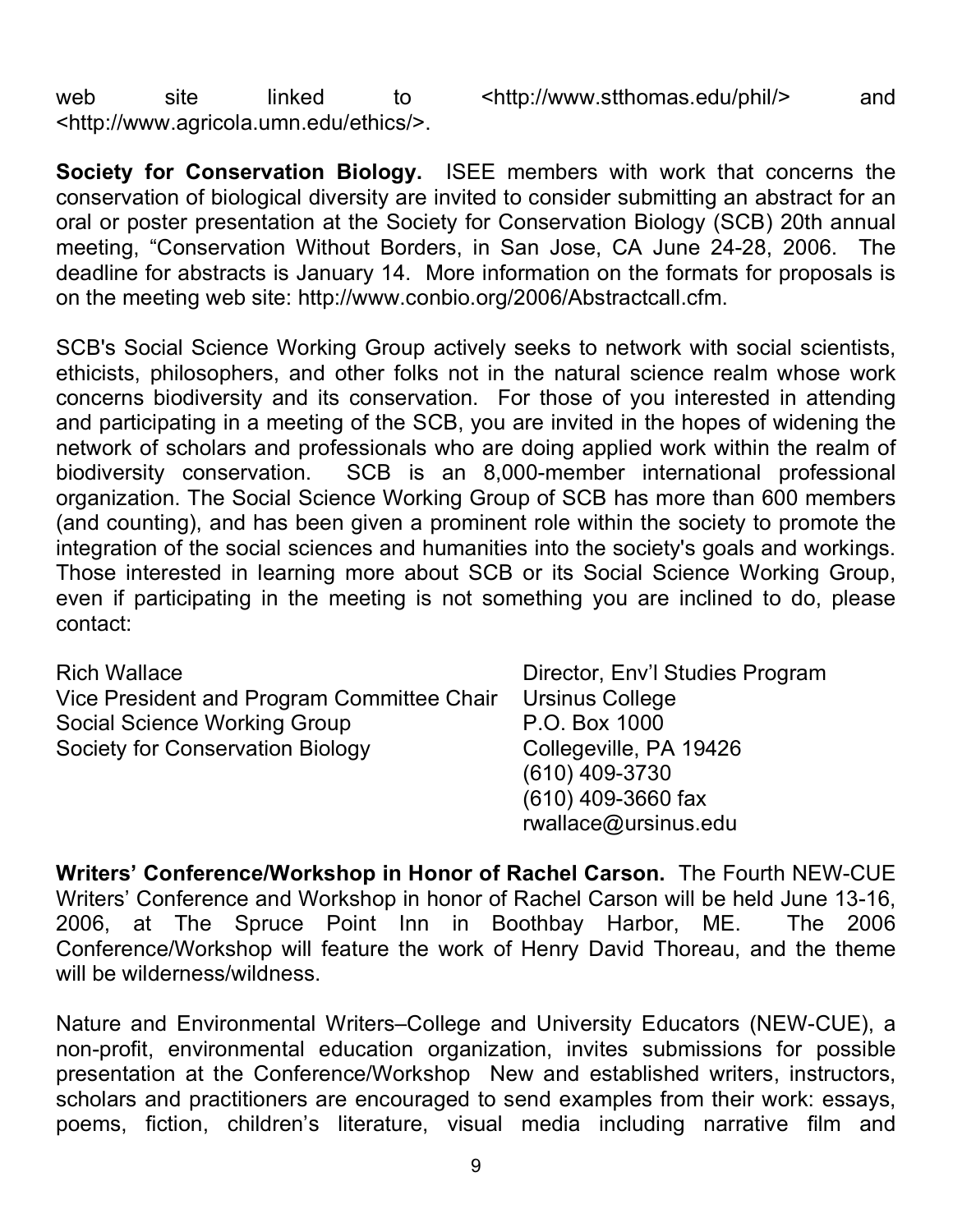documentaries as well as journalism and scholarly research. We welcome submissions that represent a 15-minute reading or screening followed by ample time for discussion.

The Conference/Workshop will be held at The Spruce Point Inn, one of the finest waterfront resort inns on the East Coast. It will be an interdisciplinary event, blending scholarly inquiry, relaxation and exploration. The Keynote Speaker will be Lawrence Buell. Featured speakers will include Jane Brox, Franklin Burroughs, Jeffrey Cramer, Ted Levin and Jennifer Sahn. In addition, the program schedule will include workshops, presentations as well as guided activities such as hikes, tide pool explorations and trips to the Burnt Island Lighthouse and the Coastal Maine Botanical Gardens.

Daily concurrent sessions will include readings of accepted submissions. We hope that you will submit if your work will add to a discussion of these, or related, topics:

- new and creative responses to Thoreau's work
- urban and suburban wildernesses
- distinguished tradition of American nature writing before Thoreau
- challenges facing poet-naturalists
- first-hand experience as a source of knowledge of and commitment to nature
- legacy of Rachel Carson under attack
- ecocriticism and the media
- wild spaces in urban places
- nature within children's literature
- finding and preserving a personal Walden on a degraded planet

Submissions will need to include a cover page with the author's full name, institutional or organizational affiliation (if applicable), and contact information including mailing address, phone, fax and e-mail address. Submissions should be typed and no longer than three pages, with the author's name included on each page. Submissions of visual materials can include samples or descriptions. Presenters will need to register for the Conference/Workshop. Please send by surface mail, fax or e-mail before January 19, 2006 to:

Barbara Ward Klein, President NEW-CUE c/o St. Thomas Aquinas College Sparkill, NY 10976 Phone: 845-398-4247 Fax: 845-398-4224 e-mail info@new-cue.org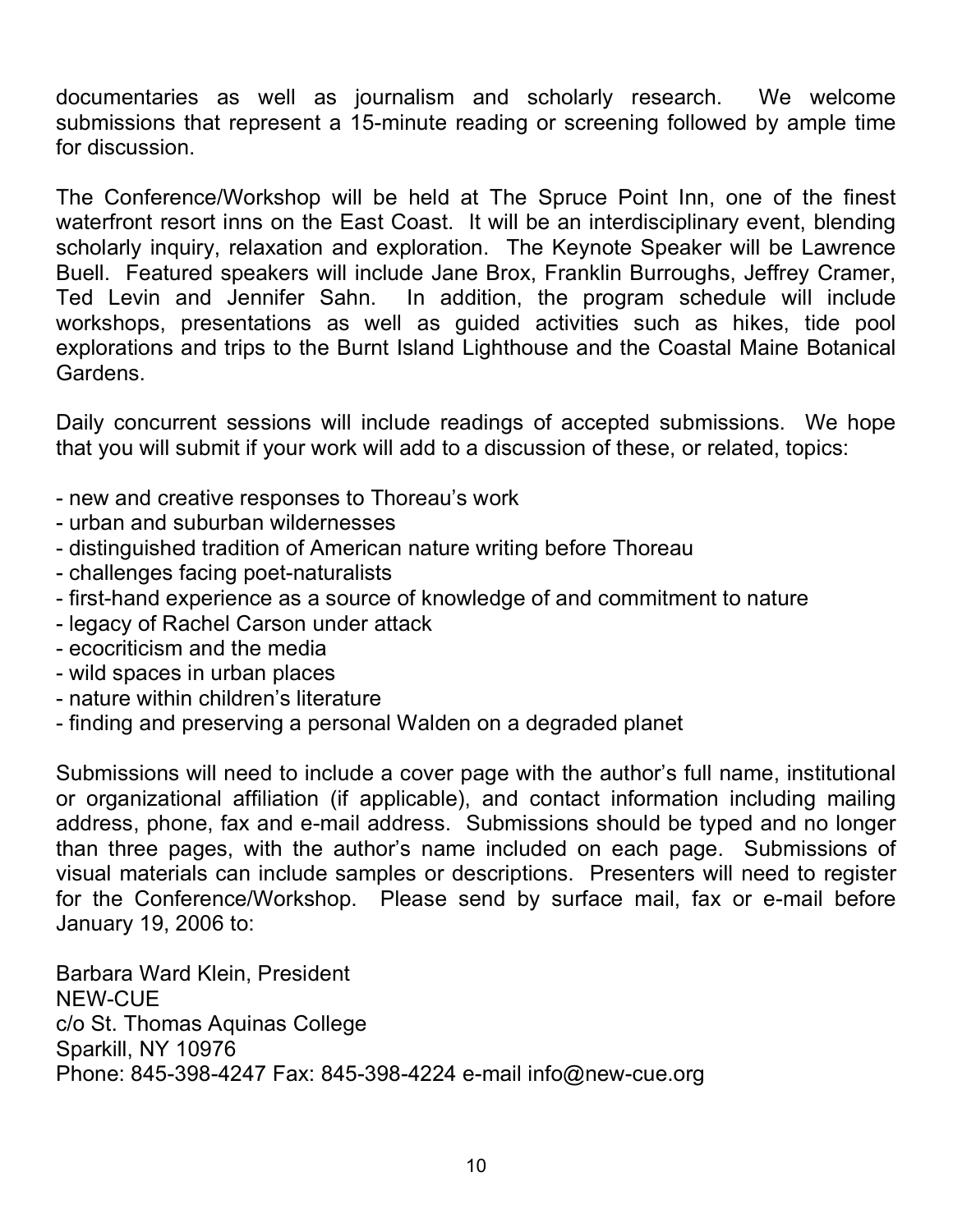Please note that enrollment at this event is limited to 100 participants and that early registration is recommended. Registrations will be accepted on a space-available basis. Participants whose work will be accepted for presentation at the 2006 Conference/Workshop will need to register for the event. Please see our web site http://www.new-cue.org for registration information and a further description of The Spruce Point Inn and the Boothbay Harbor area.

**Philosophy Graduate Student Conference: Re-cognizing Nature.** The 9th Annual University of Kentucky Philosophy Graduate Student Conference will be held March 4, 2006. The theme this year is "Re-cognizing Nature," and Nancy Tuana of Penn State will give the keynote address, "Witnessing Katrina: Socially Responsible Science."

The Philosophy Graduate Student Association of the University of Kentucky invites paper submissions from current graduate students. We are looking for papers from an historical, continental, and/or analytic perspective that philosophically address issues of the natural environment, in areas including but not limited to: Environmental Ethics, Epistemology, Political and Social Philosophy, Philosophy of Science, Evolutionary Psychology, Cognitive Science, Philosophical Anthropology. We especially welcome contributions to these areas from a feminist perspective.

Submissions must be received no later than January 27, 2006. Submissions received later than this date will be accepted at the discretion of the conference coordinators.

All submissions must:

- 1. Be submitted for blind review (include cover letter with contact information),
- 2. Include a (max) 150 word abstract, and
- 3. Be edited for a 30 minute presentation (approx. 3000 words).
- ELECTRONIC SUBMISSIONS (WORD OR PDF) REQUIRED, to laeric2@uky.edu.

For more information or general inquiries, e-mail the conference coordinators, Joe Trullinger (jtrullin@uky.edu) or Larry Erickson (laeric2@uky.edu).

**The Politics of Health.** Contributions are invited for a special issue of Theoria aimed at exploring the politics and ethics of health and health care. The deadline for submission of papers is February 1 2006.

**Joint Meeting on Food and Agriculture.** The next joint meeting of the Agriculture, Food and Human Values Society and the Association for the Study of Food and Society will be held June 7-11 in Boston, MA. The conference theme is: "Place, Taste, and Sustenance: The Social Spaces of Food and Agriculture." Papers on almost any topic in environmental philosophy are welcome, but philosophical reflections related to the conference theme are especially welcome. Abstracts and proposals for sessions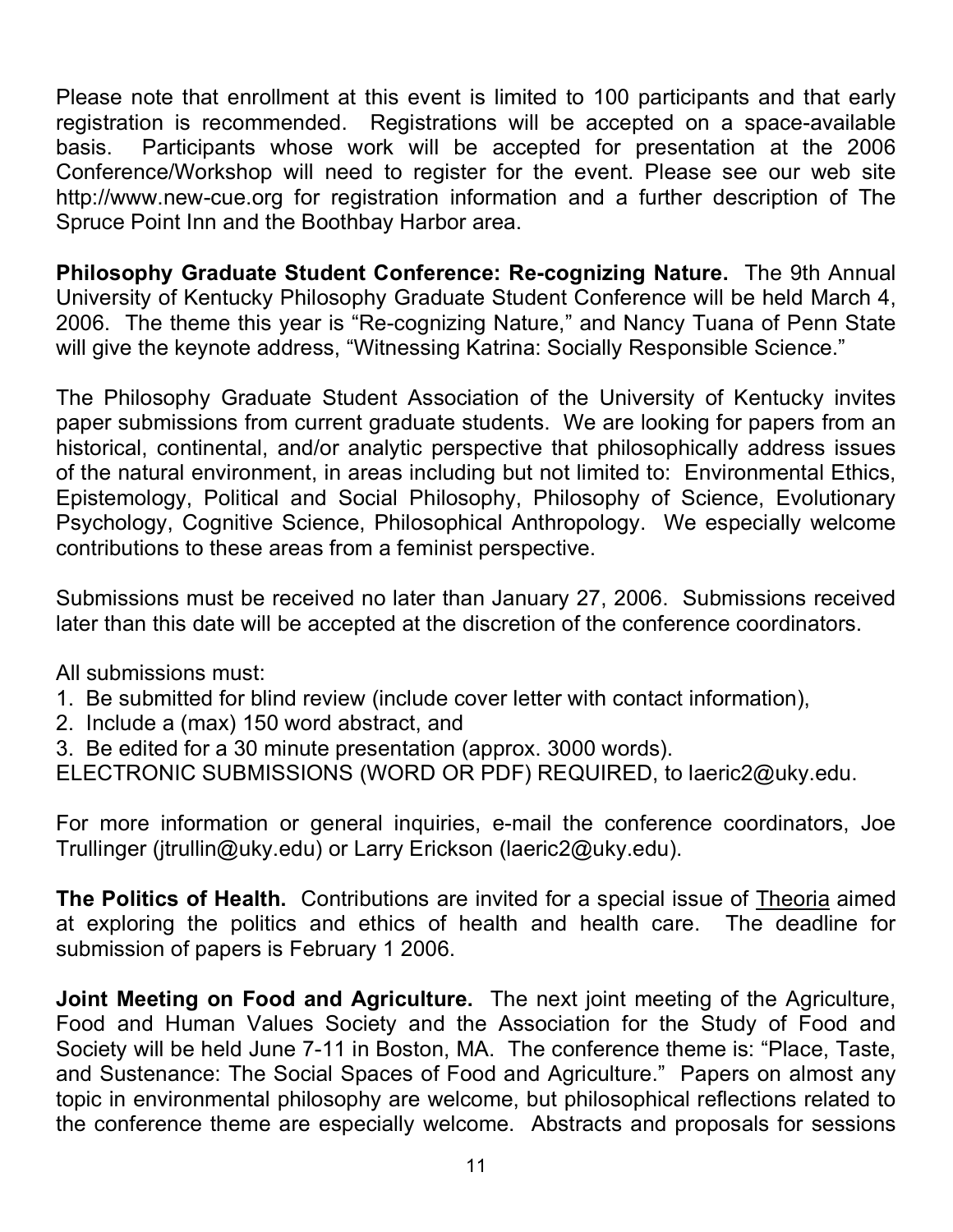and panels are due by February 10, 2006; further details available at http://www.foodculture.org/conference.html. Questions about the conference may be directed to:

Beth Forrest Programs in Gastronomy, Boston University, 808 Commonwealth Ave. Boston, MA 02215 Telephone: (617) 353-9853 Fax: (617) 353-4130

**USDA Animal Bioethics Committee.** The US Department of Agriculture's regional committee on Animal Bioethics (WERA 204) will hold its annual meeting at Michigan State University in East Lansing, on March 2, 3 and 4, 2006. Philosophers who are interested in learning how they can have an impact on contemporary practices in food animal production by participating in this activity are encouraged to contact Paul B. Thompson at thomp649@msu.edu

**Thirteenth Annual Conference on the Adirondacks**. The Adirondack Research Consortium (ARC) will hold its Thirteenth Annual Conference on the Adirondacks on May 24-25, 2006, a the Hilton Hotel in Lake Placid, New York. The ARC encourages research papers and topic sessions on all aspects of the Adirondack natural environment, history, politics, economy, and culture. This interdisciplinary, regional consortium is home to physical and social scientists, humanists, planners, environmentalists, government officials, and all interested in this important region.

Papers, posters, discussion panels, and workshops are encouraged that explore the natural, economic, cultural, historic, and philosophical features of the Adirondacks, Lake Champlain, and the North Country. Of particular interest are themes addressing the intersection of the humanities, social and natural sciences in research, and issues of public-private ownership and management of complex natural and social systems.

Graduate and undergraduate students are strongly encouraged to participate in the conference through both paper and poster presentations. Paper presentations should be designed as approximately 20 minute summaries and ten minute question and answer, with a general audience in mind. Technical language should be limited to the greatest extent possible and, when necessary, fully explained.

Abstracts should be sent to the address below no later than March 29, 2006. ELECTRONIC SUBMISSIONS ARE REQUIRED.

Each proposal should include:

- 1. Title of the presentation.
- 2. Name and address of author(s), with presenting author specified.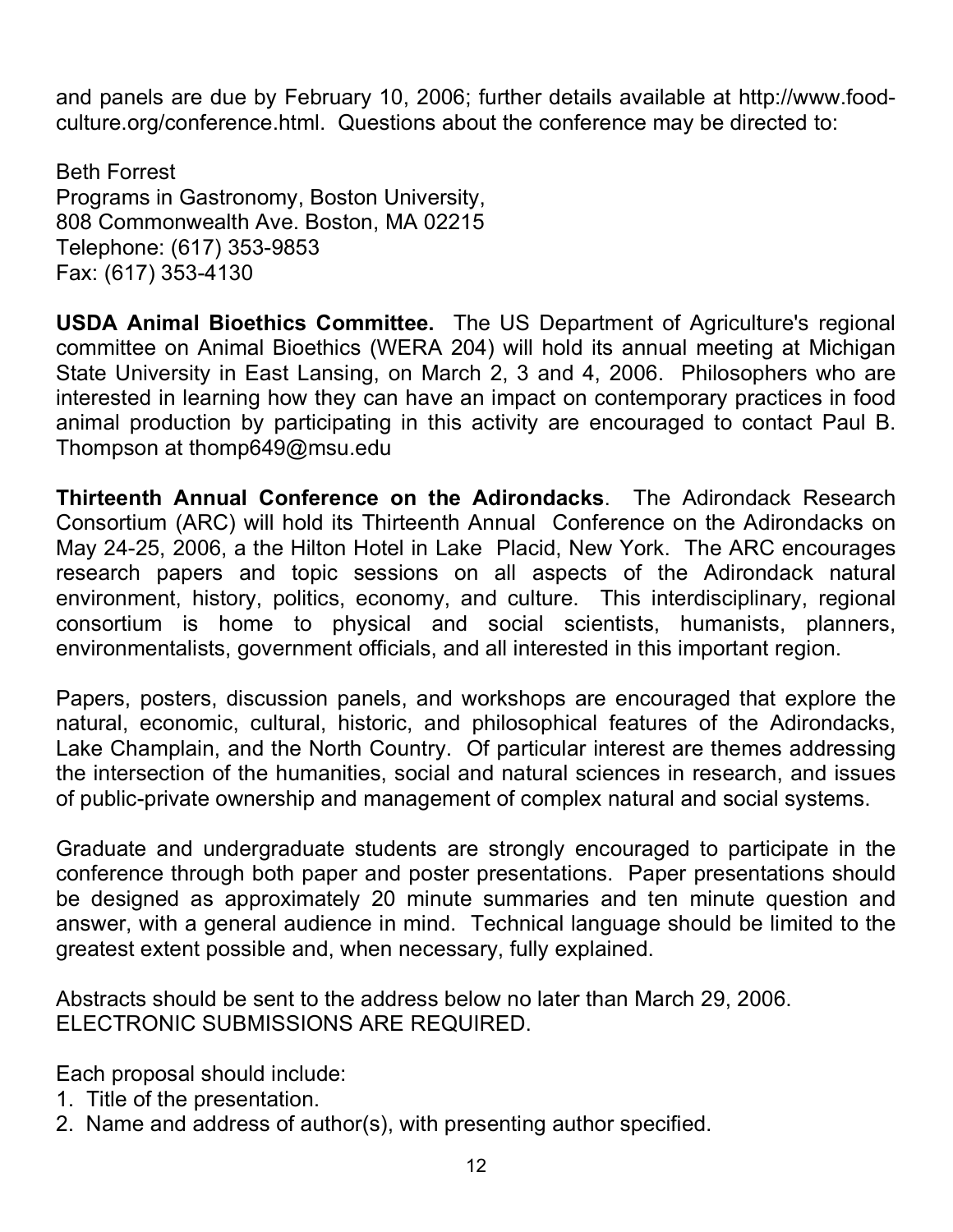- 3. The type of presentation proposed (paper, poster, panel, workshop, etc.).
- 4. A 250-word abstract of the presentation, for publication in the conference program.
- 5. Audio-visual equipment needs. Presenters are responsible for poster displays.

6. Participants will be encouraged to provide their presentation or paper on electronic media prior to the conference, to be added to the ARC website.

Authors are encouraged to submit their completed papers for consideration for publication in the Adirondack Journal of Environmental Studies. Additional information is available at the ARC website: www.adkresearch.org

Send inquiries and proposals for presentations to:

Wayne Glass, President Adirondack Research Consortium c/o Center for the Advancement of Sustainable Tourism P.O. Box 747 Saranac Lake, NY 12983 Voice: 518-891-5523, ext. 16 Fax: 518-891-9820 www.CAST-online.com EMAIL SUBMISSIONS TO: wayne@cast-online.com **Ecological Restoration.** Call for papers for "First, Do No Harm: Exploring the Theoretical and Practical Challenges Posed by Ecological Restoration," June 22-24, 2006 at Loyola Marymount University, Los Angeles, CA. Keynote speaker: Eric Higgs, Professor and Director of the School of Environmental Studies at the University of Victoria, Canada; Past President of the Society for Ecological Restoration; and author of the recent, groundbreaking work *Nature by Design: People, Natural Process, and Ecological Restoration* (MIT, 2003).

Recent catastrophes along the Gulf Coast have raised public awareness of the ways in which attempts to control nature—in this case, the Mississippi River and delta—have made us more vulnerable to natural disasters. Given the money that President Bush has promised for rebuilding, some have dared to envision ecological restoration on a grand scale. Others, taking stock of the energy and water shortages that our cities must eventually face, have advocated a much greater commitment to planting native species, conceived and built "green" buildings, even dreamt of "natural cities." Yet as compelling as such dreams are, they raise a series of vexed theoretical problems.

If we aim to restore nature, how do we construe it: doesn't this goal rely on an illegitimate distinction between humans and their world? To what extend is Hegel right that our conception of nature relies on changing cultural categories? Is it even possible for humans to hear "the call of the wild"? Doesn't the aim of restoration reflect an unselfconscious hubris insofar as we remake nature in our own image? How do we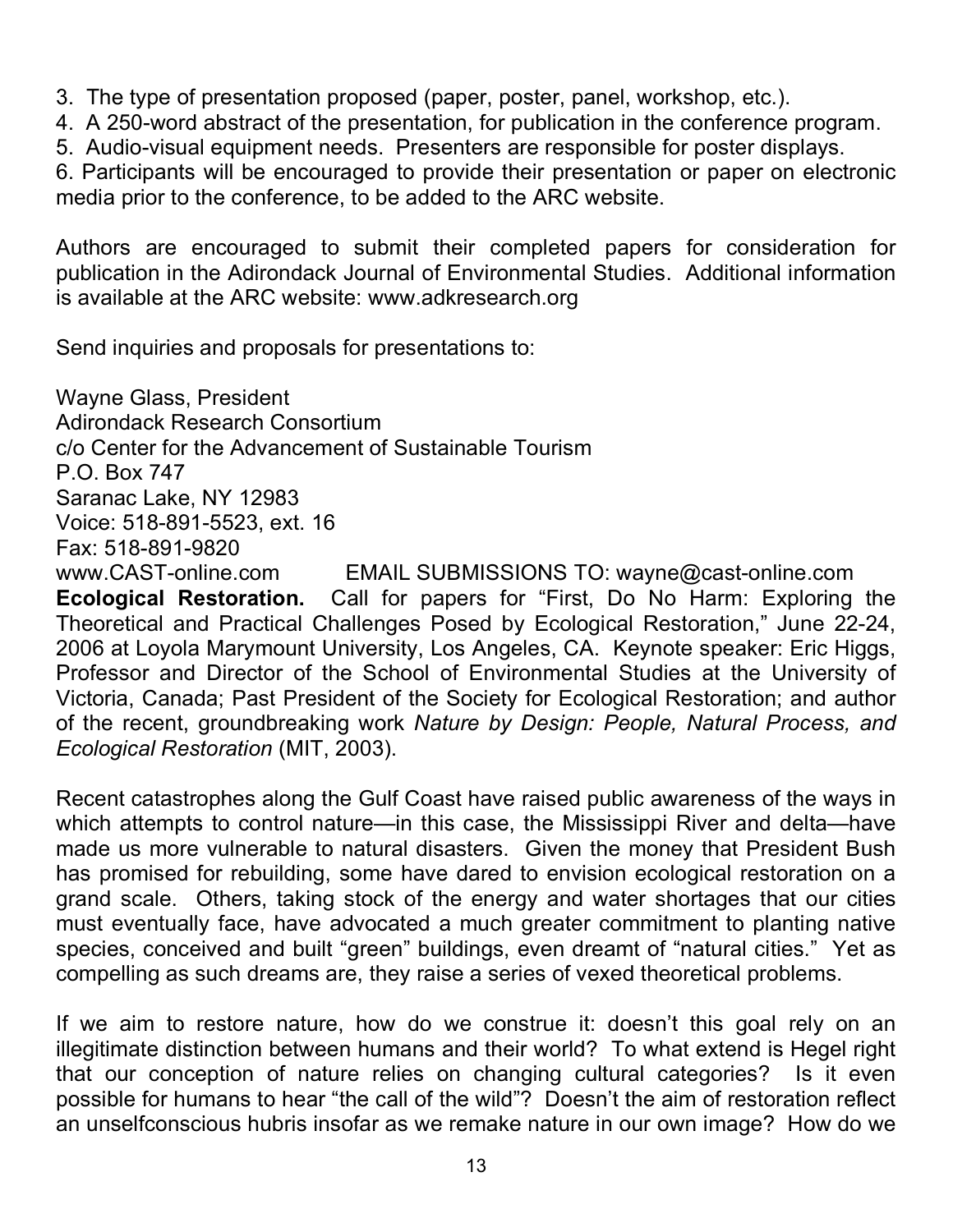justify any concept of ecological health in a post-teleological philosophical context, or in light of recent questions about such fundamental ecological categories as "succession" towards a rich, stable, "mature" state or about the very concept of an "ecosystem"?

The practical challenges are just as severe. How do we interpret a badly degraded area, given the difficulties of finding evidence for its prior state? How do we select reference conditions, and to what extent is it legitimate to use non-native species that may nevertheless help stabilize an ecosystem more quickly, cheaply, or in ways that serve other ends (e.g. in controlling storm water runoff)? How do we decide how, what, and in what order to embark on restoration projects? Does the focus on restoration fulfill a merely aesthetic need in preference to more pressing demands to redress environmental injustices within our cities? What degree of restoration counts as success? How do we acknowledge and integrate human needs, pressures, and perceptions to increase the likelihood that successes will be sustainable?

We will meet at Loyola Marymount University, which sits just above the recently restored Ballona Wetlands—the only remaining costal wetland in LA County. The goal of the conference: to gather a diverse group of scholars and practitioners to explore the theoretical and practical difficulties posed by ecological restoration, to refine their ideas in the light of others' insights and experiences, and to present the fruit of their reflection to the scholarly community through an edited collection of papers from the conference.

Please address inquiries and send papers prepared for blind review to:

Do No Harm c/o W. S. K. (Scott) Cameron Dept. of Philosophy Loyola Marymount University One LMU Dr., Suite 3600 Los Angeles, CA 90045-2659 scameron@lmu.edu

Submission deadline: March 31, 2006. Notification of acceptance by mid-April.

**6th International Whitehead Conference.** A second call for papers for the 6th International Whitehead Conference: The Importance of Process - System and Adventure, to be held July 3-6, 2006, at Salzburg University. Abstracts are invited for presentations within the Ecological Ethics Section. Within the growing field of environmental ethics, many ethicists have been inspired by Whitehead's philosophy, and more generally by the philosophy of organism. This international conference provides an opportunity for an exchange of ideas between environmental ethicists who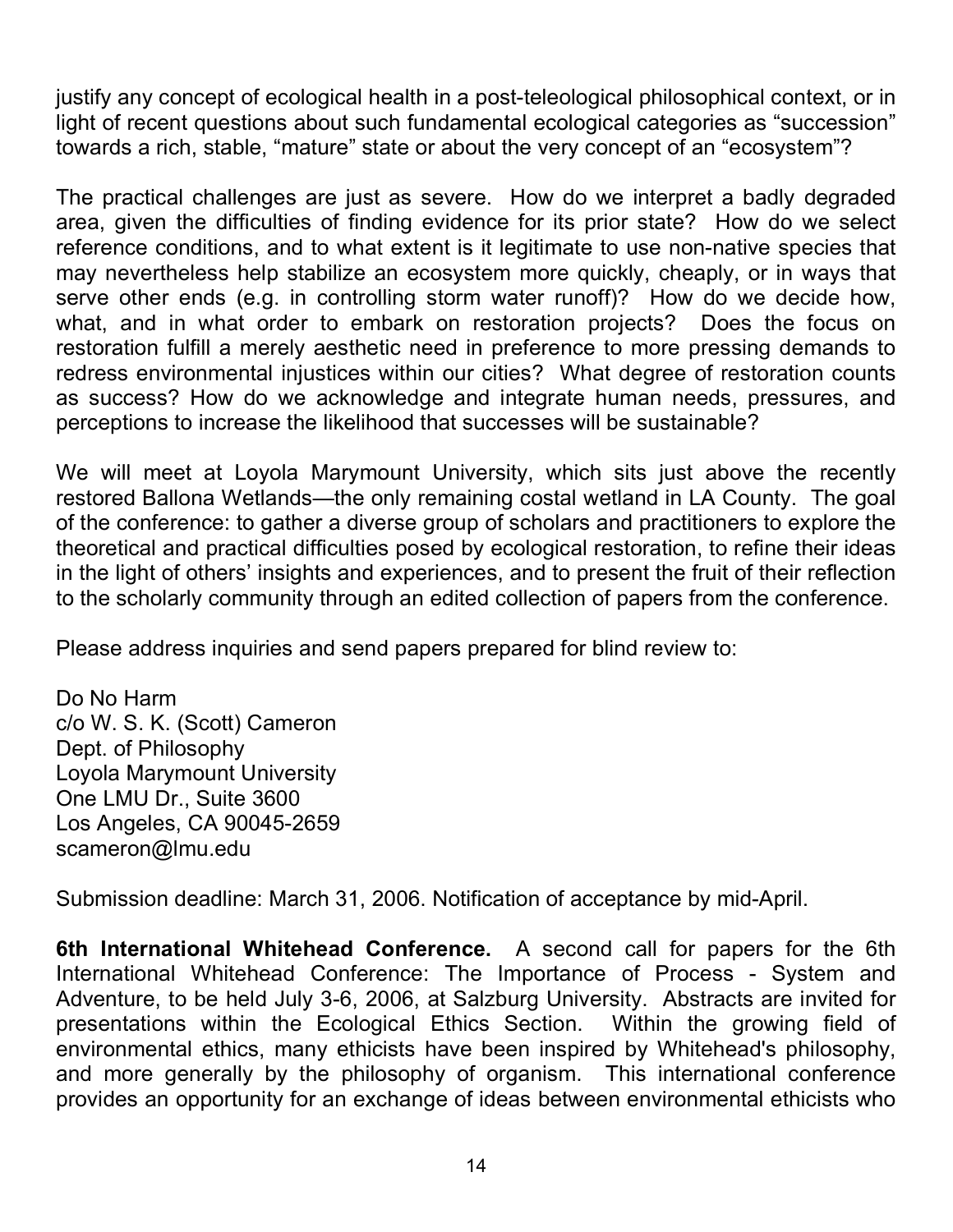apply process thought to their field of study, including those who are critical of the validity of such applications.

Submitters should follow these guidelines: Use the online registration for. Note that you must double-register—once for general registration and once for section registration. Abstracts should not exceed 350 words (actual content). Name, title, and institutional affiliation should be included. Details of address and e-mail should be provided. The date of submission should be mentioned. Any requests for technical equipment should accompany your abstract.

The deadline for submission of abstracts is April 15, 2006 and the outcome will be communicated shortly afterwards. For registration and further details, see: http://www.uni-salzburg.at/whiteheadconference/index2.html. For further details regarding the Ecological Ethics Section of the Conference, please contact the section heads, Barbara Muraca (Alex5@t-online.de) or Jan Deckers (jan.deckers@ncl.ac.uk).

## **OPPORTUNITIES**

THE UNIVERSITY OF AUCKLAND, Auckland, New Zealand. Lecturer/Senior Lecturer in Philosophy. The University will shortly be inviting applications from qualified individuals for appointment as Lecturer/Senior Lecturer in the Department of Philosophy, commencing July 1, 2006 [one position] and January 1, 2007 [one position]. Area of specialization ethical theory and/or political philosophy, area of competence open. The successful candidates will be expected to engage in research and to teach at introductory undergraduate, advanced undergraduate and graduate levels, and to undertake supervision of Masters and Ph.D. research projects. The positions will be advertised early in 2006 on the Department's webpage: http://www.arts.auckland.ac.nz/phi. From the APA webpage: http://www.apa.udel.edu/apa/.

SALVE REGINA UNIVERSITY, Newport, VT. Assistant Professor in Philosophy. The Philosophy Department at Salve Regina University seeks a full-time faculty member with strengths in Biomedical Ethics and the twentieth century. Responsibilities will include teaching both departmental offerings and interdisciplinary courses in an integrative core curriculum, as well as participation in committees and academic advising. The position is tenure track starting at the level of Assistant Professor. Ph.D. in Philosophy in hand at time of appointment. The successful candidate must understand and be committed to the University Mission and its Catholic identity. The position is available starting fall 2006 semester. Application materials must be received by January 30, 2006. From the University of Salve Regina HR webpage: http://www.salve.edu/offices/hr/positions/descriptions/faculty\_philos.cfm.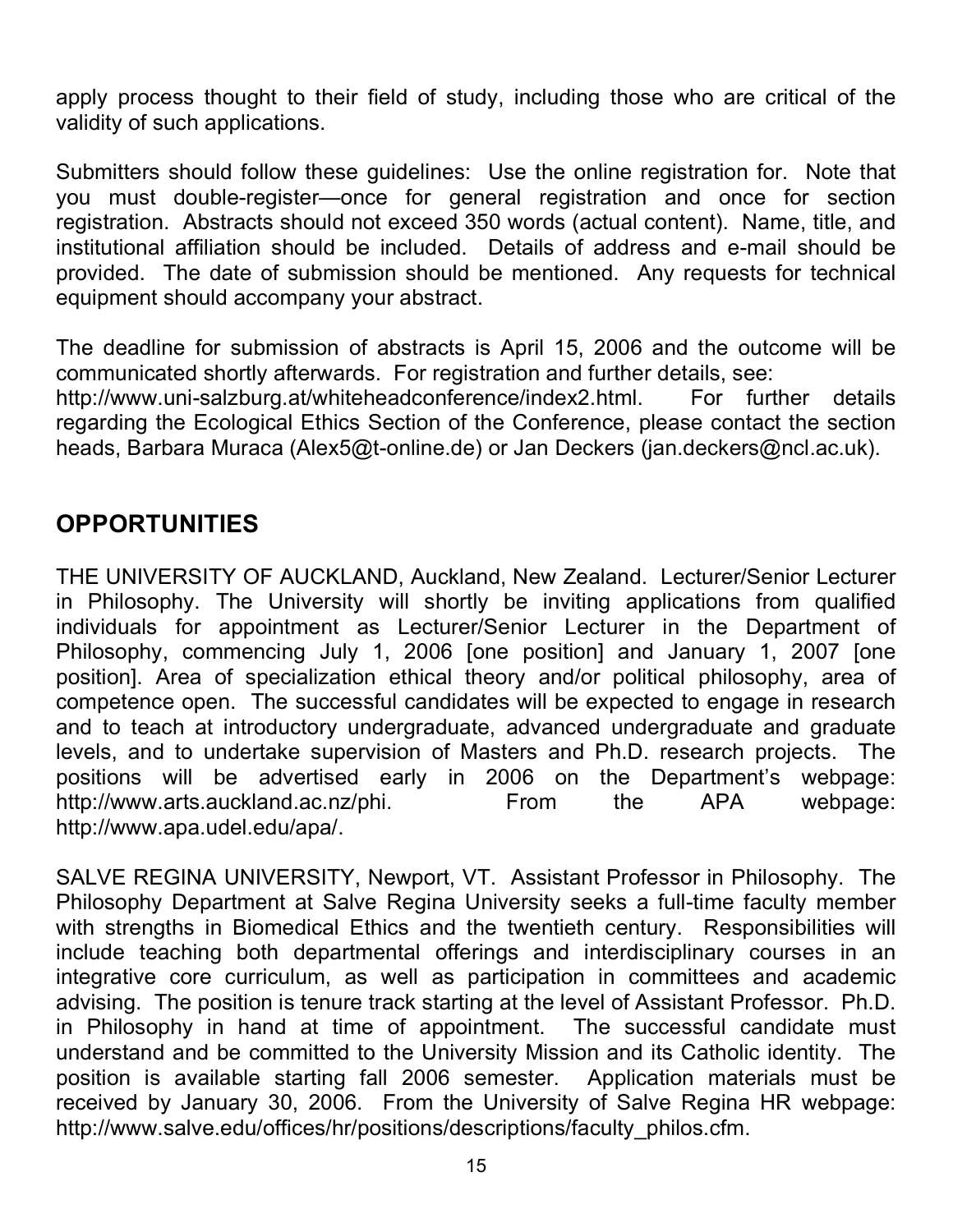UPR-MAYAGÜEZ, Mayagüez, PR. Assistant Professor in Philosophy. The UPR at Mayagüez announces a tenure-track position in Philosophy, starting July 1 2006. AOS: Professional Ethics. AOC: Contemporary Philosophy and Environmental Ethics. Willingness to teach informal logic and introductory courses in Philosophy. Ph.D. in Philosophy prior to appointment. Spanish strongly recommended. Send letter of application detailing relevant teaching experience and scholarly activity, CV, transcript (copy acceptable, official transcript necessary by time of appointment), and three recent letters of recommendation to: Dr. Lissette Rolón, Chairperson, Department of Humanities, P.O. Box 9264, Mayagüez, PR 00681-9264. Postmarked January 20, 2006. The UPR is an Equal Opportunity employer. From the APA webpage: http://www.apa.udel.edu/apa/.

BETHEL UNIVERSITY, St. Paul, MN. Full-time tenure track faculty appointment in the Department of Philosophy [rank open], beginning fall 2006. Ph.D. in Philosophy, with an emphasis in ethics, competence in applied ethics (bioethics not needed), and a solid grounding in the history of philosophy. Strong teaching experience, including the ability to teach in interdisciplinary courses. Candidate must be committed to the liberal arts educational mission and evangelical Christian orientation of the university, and to excellence in undergraduate teaching, mentoring students, and scholarship. Candidate must demonstrate ability to contribute to Bethel's anti-racism efforts and cross-cultural understanding. More information at the Bethel University HR webpage: http://www.bethel.edu/human-resources/employment-cas.html#job\_19.

UNIVERSITY OF WASHINGTON, TACOMA, Tacoma, WA. Philosophy—Assistant Professor, Associate Professor, or Full Professor. Interdisciplinary Arts & Sciences at the University of Washington, Tacoma invites applications for a faculty position in Philosophy at the rank of Assistant Professor, Associate Professor, or Full Professor. Ph.D. in Philosophy required by the time of appointment. The successful candidate will offer courses in the history of philosophy, ethics, and social and political philosophy. We seek a broadly trained scholar capable of teaching introductory courses in a variety of areas and one whose expertise will contribute to such IAS majors as Global Studies, Politics and Values, Political Economy, Environmental Studies, Environmental Science, and Communication. Appointment effective September 16, 2006. Screening of credentials will begin December 1, 2005 and continue until the position is filled. For additional information, please contact Dr. Michael Kalton at mkalton@u.washington.edu or by telephone at (253)692-4457. More information on the position and how to apply at the University of Washington, Tacoma, HR webpage: http://www.washington.edu/admin/eoo/ads/aa1155-phil-ouf-Nov05.html.

UNIVERSITY OF COLORADO at DENVER and HEALTH SCIENCES CENTER, Denver, CO.POSTDOCTORAL FELLOW in PHILOSOPHY. There is an opening for a postdoctoral fellow with 2 years' duration beginning Fall 2006. AOS: Ethical Theory/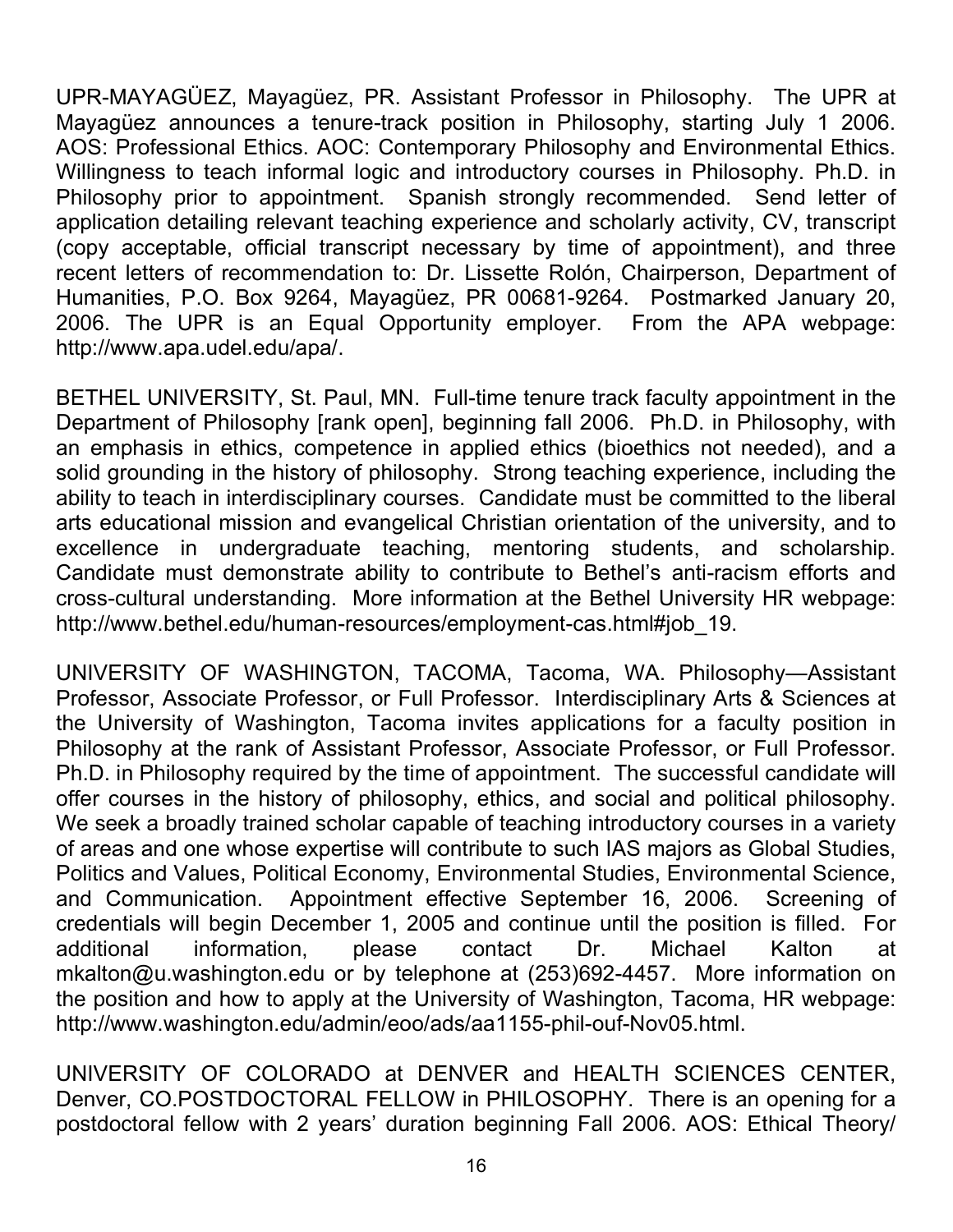Medical Ethics. Pending budgetary approval. Teaching load 2/1, with expectations of two public lectures per year, and coordination with Health Sciences Center on community/hospital activities. Review of applications will begin December 2, 2005 and continue until position is filled. More information at University of CO at Denver and Health Sciences Ctr site: http://www.ucdhsc.edu/admin/hr/jobs/faculty/674171.htm/.

HARVARD DIVINITY SCHOOL, Cambridge, MA. Harvard Divinity School in collaboration with the Program for Evolutionary Dynamics. Harvard Divinity School announces two full-time post-doctoral research positions for 2006-2007 (potentially renewable for a second year) in theology and analytic philosophy of religion, respectively. Successful candidates will conduct interdisciplinary research and joint publications with Professors Sarah Coakley and Martin A. Nowak in their Templetonfunded project, 'Evolution and Theology of Cooperation'. Candidates must have a completed doctorate, relevant qualifications in either theology or analytic philosophy (or both), and some science or mathematics background. Full-time residence during the academic year is required. Salary: in the range of \$40,000 to \$50,000, plus benefits. Harvard University is an equal opportunity, affirmative-action employer and encourages applications from and nominations of women and/or ethnic minority candidates. Letters of application or nomination, accompanied by a recent CV, three letters of recommendation, a writing sample and/or publications, should be sent to Professor Sarah Coakley, The Evolution and Theology Search Committee, c/o Monica Stuart, Harvard Divinity School, 45 Francis Avenue, Cambridge, Massachusetts, 02138. Review of applications begins December 31, 2005. Candidates are strongly encouraged to submit full dossiers by that date. Email: monica\_stuart@harvard.edu. From the APA webpage: http://www.apa.udel.edu/apa/.

## **WEBSITES OF INTEREST**

Thanks to David Ehrensperger, Graduate Student at Colorado State University, for assembling this list of websites.

#### Center for Environmental Philosophy

#### http://www.cep.unt.edu/

Dedicated to providing access to Internet resources throughout the world which pertain to or focus on environmental ethics and environmental philosophy. The Center is located at the University of North Texas, with Gene Hargrove as its president. Links to the journal Environmental Ethics, graduate programs in environmental philosophy, etc.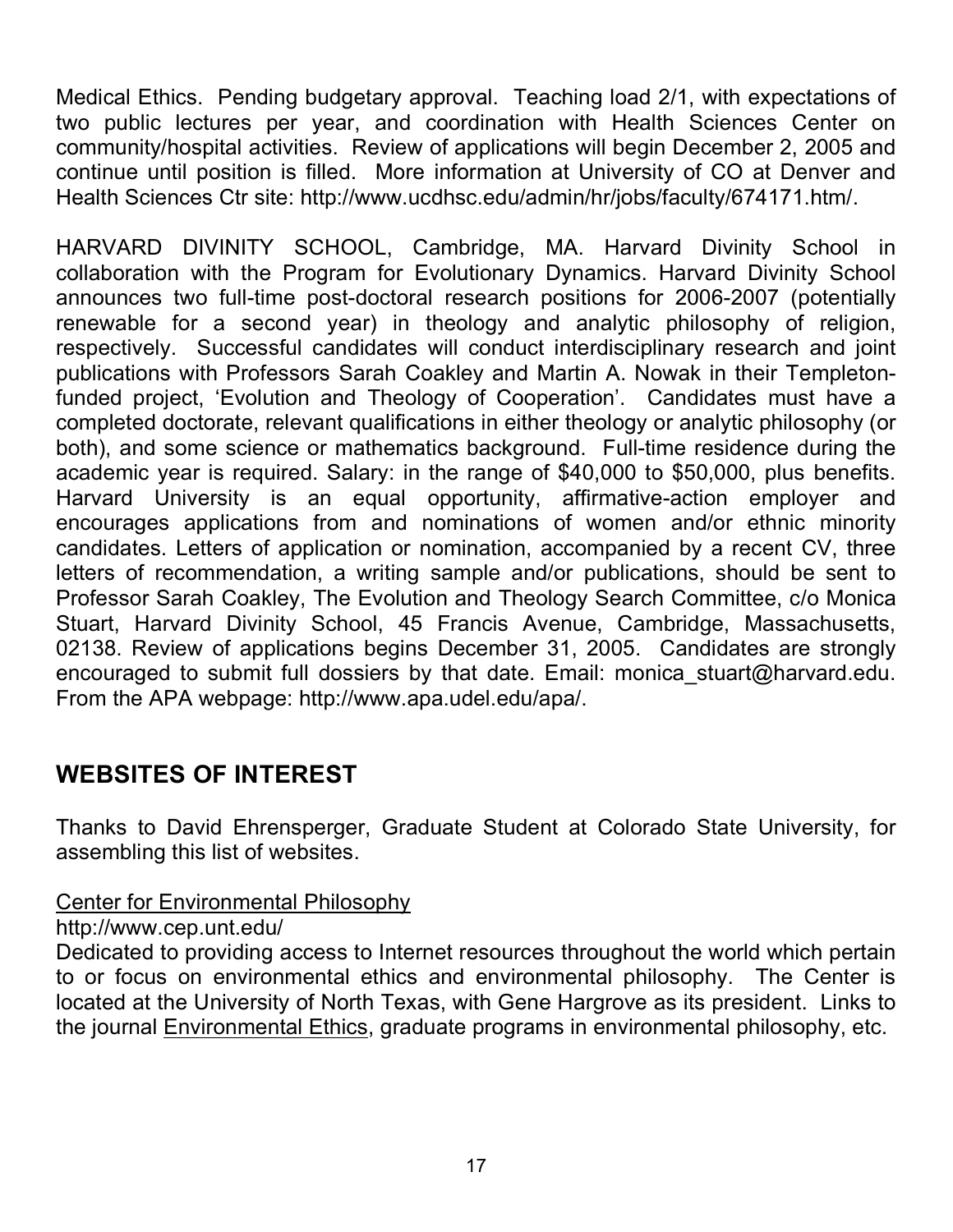## Ethics Updates: Environmental Ethics

#### http://ethics.acusd.edu/Applied/Environment/

A subpage of Ethics Updates, http://ethics.sandiego.edu/index.asp, maintained by Lawrence Hinman, Professor of Philosophy and Director of the Values Institute at the University of San Diego. Ethics Updates "is designed primarily to be used by ethics instructors and their students. It is intended to provide updates on current literature, both popular and professional, that relates to ethics."

The Environmental Ethics link provides a "A Survey of Selected Internet Resources on Environmental Ethics." Last updated in 2003. In addition to typical links to quality websites, bibliographies, organizations, articles, etc., there are also links to videos by prominent philosophers in the field of environmental ethics (J. Baird Callicott and Dale Jamieson, for example) and links to ethics videos in general. Also sound files pertaining to environmentally aimed programs from NPR's Talk of the Nation. There is a survey listing of fairly current books and articles in environmental ethics.

### Environmental Ethics links by Ron Epstein

#### http://online.sfsu.edu/~rone/Environ/Enviroethics.htm

A gateway to massive annotated bibliographies, to other environmental ethics websites maintained Epstein (nanotechnology), and various articles, abstracts, and environmental gateways. Many articles from a Buddhist perspective. Last updated in 2004, and some of the resources have been moved creating broken links.

#### Carnegie Council for Ethics and International Affairs, Environmental Resources http://www.carnegiecouncil.org/environment.php

Dedicated mainly to international affairs, so the environment and environmental ethics material is placed in that context. Topics such as water rights and climate change are well represented. Abstracts of some articles, obtaining full-text may require a fee.

#### United Nations, Human Development Report 2005.

### http://hdr.undp.org/reports/global/2005/

The United Nations understands human development to be about creating an environment in which people can develop their full potential and lead productive, creative lives in accord with their needs and interests. United Nations work in this area. Insights into the nature of inequalities that affect the potentiality of human development schemes and also looks at other related processes such as the nature of international trade and violent conflict. The site also contains an animated file that offers a visualization of the trend of human development.

#### Case Western Reserve Univ, Environmental Ethics and Sustainable Development http://onlineethics.org/environment/

Emphasizes environmental information for scientists and engineers with a focus on sustainable development. Links to codes of ethics, cases and case studies, and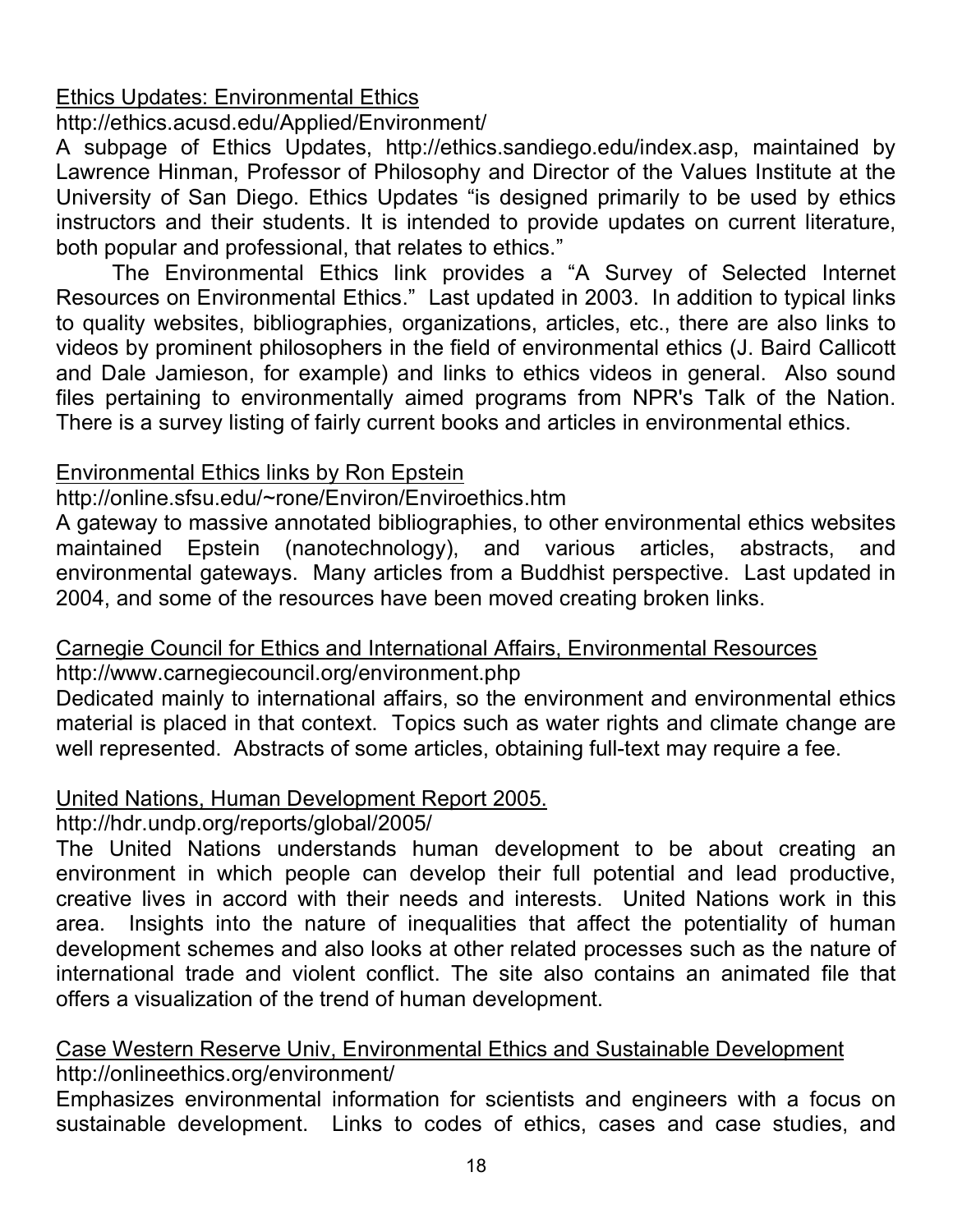organizations and corporations interested in sustainable development. Website was under construction at the time of this review, and many of the links are broken.

### National Center for Caribbean Coral Reef Research.

http://www.ncoremiami.org/

Located at the University of Miami, NCORE is primarily concerned with analysis and prediction of coral reef resilience. Digital maps and images that provide information about the state of coral cover around Puerto Rico, South Florida, and the Bahamas.

#### U.S. Fish & Wildlife Service, Endangered Species Program

#### http://www.fws.gov/endangered/

Lists threatened and endangered species. General statistics, species lists by classification, such as clams, snails, and lichens. Links to recent publications. Management plans adopted by the U.S. Fish & Wildlife Service. Information about invasive species which are also of concern to the agency. Online archive of the Endangered Species Bulletin, from 1995 on.

#### Center for Biological Diversity

#### http://www.sw-center.org/swcbd/

A 15-year old non-profit dedicated to protection of species from extinction. Claims to have "mastered [a] highly effective method of combining science, advocacy and environmental law" which has resulted in a "90 percent success rate in the courts." Based in Tuscon, AZ and focused on western/southwestern species concerns.

#### Stanford Encyclopedia of Philosophy, Environmental Ethics

### http://plato.stanford.edu/entries/ethics-environmental/

One of the premier philosophical resources on the internet from Stanford University, and it is currently free of charge for all users. Well-written, scholarly articles, accessible to serious undergraduate students. The entries themselves are lengthy, and have extensive bibliographies as well as links to related Internet resources. The website is a work in progress with many entries forthcoming. Navigation is not always easy.

#### EnviroLink, Environmental Ethics

http://www.envirolink.org/index.html

An internet gateway with links to many environmental resources, a small web in itself. One can access the resources both by topic (e.g., Wildlife, Oceans, Sustainable Living, etc.) or category (e.g., Articles, E-Mail lists, etc.). Mostly nonacademic entries, often with links or addresses for more information. Users can search environmental resources by community by zip code.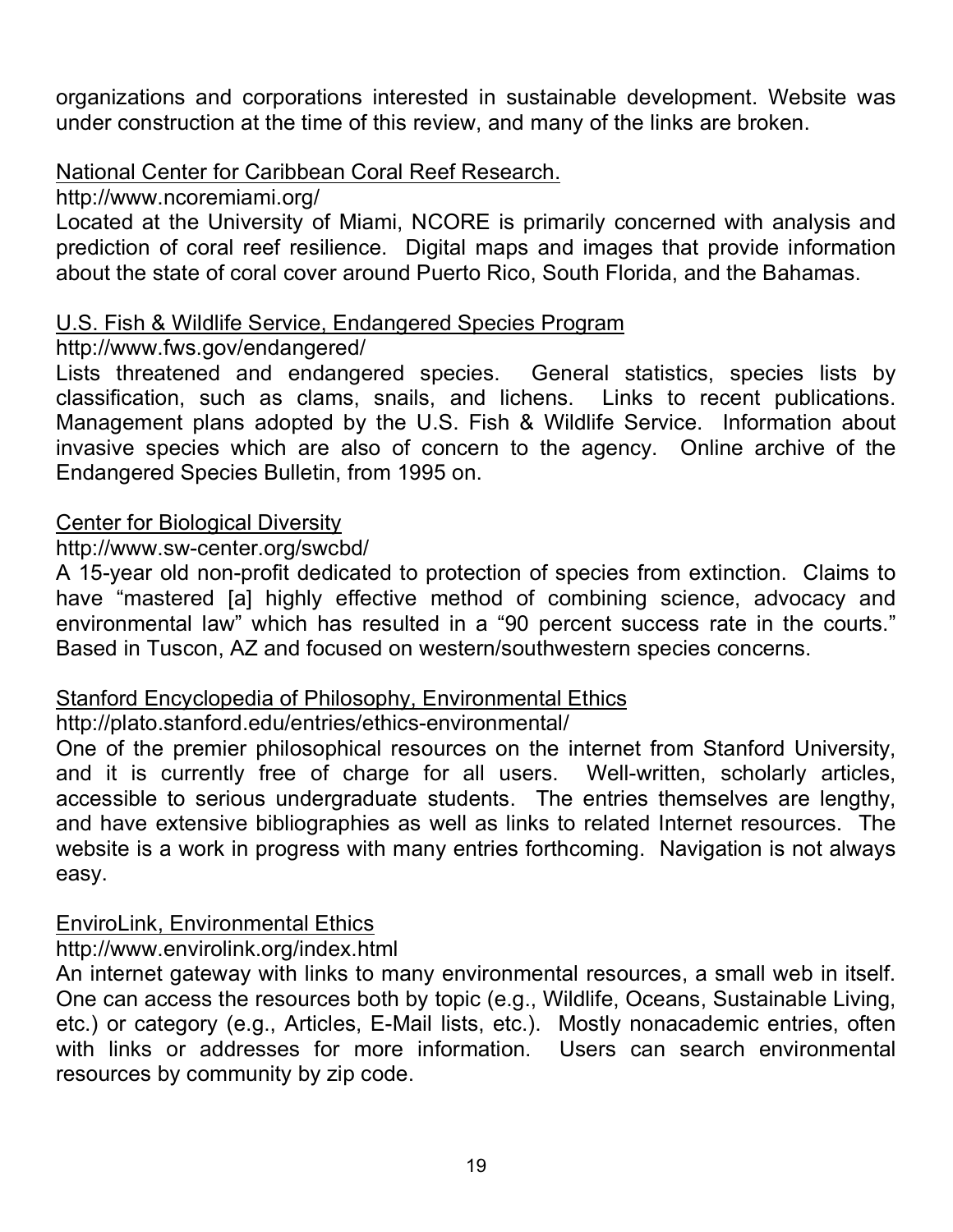#### Yahoo! Environmental Ethics

http://dir.yahoo.com/Society\_and\_Culture/Environment\_and\_Nature/Ethics/ Nicely designed. Eclectic mix of links to sites on to various aspects of environmental ethics. Many allow navigation to sites on environmental philosophy; there are also links to book reviews, journals, and organizations. Links to other directories of interest ("Environmental Movements and Philosophies" and "Minimum Impact Practices").

# **RECENT ARTICLES AND BOOKS**

Thanks (again and again) to Greg Pritchard, Australia, for editorial help in formatting bibliographic entries.

--Adger, W. Neil, et al., "Social-Ecological Resilience to Coastal Disasters," Science 309 (12 August):1036-1039. Almost as if prescient, Science devoted a theme issue in mid-August to "Dealing with Disasters." Half a dozen articles similar to the above. Predictably, many of the sorts of preparations for response recommended here were missing when Katrina hit two weeks later. A frequent theme is social networking, distributed infrastructure that absorbs hits in one region by resilience in another. Another theme is that disasters will inevitably come, storms, fires, droughts are part f the natural order. These will have increasing impact with larger populations, concentrating nearer coastlines and with global warming. The best management strategy is not the command and control of nature, not rebuilding nature, but a social structure that can roll with the punches, absorbing fire, flood, earthquakes.

--Adler, Matthew D., "Cost-Benefit Analysis, Static Efficiency, and the Goals of Environmental Law," Boston College Environmental Affairs Law Review 32 (2004).

--Agrawal, Arun, "Environmentality: Community, Intimate Government, and the Making of Environmental Subjects in Kumaon, India," Current Anthropology 46 (no. 2, April 2005):161 - ). How rural Indian residents come to care about the environment. How regulatory strategies resulting from community decision-making help transform those who participate in government. Agrawal is in natural resources and environment at the University of Michigan, Ann Arbor.

--Anazagasty Rodriguez, J., "A Review of: Zimmerer, Karl S. and Thomas J. Basset. Political Ecology: An Integrative Approach to Geography and Environment Development Studies," Society and Natural Resources 18 (no. 7, Aug 2005): 674-675.

--Armitage, D., "Community Based Narwhal Management in Nunavut, Canada: Change, Uncertainty, and Adaptation," Society and Natural Resources 18 (no. 8, September 2005): 715-731.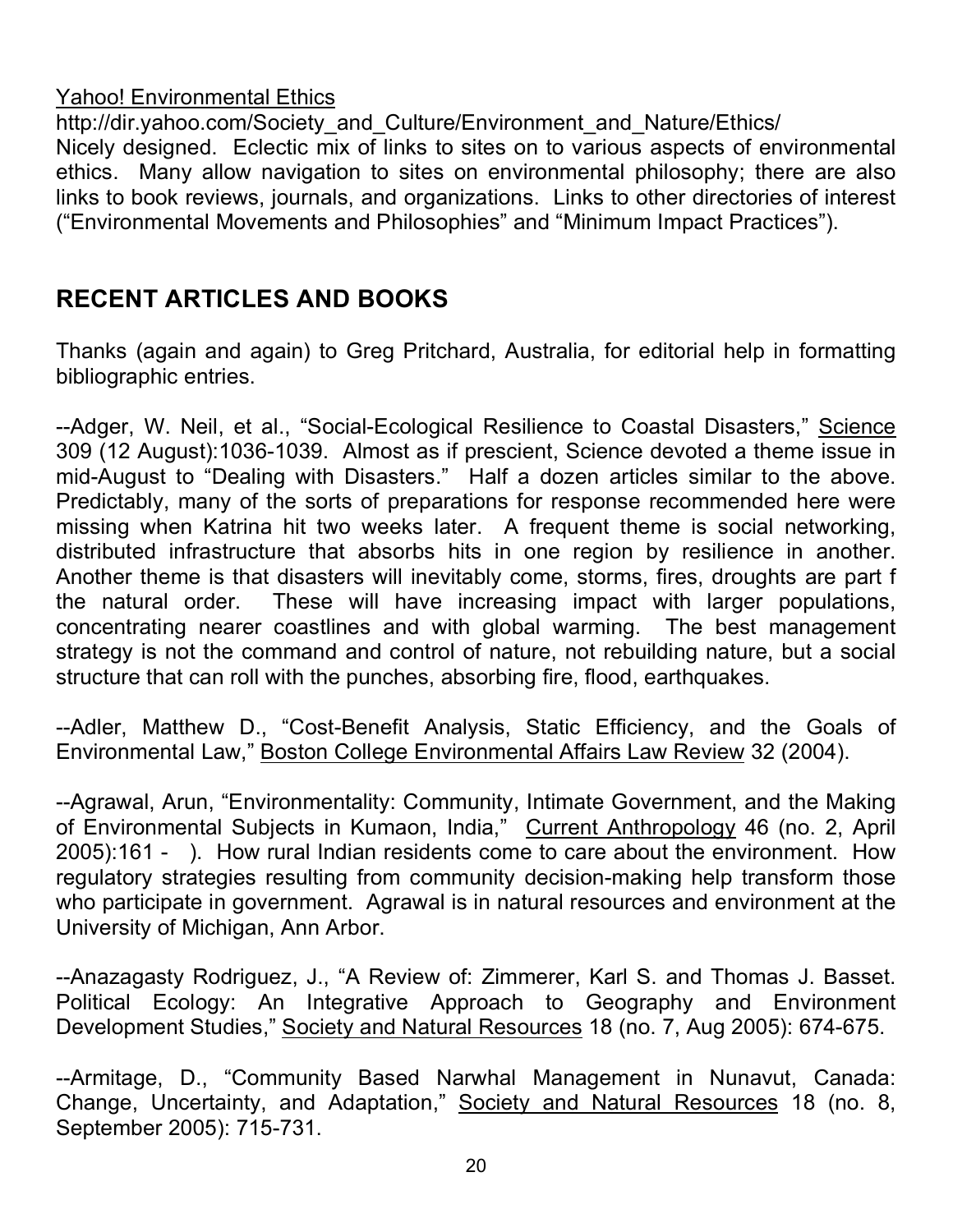--Ashenafi, Z. and Leader-Williams, N., "Indigenous Common Property Resource Management in the Central Highlands of Ethiopia," Human Ecology 33 (no. 4, August 2005): 539-563.

--Asner, Gregory P, et al., "Selective Logging in the Brazilian Amazon," Science 310 (21 October 2005):480-482. Remote sensing by satellite detects lands cleared for agriculture but forests selectively logged have mostly been invisible to satellites. These authors developed a large-scale, high-resolution remote sensing analysis, to discover that "selective logging doubles previous estimates of the total amount of forest degraded by human activities, a result with potentially far-reaching implications for the ecology of the Amazon forest and the sustainability of the human enterprise in the region." A considerable amount of this logging is on supposed forest reserves. Asner is in global ecology, Carnegie Institution of Washington, Stanford, CA.

--Atkinson, Robert B., James E. Perry, and John Cairns, Jr., "Vegetation Communities of 20-year old Created Depressional Wetlands," Wetlands Ecology and Management 13 (no. 4, 2005):469-478. Most species do not change, but there is some tendency for transition from annuals to perennial grasses. None of the wetlands tended to become shrub-scrub or forested wetlands. Atkinson is at VPI, Blacksburg, VA.

--Avery, Alex, "Organic and Conventional Agriculture Reconsidered," Bioscience 55 (no. 10, October 2005): 820. Response to Pimentel et al, "Environmental, Energetic, and Conventional Farming Systems," BioScience 55:573-582, contesting soil erosion differences in the two systems. With further response by Pimentel et al.

--Baber, Walter F., and Robert V. *Bartlett, Deliberative Environmental Politics: Democracy and Ecological Rationality*. Cambridge, MA: The MIT Press, 2005.

-Bagla, Pallava, "Indian Activists Release Disputed Report," Science 309 (30 September 2005):2146. A report commissioned by the Indian Ministry of Environment and Forests has prepared a 1,300 page report on biodiversity in India, but the government does not want the report released. The group plans to defy the order not to release it and to release it anyway. The report was prepared with funds from the Global Environment Facility and with the co-operation of the India office of the United Nations Development Programme (UNEP). The report concludes that "India's model of development is inherently unsustainable and destructive to biodiversity." Government officials consider the report inaccurate in part and also an embarrassment.

--Belluck, Pam, "Girls and Boys, Meet Nature, Bring your Gun," New York Times, Sept. 18, 2005, National, p. 1, p. 26. Nine-year old Samantha Marley, dressed in camouflage and chewing bubble gum, her own shotgun in hand, went hunting for black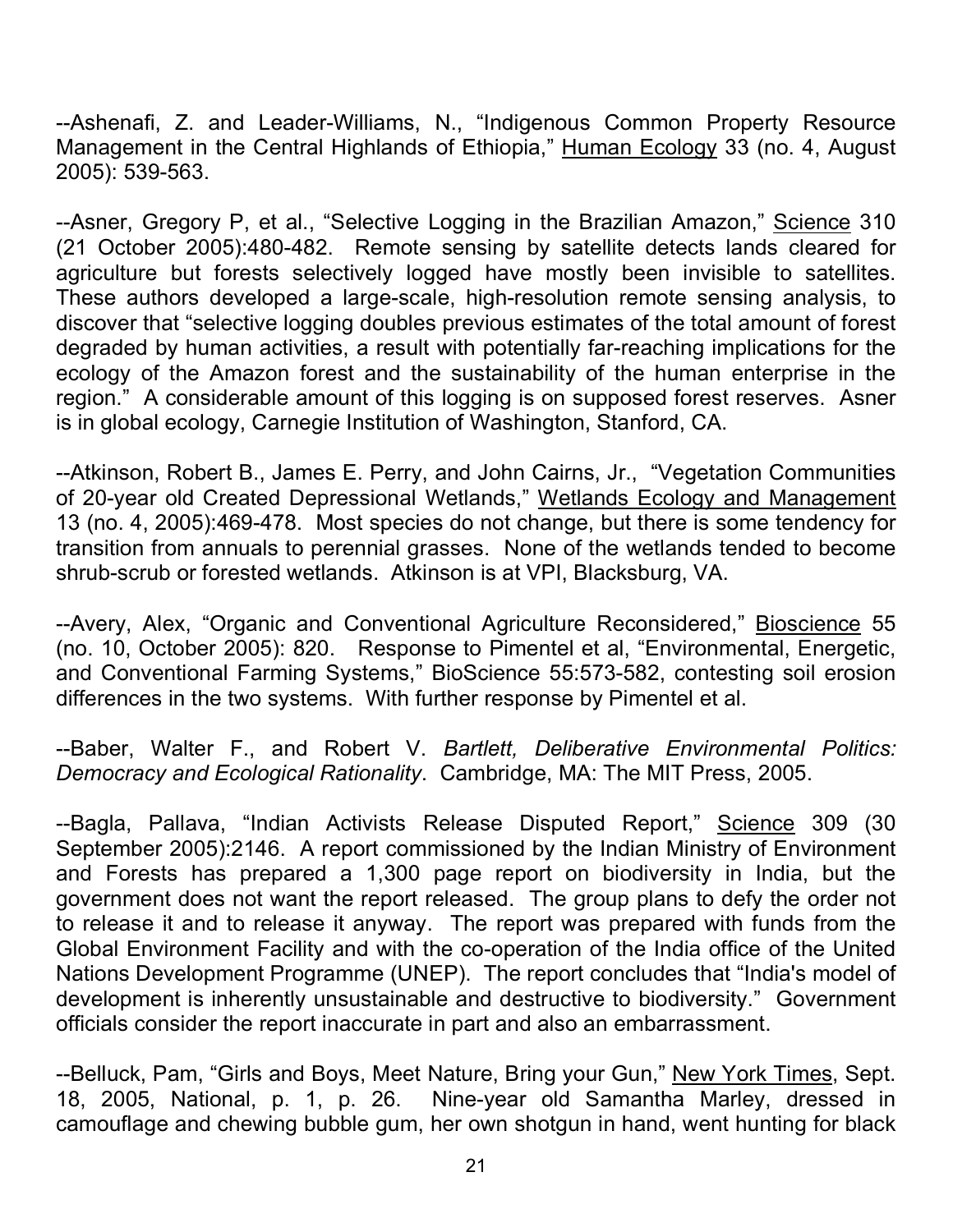bear in Vermont woods, winner of a dream hunt, all expenses paid including taxidermy, designed to interest children in hunting. (She took three days out of school.) She has already killed a deer at age seven, also a turkey. But they found no bear.

--Bird, D., Bird, R. and Parker, C., "Aboriginal Burning Regimes and Hunting Strategies in Australia's Western Desert," Human Ecology 33 (no. 4, August 2005): 443-464.

--Blumenthal, Dana, "Interrelated Causes of Plant Invasion," Science 310 (14 October 2005):243-244. Invasive plant species flourish because they land on disturbed sites, similar to those they came from, but with more resources (such as fertilizer), they have a strategy of making many seeds rather than protecting themselves for long-lives; they are released from their natural enemies (left back where they came from), meanwhile the natives still have their natural enemies to compete with. These factors compound to make invasives especially disruptive to natural systems. Blumenthal is with the USDA Agricultural Research Service Rangeland Research Unit, Fort Collins, CO.

--Bradshaw, Isabel Gay A., "Not by Bread Alone: Symbolic Loss, Trauma, and Recovery in Elephant Communities," Society and Animals 12/2 www.psyeta.org/sa/sa12.2/bradshaw.shtml

--Brashares, J. S. and Sam, M. K., "How Much is Enough? Estimating the Minimum Sampling Required for Effective Monitoring of African Reserves," Biodiversity and Conservation 14 (no. 11, October 2005): 2709-2722.

--Braun, B., "Environmental issues: writing a more than human urban geography," Progress in Human Geography 29 (no. 5, 2005): 635-650.

--Brennan, M. A., Luloff, A. E. and Finley, J. C., "Building Sustainable Communities in Forested Regions," Society and Natural Resources 18 (no. 9, October 2005): 779-789.

--Brookes, Graham, and Peter Barfoot, "GM Crops: The Global Economic and Environmental Impact--The First Nine Years 1996-2004," AgBioForum 8 (nos. 2 & 3, 2005):187-196. GM crops have been regularly commercially planted for about a decade. This study finds great economic benefits, largely from reduced pesticide use, since GM crops are resistant to pests and require less pesticide. This also results in reduced use of fossil fuels, reduced carbon dioxide emissions, and more carbon sequestered in the soil (due to less need for plowing). The study also finds a much reduced environmental footprint, since the reduced pesticide use means less pesticide spilling off the fields into the rivers, less adverse effects on birds and other wildlife. GM crops tend to keep the nearby ecosystems healthier than was formerly the case with heavy pesticide use. The authors are with PG Economics Ltd., Dorchester, UK.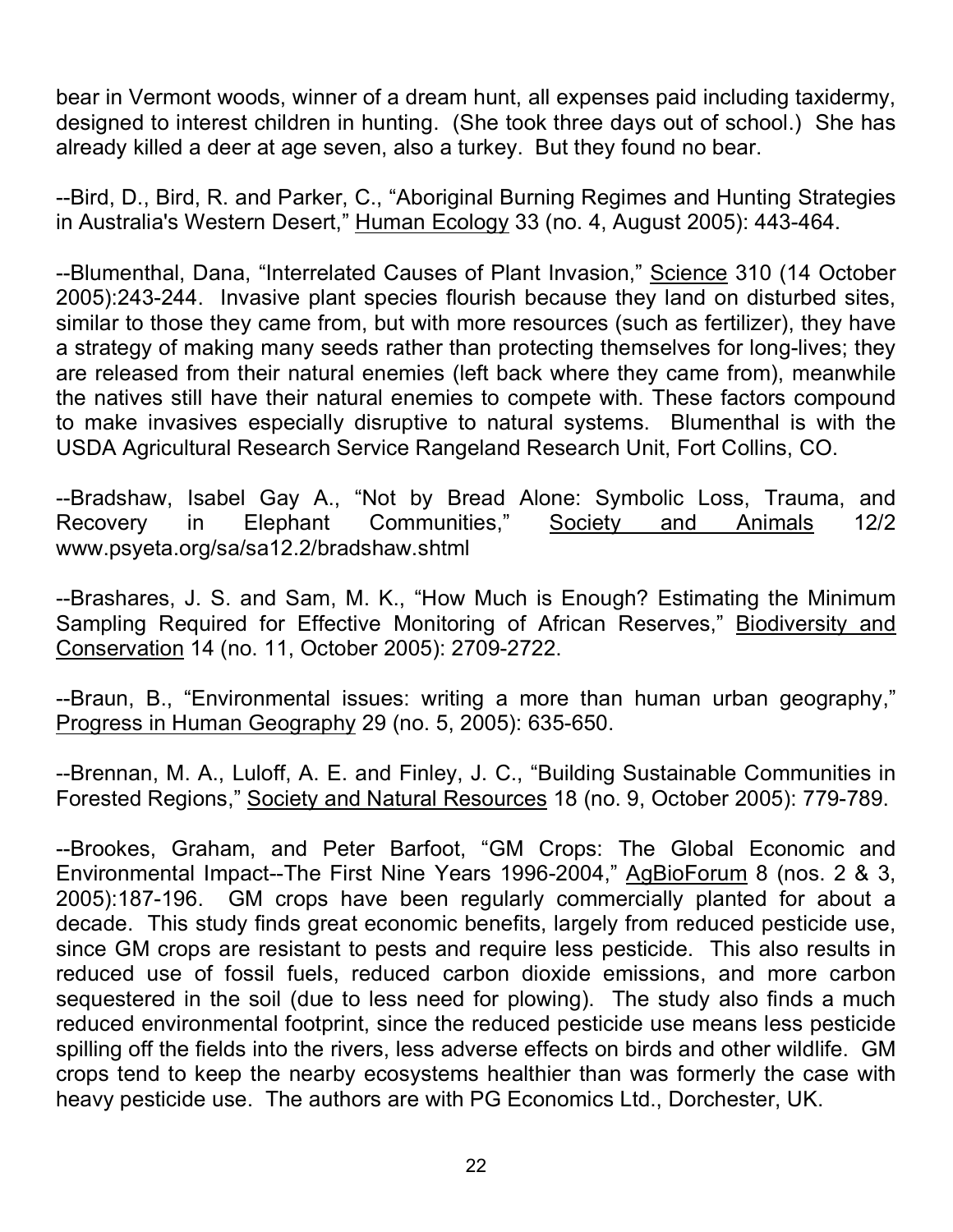--Bullard, Robert D., ed., *The Quest for Environmental Justice: Human Rights and the Politics of Pollution*. San Francisco: Sierra Club Books, 2005.

--Burr, S., "A Review of: Wellman, J. Douglas, and Dennis B. Probst. Wildland Recreation Policy: An Introduction (2nd ed.)," Society and Natural Resources 18 (no. 10, November/December 2005): 944-946.

--Cairns, John, Jr., "Sustained Emergencies," International Journal of Sustainable Development and World Ecology 12 (2005):221-226. Emergency situations require more resources than normal operations. If society does not address environmental problems effectively before they reach the emergency stage, life from then on will be in a sustained (indefinite) state of emergency. Sustainable use of the planet requires optimal use of resources, which can be facilitated by avoiding sustained emergency conditions. Some emergencies beyond human control will always occur, and adequate global resources must be allocated to cope with them. However, a huge number of emergencies are the result of failing to take precautionary preventative action in time. Cairns is in biology (emeritus) at Virginia Tech, Blacksburg, VA.

--Callicott, J. Baird, "Wetland Gloom and Wetland Glory," Philosophy and Geography 6 (2003):33-45.

--Cardilio, Marcel et al., "Multiple Causes of High Extinction Risk in Large Mammal Species," Science 309 (19 August 2005):1239-1241. Many large animal species run a high risk of extinction, commonly thought to relate to large body size, visibility, low rates of reproduction. But these authors find many more contributing factors, both environmental and intrinsic to the morphology and behavior of large animals, such as the need for larger ranges of habitat. The dangers of extinction for large animals are greater than previously recognized. Cardilio is in biology, Imperial College, London.

--Carlson, Allen, "Soiden Ihaileminen: Kosteikkojen Vaikea Kauneus" (Admiring Mirelands: The Difficult Beauty of Wetlands"). Pages 173-181 in L. Heikkila-Palo, ed., *Suo on kaunis*. Helsinki: Maakenki Oy, 1999.

--Carlson, Allen, "Hargrove, Positive Aesthetics, and Indifferent Creativity," Philosophy and Geography 5 (2002):224-234.

--Caron, C., "A Review of: Shivatoki, Ganesh P. and Elinor Ostrom, eds. Improving Irrigation Governance and Management in Nepal," Society and Natural Resources 18 (no. 8, September 2005): 773-775.

--Carrick, Paul, "Environmental Ethics and Medical Ethics: Some Implications for Endof-Life Care," Cambridge Quarterly of Healthcare Ethics 8 (no. 2, 1999):250-256.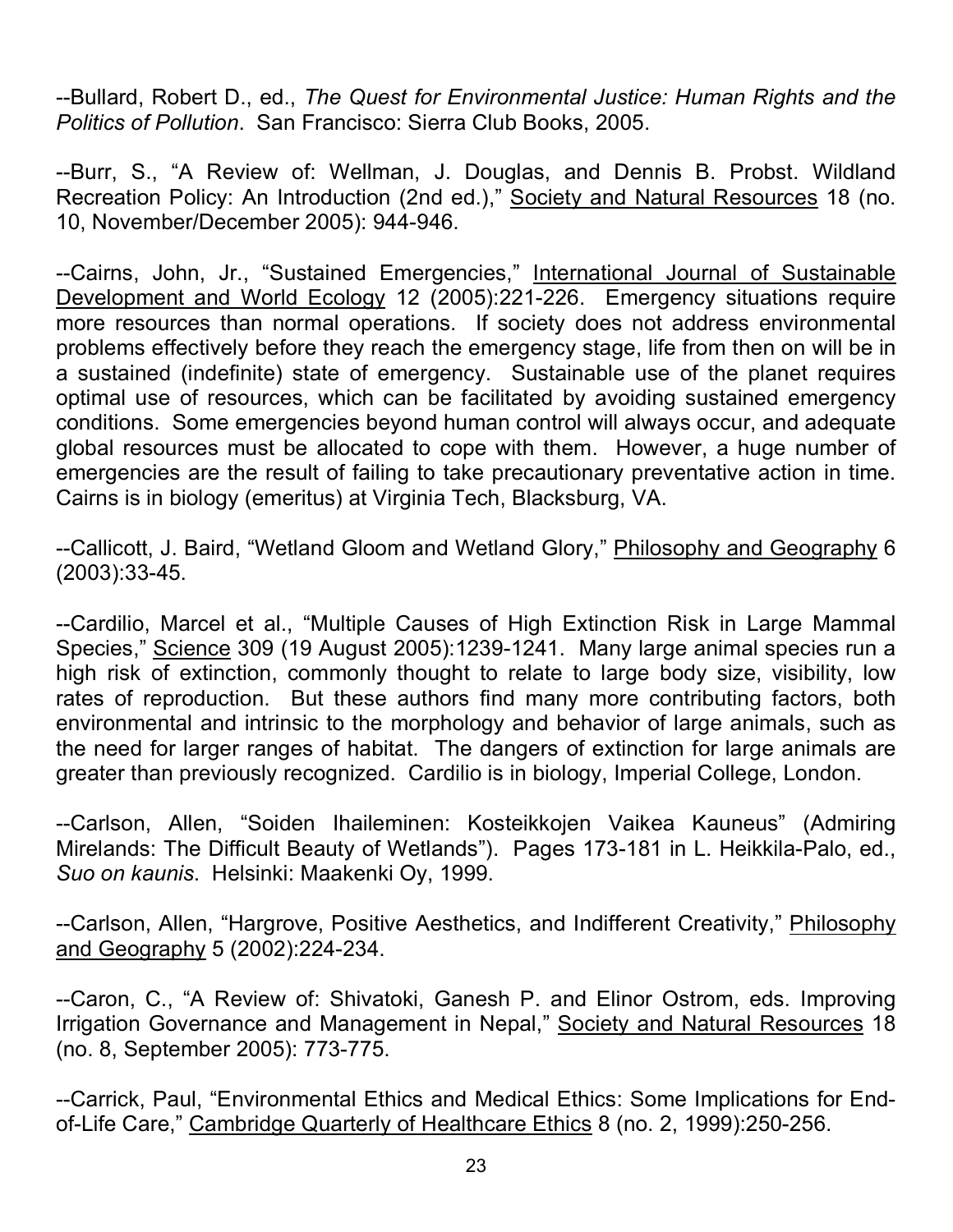--Carrier, Paul, "The Hidden Costs of Environmentally Responsible Health Care," Perspectives in Biology and Medicine 48 (no. 3, 2005):4530463. Review essay of Pierce, Jessica and Andrew Jameton, *The Ethics of Environmentally Responsible Health Care* (Oxford: Oxford University Press, 2004). Pierce and Jameton worry about the environmental (and other) costs of high tech medicine and medical care and advocate the model of a "Green Health Center." Carrick appreciates this, but worries that sick patients may be pressured to think more about preserving the health and welfare of the environment than preserving their own health. Perhaps only those therapies and treatment goals that tend to reduce negative impacts on the environment would be considered morally acceptable. Carrick thinks this is "a deadly gamble," which might result in loss of patient autonomy, in ecological paternalism, and cheapen the respect for life, giving priority to the ecosystem over individual life. With a response by Pierce and Jameton. Carrick is in philosophy, Gettysburg College, Gettysburg, PA.

--Carter, Luther J., and Thomas H. Pigford, "Proof of Safety at Yucca Mountain," Science 310 (21 October 2005):447-448. After court rulings, the EPA has proposed a two-tiered new standard that would stay within a 15-mrem/year for the first 10,000 years and a 350 mrem/year for up to one million years thereafter. These authors conclude: "In our view, the present repository design cannot meet these tests." Carter is the author of Nuclear Imperatives and Public Trust: Dealing with Radioactive Waste. Pigford is in nuclear engineering, University of California, Berkeley.

--Chimpanzee Sequencing and Analysis Consortium, "Initial Sequence of the Chimpanzee Genome and Comparison with the Human Genome," Nature 437 1 Sept. 2005):69-87. The authors note the differences between chimpanzee genes and human genes, focusing on the protein generating genes. Differences are few on overall percentage scales, but considerable on local gene scales. Given the massive size of the sequenced data array, a few percent differences accumulate into millions of differences: thirty-five million single-nucleotide changes, five million insertion/deletion events, and various chromosomal rearrangements. They run analyses to see what genes in humans and chimps might have been differentially selected. They also frankly recognize that what makes us distinctively human is not yet understood. "Our close biological relatedness to chimpanzees not only allows unique insights into human biology, it also creates ethical obligations. ... We hope that elaborating how few differences separate our species will broaden recognition of our duty to these extraordinary primates that stand as our siblings in the family of life" (p. 83). The same issue of Nature contains a half dozen related articles, equally puzzled about what makes us human.

--Cockell, Charles, "The Rights of Microbes," Interdisciplinary Science Reviews 29 (2004):141-150.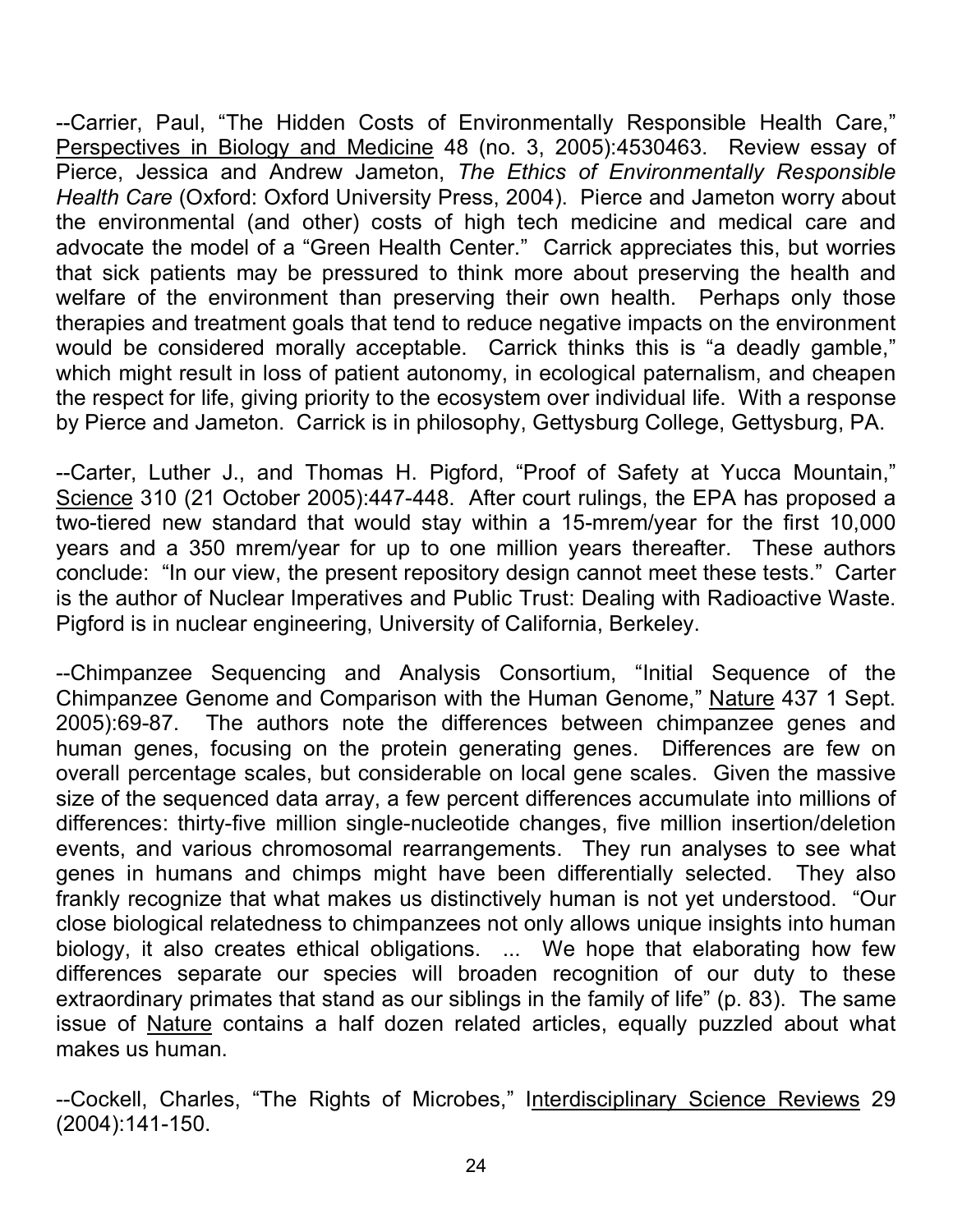--Cohn, J. P., "Tiff over Tamarisk: Can a Nuisance Be Nice, Too?" Bioscience 55 (no. 8, August 2005): 648-655.

--Cohn, J. P., "Joint Ventures: A Different Approach to Conservation," Bioscience 55 (no. 10, October 2005): 824-827.

--Coleman, Jon T., V*icious: Wolves and Men in America*. New Haven: Yale University Press, 2005. A historian chronicles three centuries of Europeans interacting with wolves, finding the European view massively a social construction, and also more revealing of a "vicious" dimension in humans than in wolves. Europeans arrived with a millennia long mythological wolf lore, "the big bad wolf," and projected this mythology onto America wolves, which they exterminated as a menacing evil. But they did so with sadistic passion, with "wolf bullets" or meat hooks to ensure slow, tortuous deaths. When they captured wolves alive, they dragged them behind horses, set them on fire, or released them with their mouths and genitals wired shut. Death was not enough; the Europeans insisted on torture. Coleman interprets this as Europeans believing that to conquer a savage wilderness, one must act savagely. So they were licensed and required to act with enthusiastic cruelty. "People are vicious to the core ... Wolf killing confirms people's knack for generating pain and suffering." Meanwhile, of course, these vicious people have restored the wolf to parts of the landscape and repented of their past. Coleman is a University of Notre Dame historian.

--Curry, Patrick, *Ecological Ethics: An Introduction*. Cambridge: Polity Press, Cambridge, 2005. Chapters: The Ecological Crisis, Three Schools of Ethics, Value, Light Green or Shallow Ethics, Mid-green or Intermediate Ethics (including Animal Liberation/ Rights and Biocentrism), Dark Green or Deep (Ecocentric) Ethics (including the Land Ethic, Gaia Theory, Deep Ecology, Deep-Green Theory, Left Biocentrism, the Earth Manifesto and Ecofeminism), Green Ethics as Post-Secular, Moral Pluralism and Pragmatism, Green Citizenship, and Human Overpopulation. Endorsed by Mary Midgley, John Gray and Paul Watson. Curry is senior lecturer, Sophia Centre, Bath Spa University, UK.

--Dale, L., Aplet, G. and Wilmer, B., "Wildland Fire Use and Cost Containment: A Colorado Case Study," Journal of Forestry 103 (no. 6, July/August 2005): 314-318.

--Davenport, M. and Anderson, D., "Getting From Sense of Place to Place Based Management: An Interpretive Investigation of Place Meanings and Perceptions of Landscape Change," Society and Natural Resources 18(no. 7, August 2005): 643-659.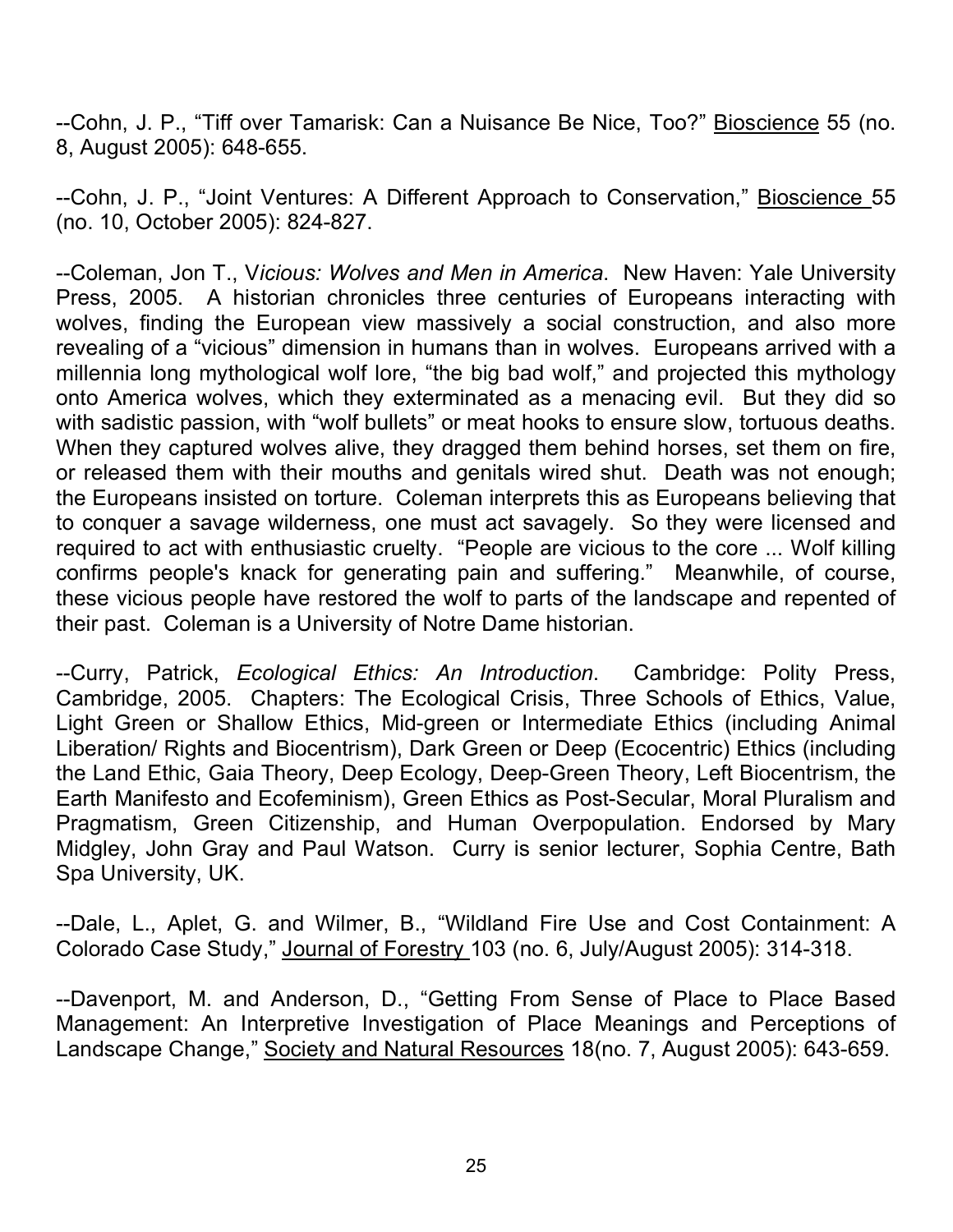--Dear, C. and Myers, O. E., "Conflicting Understandings of Wilderness and Subsistence in Alaskan National Parks," Society and Natural Resources 18(no. 9, October 2005): 821-837.

--Deckers, Jan, "Are Scientists Right and Non-scientists Wrong: Reflections on Discussions of GM," Journal of Agricultural and Env'l Ethics 18 (2005):451-478.

--Dennis, R., et al., "Fire, People and Pixels: Linking Social Science and Remote Sensing to Understand Underlying Causes and Impacts of Fires in Indonesia," Human Ecology 33 (no. 4, August 2005): 465-504.

--deWaal (de Waal), Frans B. M., "A Century of Getting to Know the Chimpanzee," Nature 437 (1 Sept. 2005):56-59. "Humans do occupy a special place among the primates, but this place has increasingly to be defined against a backdrop of substantial similarity." de Waal is in primate research, Yerkes National Primate Research Center, Emory University.

--Doremus, Holly, "The Purposes, Effects, and Future of the Endangered Species Act's Best Available Science Mandate," Environmental Law 34 (Spring, 2004): 397-450.

--Elvin, Mark, *The Retreat of the Elephants: An Environmental History of China*. New Haven: Yale University Press, 2004.

--Estabrook, Barry, "Some Sport," Audubon 107 (no. 6, Sept./Oct. 2005):11-12. Internet hunting. Dale Hagberg, a quadriplegic in bed in Indiana, aimed a remotecontrolled high-powered rifle at a fallow deer in Texas, and missed. Next day he shot and killed a mouflon sheep. The owner of Live Shot thought it a great success, but the Texas Parks and Wildlife Department hurriedly enacted regulations to prohibit hunting wild game this way. Later the legislature also prohibited such hunting on game farms.

--Fairfax, S. K., "When an Agency Outlasts Its Time: A Reflection," Journal of Forestry 103 (no. 5, July/August 2005): 264-267.

--Fairfax, Sally K., Lauren Gwin, Mary Ann King, Leigh Raymond, and Laura A. Watt, *Buying Nature: The Limits of Land Acquisition as a Conservation Strategy*, 1780-2004. Cambridge, MA: The MIT Press, 2005.

--Ferber, Dan, "Sperm Whales Bear Testimony to Worldwide Pollution," Science 309 (19 August, 2005):1166. Results from the first global survey of toxic contaminants in marine mammals find DDT, PCB's, and other toxics even in midocean areas thought to be pristine.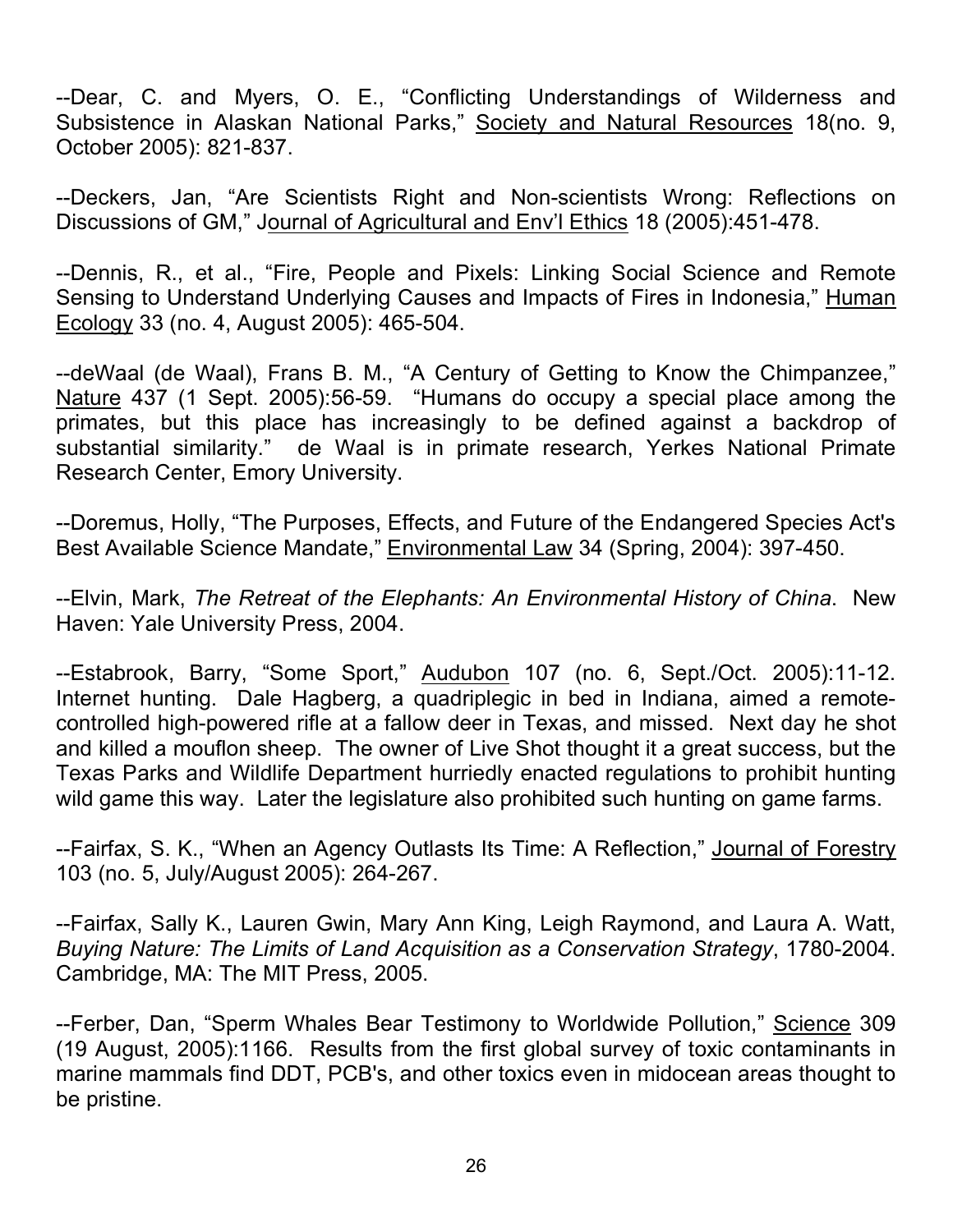--Fernando, P., Wikramanayake, E., Weerakoon, D., Jayasinghe, L. K. A., Gunawardene, M. and Janaka, H. K., "Perceptions and Patterns of Human elephant Conflict in Old and New Settlements in Sri Lanka: Insights for Mitigation and Management," Biodiversity and Conservation 14 (no. 10, October 2005): 2465-2481.

--Fitzpatrick, William J., "Valuing Nature Non-Instrumentally," Journal of Value Inquiry 38 (2004):315-332. In addition to valuing nature instrumentally, humans can also value nature because such valuing is constitutive of flourishing human life. "We ought to value at least some natural things and places non-instrumentally because they in fact have non-instrumental value, due to their irreplaceable, constitutive role in fully flourishing human life." A "closely analogous" relationship is human friendship. We do not value friends instrumentally but because "friends are fundamental non-instrumental goods in human lives, due to their irreplaceable role in fully flourishing human life" (p. 329). This relationship is not pragmatic, nor does it need to posit intrinsic value in nature. Fitzpatrick is in philosophy, Virginia Polytechnic Institute, Blacksburg, VA.

--Foot, Philippa, *Natural Goodness.* Oxford: Clarendon Press, 2001. "`Natural' goodness, as I define it, which is attributable only to living things themselves and to their parts, characteristics, and operations, is intrinsic or `autonomous' goodness in that it depends directly on the relation of an individual to the `life form' of its species. On barren Mars there is no natural goodness" (p. 27). "The central feature of my own account is that it will set the evaluation of human action in the wider contexts not only of the evaluation of other features of human life but also of evaluative judgments of the characteristics and operations of other living things" (p. 25).

"I am therefore, quite seriously, likening the basis of moral evaluation to that of the evaluation of behavior in animals. I should stress, however, that it is important not to underestimate the degree to which human communication and reasoning change the scene. The goods that hang on human cooperation, and hang too on such things as respect for truth, art, and scholarship, are much more diverse and much harder to delineate than are animal goods. Animals are different also from us in that to do what they should do--what is needed and is within their capacity--they do not have to understand what is going on; whereas a human being can and should understand that, and why, there is a reason for, say, keeping a promise or behaving fairly" (p. 16). Foot is in philosophy, Oxford University.

--Ford, Gary D., "Love of the Lowcountry," Southern Living October 2005, pp. 128-133. The Ashepoo, Combahee, and Edisto basin (ACE) in lowcountry South Carolina between Beaufort and Charleston, and the work of the ACE Task Force, preserving and managing a blend of deep forests, spartina grasses, tidal rivers, and fields, old rice dikes, old homes and homesites, and rural countryside, resulting in a treasured mix of nature and culture. A much loved and lightly used landscape. The ACE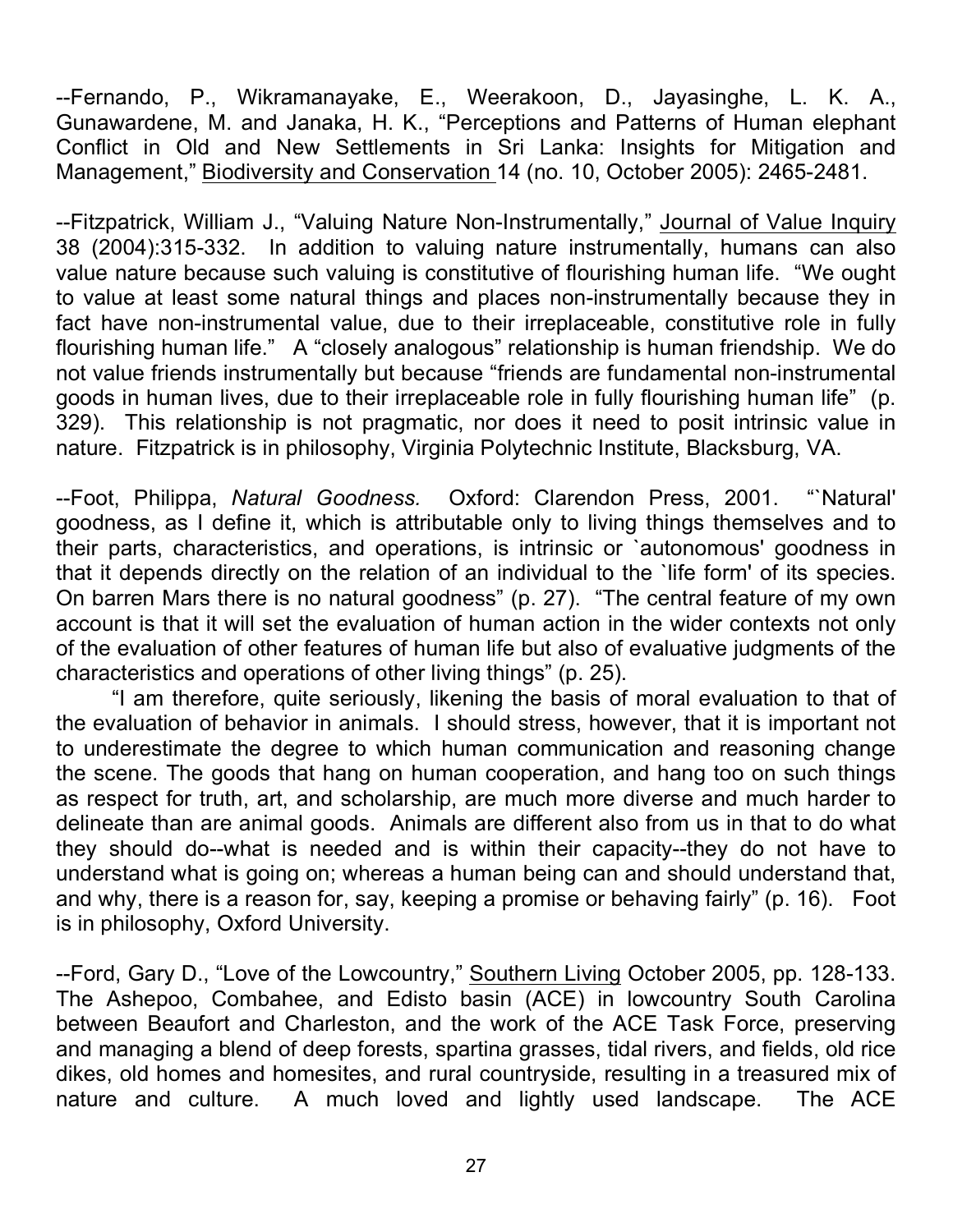lovers/managers delight in pointing out that their landscape is not pristine but abundantly natural.

--Fumkin, Howard, ed., *Environmental Health: From Global to Loca*l. Jossey-Bass, 2005. Ecology and human health, toxicology, epidemiology, genetics and environmental health, environmental justice, climate change, developing nations, air pollution, energy production, environmental health ethics (by Andrew Jameton), transportation, water, food safety, solid and hazardous wastes, radiation, workplace safety, disaster preparedness, health benefits of contacting nature, risk assessment, legal remedies, and more.

--Gagneux, Pascal, James J. Moore and Ajit Varki, "The Ethics of Research on Great Apes," Nature 437 (1 Sept. 2005):27-29. Deals with captive great apes, and is often provisional and exploratory. But the authors do hold that there should be no effort to make germline genetic modifications in great apes (no transgenic apes), that research should benefit the apes as well as humans, that apes should be maintained in groups that respect existing social bonds, that there should be no euthanasia as a means of population control, and that humans should intervene for the control of aggressive behavior within or between ape groups. They do not think great apes now in captivity can, or should, be returned to the wild.

--Gans, Jason, Murray Wolinsky, and John Dunbar, "Computational Improvements Reveal Great Bacterial Diversity and High Metal Toxicity in Soil," Science 309 (26 August 2005):1387-1390. The complexity of soil bacterial communities has so far eluded effective measurement. There are more than 1016 procaryotes in a ton of soil compared to a mere 1011 stars in our galaxy. These authors use a computer projection to infer that the complexity is staggering. They also find, alas, that toxic metal pollution reduces this diversity by 99.9%, especially eliminating the rare taxa. The authors are in the bioscience division, Los Alamos National Laboratory.

--Ghilarov, A. M. The changing place of theory in 20th century ecology : from universal laws to array of methodologies." Oikos 92(no. 2, 2001): 357-362.

--Gill, N., "Aboriginal Pastoralism, Social Embeddedness, and Cultural Continuity in Central Australia," Society and Natural Resources 18 (no. 8, Sept 2005): 699-714.

--Glenn, Jerome C., and Theodore J. Gordon, *2005 State of the Future*. Washington, DC: American Council for the United Nations University, 2005. The Millennium Project. The eighth such annual report. 101 pages of report and 3,500 pages (!) on an accompanying CD. Section 4 is on Future Ethical Issues. Section 6 is on Emerging Environmental Security Issues. Section 7 on Sustainable Development Index and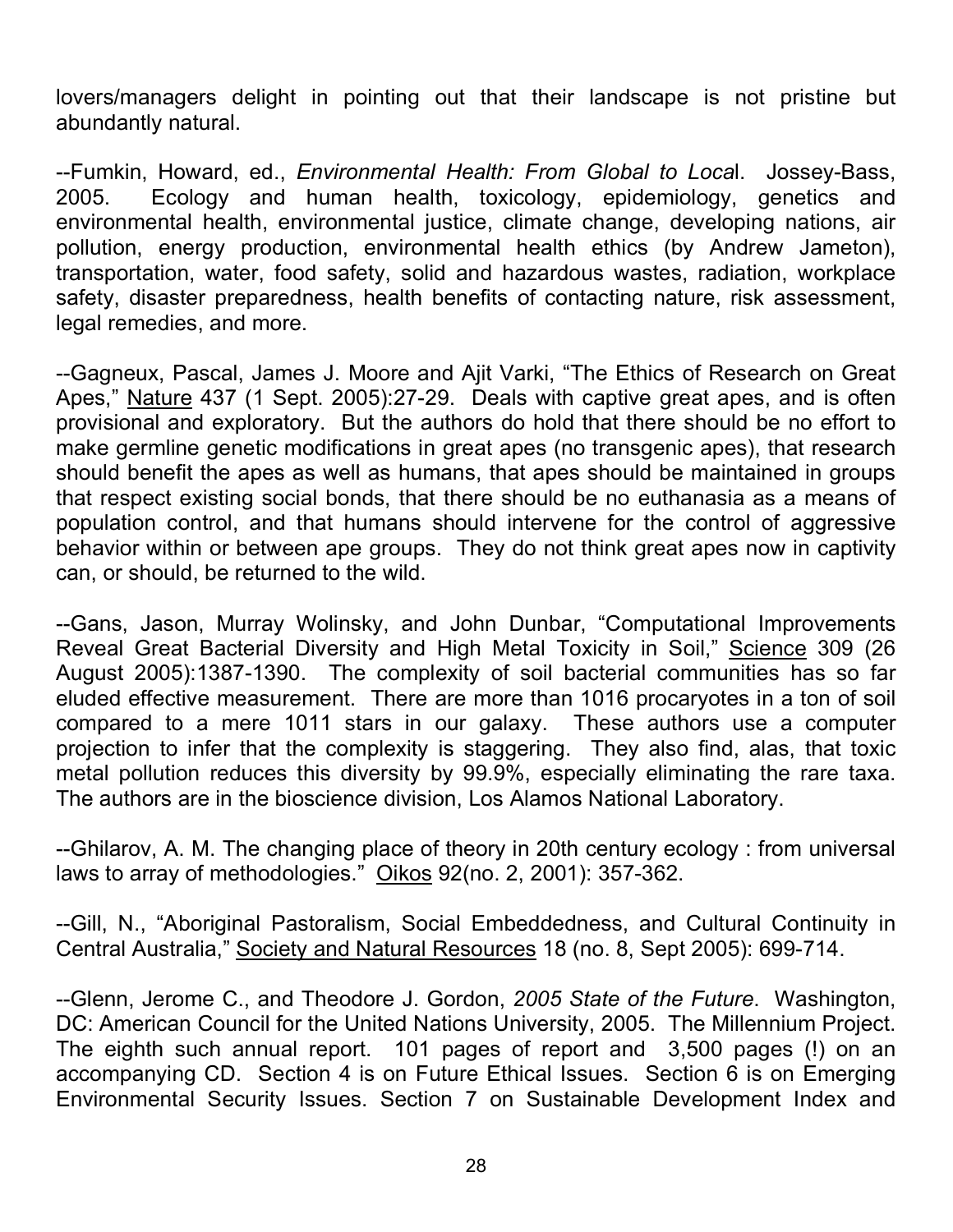Quality and Sustainability of Life Issues. A subsection in print and on disk is "Protecting the Environment Due to its Inherent Moral Value."

--Gramling, B., "A Review of: Chiarappa, Michael J. and Kristin M. Szylvian , Fish for All: An Oral History of Multiple Claims and Divided Sentiment on Lake Michigan," Society and Natural Resources 18 (no. 8, September 2005): 772-772.

--Gramling, Carolyn, "Proposed Fisheries Bill Falls Short, Critics Say," Science 309 (30 September 2005):2146-2147. Proposed legislation seeks to reauthorize the 1976 Magnusen-Stevens Fishery Conservation and Management Act, but critics say it falls far short of the overhaul of the U.S. oceans policy called for by two U.S. commissions. Critics say the bill looks good on the surface but actually masks its own inadequacies, so that what is in fact a setback "will be spun and sold as if this is an improvement." For example the existing mandate requires overfished species to be off limits for ten years, but the new bill has only a two year relaxation period.

--Grashof Bokdam, C. J. and Langevelde, F., "Green Veining: Landscape Determinants of Biodiversity in European Agricultural," Landscape Ecology 20 (no. 4, May 2005): 417-439.

--Gunnarsdottir, A., "Physical Attractiveness of an Animal Species as a Decision Factor for its Preservation," Anthrozöos 14 (no. 4, 2001):204-215.

--Hansson, L. "Why ecology fails at application: Should we consider variability more than regularity?" Oikos 100 (3)(2003), 624-627. "There is a wide consensus even among ecologists that ecology as a science has not lived up to the expectations and that it is not able to either provide coercive basic theories nor good solutions to pressing environmental problems."

--Harden, Blaine, "Hatchery Salmon Plan Announced; Fish to Be Used in Stream Rebuilding," Washington Post, May 29, 2004, p. A03. The Bush Administration plans to consider hatchery-bred salmon that join and survive among stream-bred populations in determining whether the species merits listing under the Endangered Species Act. In 2001 a U.S. District Court decision delisted Oregon coast coho salmon because genetically similar hatchery-bred fish had joined and increased the wild population. *Alsea Valley Alliance v. Evans*, 161 F. Supp.2d 1154 (D. Or. 2001).

--Hargrove, Eugene, "Carlson and the Aesthetic Appreciation of Nature," Philosophy and Geography 5 (2002):213-223.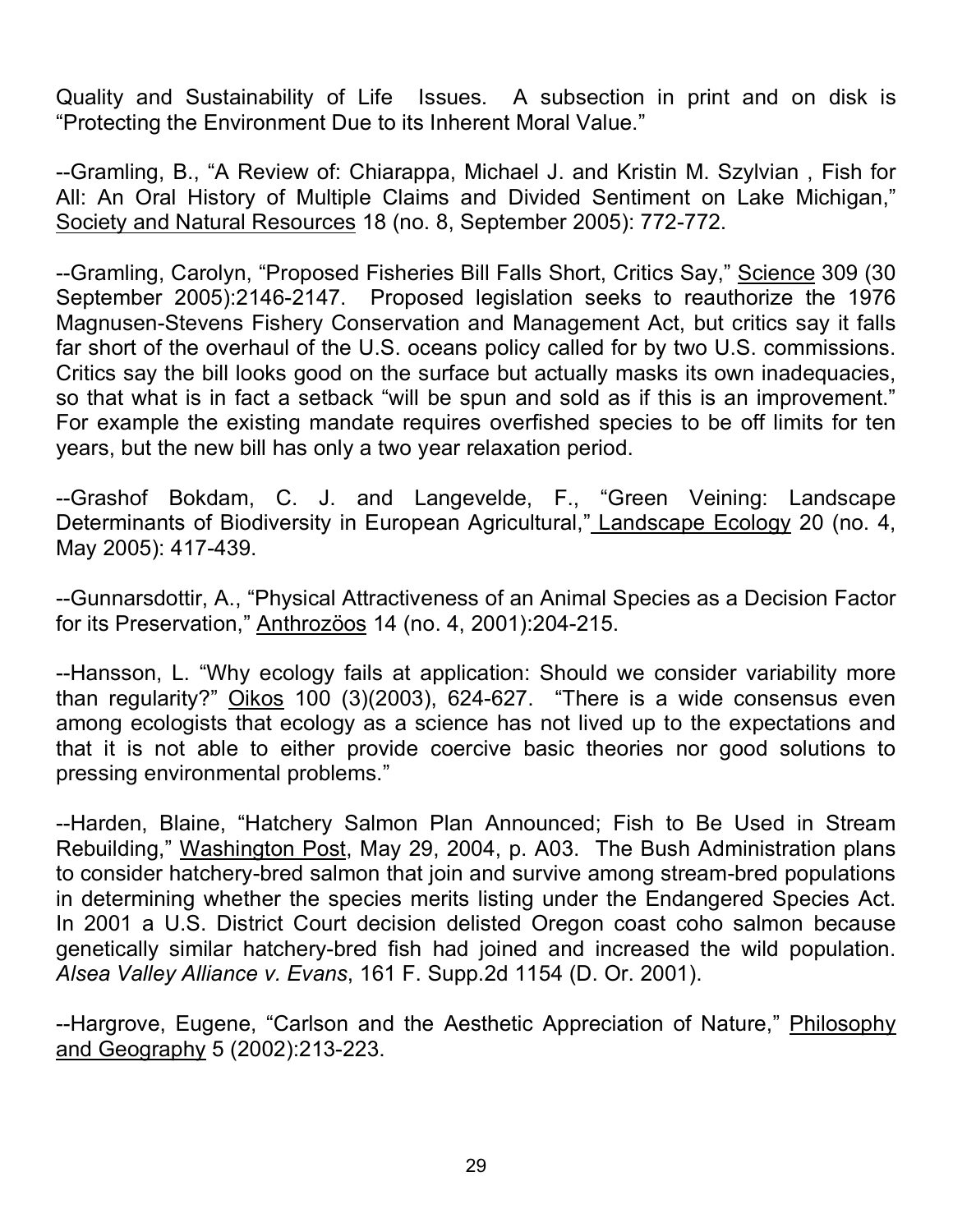--Harker, D. and Bates, D., "A Review of: Speth, James Gustave. Red Sky at Morning: America and the Crisis of the Global Environment," Society and Natural Resources 18, 2005): 10.

--Harwood, W. and Nally, R., "Geometry of Large Woodland Remnants and its Influence on Avifaunal Distributions," Landscape Ecology 20(no. 4, May 2005): 401- 416.

--Hauser, Marc, "Our Chimpanzee Mind," Nature 437 (1 Sept. 2005):60-63. Hauser argues that there is continuity between our human mind and the chimpanzee mind; he simultaneously concedes "we are virtually in the dark when it comes to understanding how genes build minds." He also thinks that there is language in the human mind but not in the chimp mind.

--Hauser, Marc D., "Beyond the Chimpanzee Genome: The Threat of Extinction," Science 309 (2 Sept. 2005):1498-1499. Hauser is in psychology and biology, Harvard University.

--Hawbaker, T., Radeloff, V., Hammer, R. and Clayton, M., "Road Density and Landscape Pattern in Relation to Housing Density, and Ownership, Land Cover, and Soils," Landscape Ecology 20 (no. 5, July 2005): 609-625.

--Henning, Brian G., *The Ethics of Creativity: Beauty, Morality, and Nature in a Processive Cosmos*. Pittsburgh: University of Pittsburgh Press, 2005.

--Heyd, Thomas,ed., *Recognizing the Autonomy of Nature : Theory and Practice.* Columbia University Press, 2005. How do the ways in which we think about and describe nature shape the use and protection of the environment? Do our seemingly well-intentioned efforts in environmental conservation reflect a respect for nature or our desire to control nature's wildness? The contributors to this collection address these and other questions as they explore the theoretical and practical implications of a crucial aspect of environmental philosophy and policy-the autonomy of nature. In focusing on the recognition and meaning of nature's autonomy and linking issues of metaphysics, epistemology, ethics, and policy, the essays provide a variety of new perspectives on human relationships to nature. Heyd teaches philosophy at the University of Victoria in British Columbia. [from amazon.com book page].

--Hill, Marquita K., *Understanding Environmental Pollution*, 2nd ed. New York: Cambridge University Press, 2004. With particular attention to persistent and bioaccumulative pesticides and herbicides, also with emphasis on global pollution. Hill is a biologist (emeritus) at the University of Maine.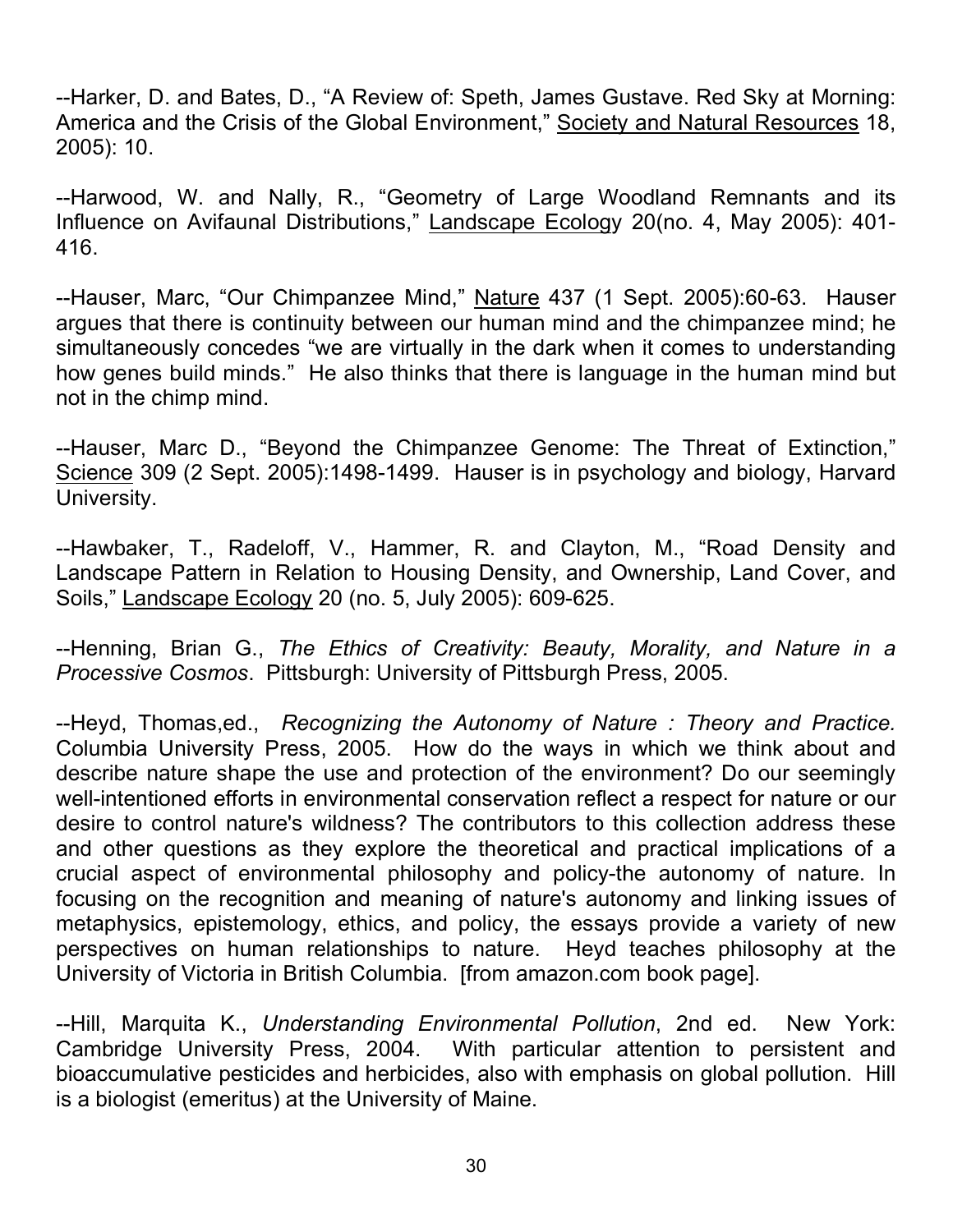--Hogue, Cheryl, "A Smaller Right to Know," Chemical and Engineering News 83 (no. 44, 2005):22-25. The U.S. Environmental Protection Agency plans to reduce required emissions reports to every other year and to allow more facilities to submit less information. Every year at present, as required by the Emergency Planning and Community Right-to-Know Act, EPA amasses a Toxics Release Inventory (TRI) and makes it public. The proposed change is to do this every other year and also to provide smaller amounts of information particularly for facilities that handle or release smaller amounts of toxics. The change is advocated as a paperwork burden reduction. The two major chemical manufacturing trade groups are backing the change. DuPont meanwhile says they will continue to compile and release data annually, whatever the EPA requirement, because they are committed to transparency. TRI reports have been required since 1989 and during that period chemical producers have cut their releases 65%. One reason environmentalists are concerned is that it makes tracking trends more difficult. Trends typically require three or more sets of data, and this would double the time required to document a trend. Currently a facility can use a short form of reporting if they release less than 500 pounds a year of chemicals, with the exception of PBT substances (lead, mercury, dioxins, and polychlorinated biphenyls). EPA is proposing to raise that threshold to less than 5,000 pounds a year.

--Holden, Constance, "Kenyan Edict Threatens Famed Park," Science 310 (14 October 2005):215. Kenya's President Mwai Kibaki has announced that Amboseli National Park, one of the nation's prime wildlife reserves, will be turned over to local Maasai control, removing it from the Kenyan Wildlife Service, which has run the park since 1974. Conservation groups, along with David Western, former Kenyan Wildlife Service director, say the move is political, to curry favor with the Maasai people, but that it will result in destruction of the park. Amboseli's elephants number about 1,400, and already the Maasai have moved 15,000 cattle to graze in the park. The Park has been the most remunerative in Kenya, bringing in \$ 3.4 million from tourism last year. But recent tourists are already saying that they didn't come to Kenya to see cattle.

--Hoover, A., "A Review of: Westley, Frances R., and Philip S. Miller. *Experiments in Consilience: Integrating Social and Scientific Responses to Save Endangered Species*," Society and Natural Resources 18 (no. 9, October 2005): 851-853.

--Hudson, R., "Region and place: devolved regional government and regional economic success?" Progress in Human Geography 29 (no. 5, 2005): 618-625.

--Humphrey, C., "A Review of: Smil, Vaclav. Energy at the Crossroads: Global Perspectives and Uncertainties," Society and Natural Resources 18 (no. 8, September 2005): 769-772.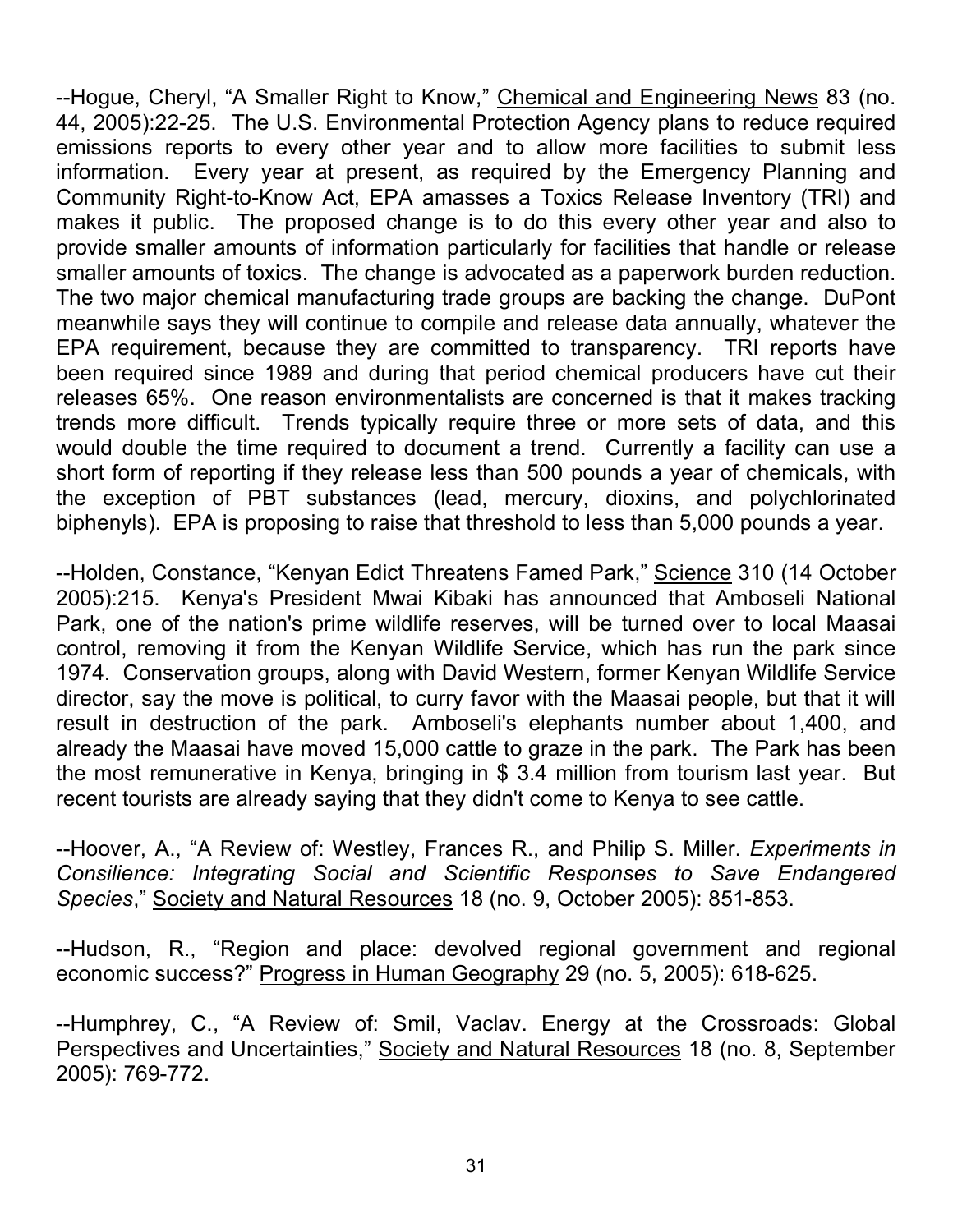--Hursthouse, Rosalind, *On Virtue Ethics*. Oxford: Oxford University Press, 1999. With a section on "Evaluating Plants and Animals" (pp. 197-204). We evaluate plants and animals on how well they do what they are capable of doing in their forms of life, with more advanced capacities in animals than in plants, and more advanced capacities in some animals than others. "The truth of such evaluations of living things does not depend on any way on my wants, interests, or values, nor indeed on `ours'. They are, in the most straightforward sense of the term, `objective'; indeed, given that botany, zoology, ethology, etc., are sciences, they are scientific." When we evaluate such organisms, it is a mistake "to think that they necessarily have something to do with approval or praise" (pp. 202-203). "The overall summing up evaluation--that this x is a good specimen of its kind--identifies it as an x that is as ordinarily well fitted or endowed as an x can be to do or live well, to thrive or flourish (in a characteristically x way). What living things do is live; quite generally, a good living thing lives well--unless prevented by something outside itself" (p. 205). Hursthouse is in philosophy at the Open University, UK.

--Ingold, Tim, *The Perception of the Environment*. London: Routledge, 2000. "The more [we aim] to furnish a precise and comprehensive representation of reality, the less true to life this representation appears." (p. 242) The search for objectivity strips out the fullness of perception.

--Jackson Smith, D., Kreuter, U. and Krannich, R. S., "Interpretation, Activity Participation, and Environmental Attitudes of Visitors to Penguin Island, Western Australia," Society and Natural Resources 18 (no. 7, August 2005): 611-624.

--Janofsky, Michael, "When Cleaner Air is a Biblical Obligation," New York Times, November 7, 2005. The National Association of Evangelicals, representing 45,000 churches serving 30 million people across the U.S., is circulating among its leaders a draft of a policy statement encouraging lawmakers to pass legislation creating mandatory controls for carbon emissions. A major obstacle to any measure addressing global warming is Sen James M. Inhofe, and OK Republican who is chair of the Senate Environment and Public Works Committee and an evangelical himself. He has called global warming "the greatest hoax ever perpetrated on the American people." He said the NAE had been "led down a liberal path" by environmentalists.

--Johnson, W. C., et al., "Vulnerability of Northern Prairie Wetlands to Climate Change," Bioscience 55 (no. 10, October 2005): 863-872. The prairie pothole region (PPR) lies in the heart of North America and contains millions of glacially formed, depressional wetlands embedded in a matrix of natural grassland and agriculture. These wetlands provide valuable ecosystem services and produce 50 to 80 of the continent's ducks. The most productive habitat for breeding waterfowl would shift under a drier climate from the center of the PPR (Dakotas and southeastern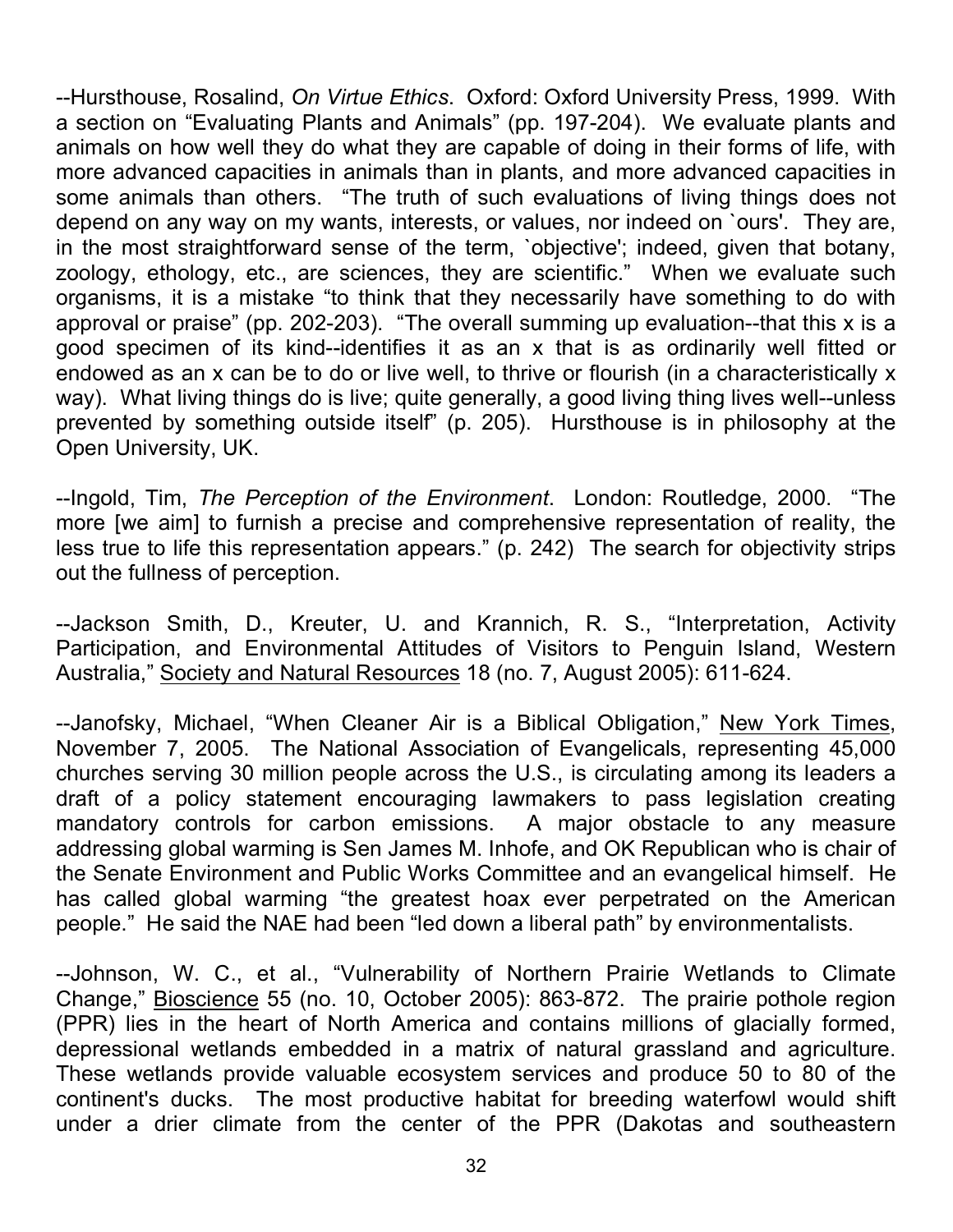Saskatchewan) to the wetter eastern and northern fringes, areas currently less productive or where most wetlands have been drained. Unless these wetlands are protected and restored, there is little insurance for waterfowl against future warming.

--Kellert, Stephen, *Building for Life: Designing and Understanding the Human-Nature Connection*. Washington: Island Press, 2005. Sustainable and restorative design will minimize adverse impacts on the natural environment and also will enhance human health and well being by fostering positive contact between people and nature in the built environment. Interaction with nature is critically important to human well-being and development. But contemporary society has become confused about the role of the natural environment in human physical and mental lives and has tended to impoverish this connection especially in the urban built environment. The scale and character of the modern environment has compromised and diminished the relation between people and the natural world. This is more of a design failure than an intrinsic flaw of contemporary life. Kellert is in social ecology at Yale School of Forestry and Environmental Studies.

-Kintisch, Eli, "Court Tightens Rules on Gene Tags," Science 309 (16 Sept, 2005):1797-1799. In a new court ruling, researchers cannot patent DNA strands that bind genes whose function is unknown. The ruling involved Monsanto research on strings of corn DNA. It involved patents for gene-grabbing tools called expressed sequence tags (ESTs). The court thinks patentable innovations ought to be "useful," and not just "tools along the way." Generally, the ruling frees researchers to do more research without worries about patents, and argues that to be patentable an invention must have both a "significant and presently available [and] well defined" benefit.

--Kitcher, Philip, "Responsible Biology," BioScience 54 (no. 4, 2004):331-336. Responsible biologists reflect on the ends of their research and they ought to work toward an ideal of well-ordered science understood in a global and democratic fashion. In particular this means more research on ecological issues, such as environmental degradation in tropical forests. Even more serious is shifting the proportions of medical research toward global health for poorer nations. At present only 10% of the world's scientific resources are spent on the diseases that afflict 90% of Earth's population. This is not well-ordered science. Kitcher is in philosophy, Columbia University.

--Koenig, W. D., "Persistence in Adversity: Lessons from the Ivory billed Woodpecker," Bioscience 55 (no. 8, August 2005): 646-647.

--Kohler, J., et al., "New Amphibians and Global Conservation: A Boost in Species Discoveries in a Highly Endangered Vertebrate Group," Bioscience 55 (no. 8, August 2005): 693-696. Amphibians are characterized both by a strongly increasing number of newly discovered species and by a high degree of decline. The observed increase in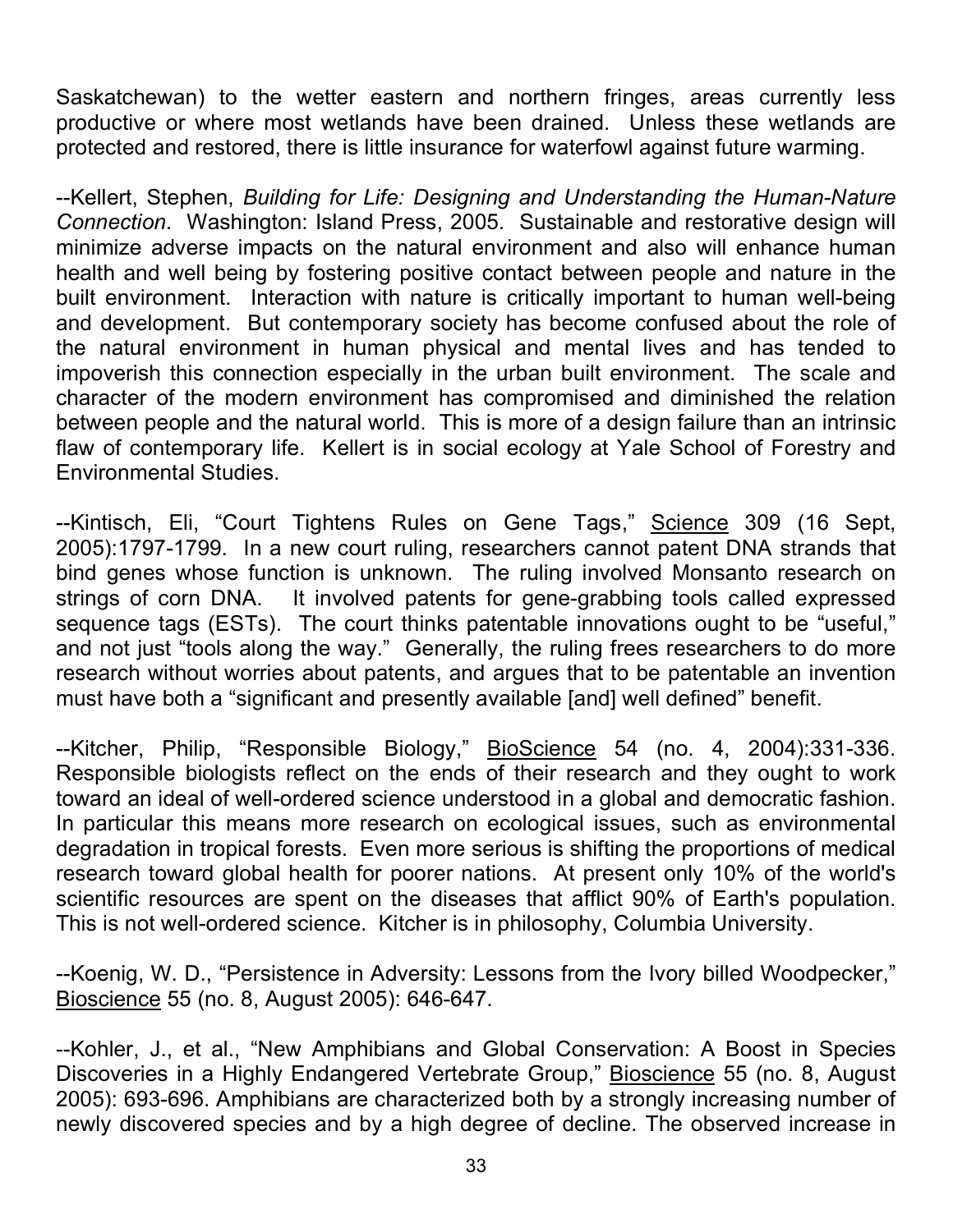species numbers, over 25 percent in 11 years, is largely due to the intensified exploration of tropical areas and the application of more efficient techniques such as bioacoustics and molecular genetics, rather than to the elevation of subspecies to species rank or the distinction of species that were formerly considered synonymous. In the mantellid frogs of Madagascar, the many species newly described between 1992 and 2004 were as genetically divergent as those described in previous research periods, and most had not been collected previously, corroborating the lack of "taxonomic inflation" in this vertebrate class. Taxonomic exploration is still desperately needed to avoid misinterpretations in global conservation policy.

--Lazdinis, M. e. a., "Forest Sector Concerns in the Baltic States: Implications for an Expanded European Union," Society and Natural Resources 18 (no. 9, October 2005): 839-848.

--Lewis, J. G., "The Applicant Is No Gentleman Women in the Forest Service," Journal of Forestry 103 (no. 5, July/August 2005): 259-263.

--Lewis, J. and Sheppard, S., "Ancient Values, New Challenges: Indigenous Spiritual Perceptions of Landscapes and Forest Management," Society and Natural Resources 18 (no. 10, November/December 2005): 907-920.

--Lu, B. R. and Snow, A. A., "Gene Flow from Genetically Modified Rice and Its Environmental Consequences," Bioscience 55 (no. 8, August 2005): 669-678. Within the next few years, many types of transgenic rice (Oryza sativa) will be ready for commercialization, including varieties with higher yields, greater tolerance of biotic and abiotic stresses, resistance to herbicides, improved nutritional quality, and novel pharmaceutical proteins. Although rice is primarily self pollinating, its transgenes are expected to disperse to nearby weedy and wild relatives through pollen mediated gene flow. Sexually compatible Oryza species often co occur with the crop, especially in tropical countries, but little is known about how quickly fitness enhancing transgenes will accumulate in these populations and whether this process will have any unwanted environmental consequences. For example, weedy rice could become much more difficult to manage if it acquires herbicide resistance, produces more seeds, or occurs in a wider range of habitats because of the spread of certain transgenes. Rice growing countries urgently need publicly available ecological assessments of the risks and benefits of transgenic rice before new varieties are released.

--Marshall, Eliot, "Is the Friendly Atom Poised for a Comeback?" Science 309 (19 August 2005):1168-1171. The threat of global warming and high fossil fuel prices have inspired talk of a revival of nuclear power, but skeptics say it is a poor investment and a worse security risk. Nuclear is pollution free with regard to carbon dioxide, but is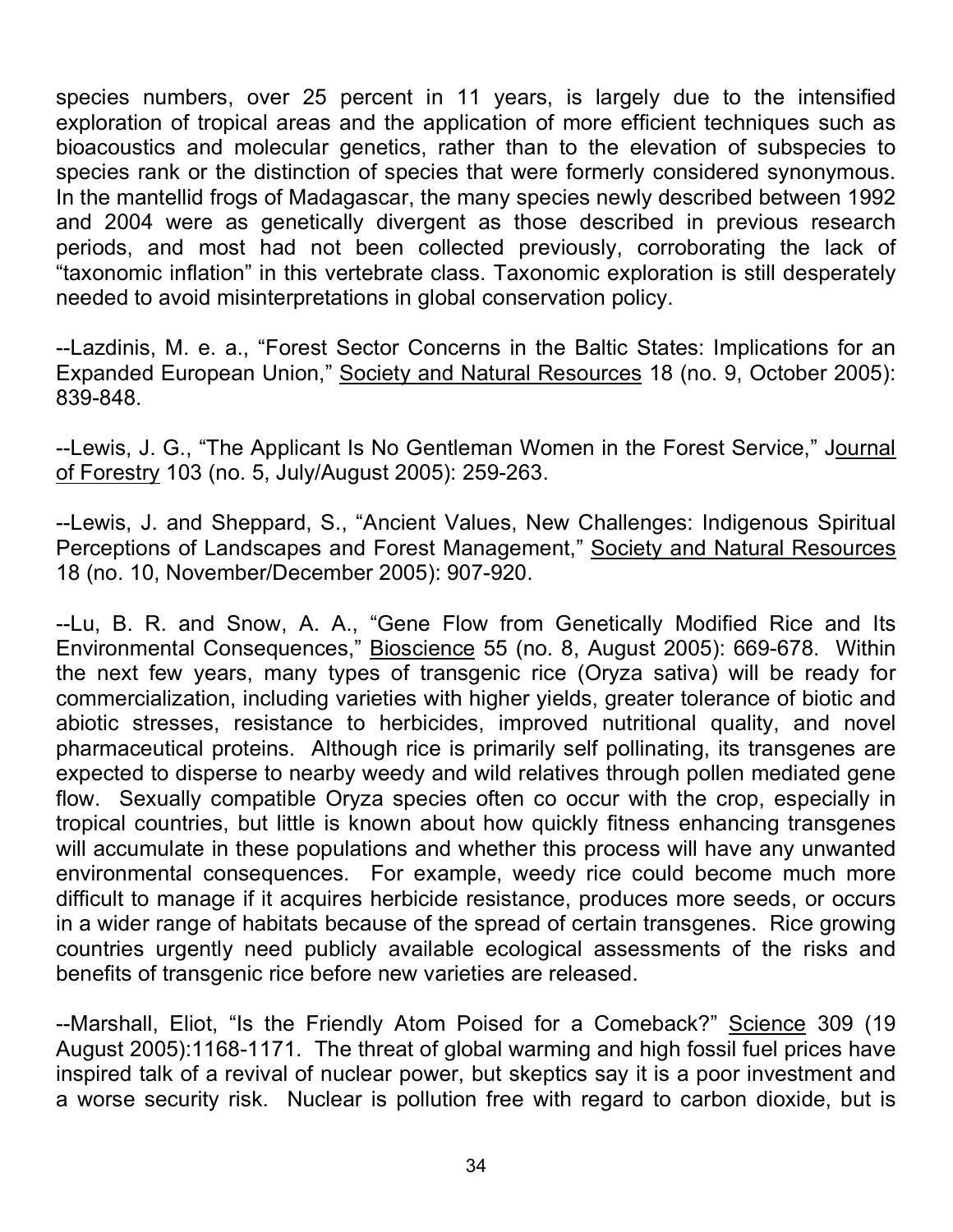pollution laden with regard to disposal of nuclear wastes. Nor is it clear that it is any cheaper. Several related stories in the same issue.

--McCann, L., "Transaction Costs of Pesticide Policies in Vietnam," Society and Natural Resources 18 (no. 8, September 2005): 759-766.

--McConkey, Edwin H. and Ajit Varki, "Thoughts on the Future of Great Ape Research," Science 309 (2 Sept. 2005):1499-1501. After the sequencing of both the human and the chimpanzee genomes, "can we now provide a DNA-based answer to the fascinating question, `What makes us human?' Not at all! Comparison of the human and chimpanzee genomes has not yet offered any major insights into the genetic elements that underlie bipedal locomotion, a big brain, linguistic abilities, elaborated abstract thought, or any other unique aspect of the human phenome." Some of that may be forthcoming; some may be long out of reach. McConkey is in molecular, cellular and developmental biology, University of Colorado, Boulder.

--McKean, J., Johnson, D., Johnson, R. and Garth Taylor, R., "Can Superior Natural Amenities Create High Quality Employment Opportunities? The Case of Nonconsumptive River Recreation in Central Idaho," Society and Natural Resources 18 (no. 8, September 2005): 749-758.

--Motavalli, Jim, "Coming: 95% Recyclable Cars," New York Times, Sept. 19, 2005. http://www.nytimes.com/2009/09/19/automobiles/19CARS.html. The European Union, in a mandate known as the End-of-Life Vehicles Directive, will require 85% of a car's materials, by weight, to be recovered and reused. In 2007, networks set up by carmakers in the European Union must be ready to accept all scrap vehicles, regardless of age, at no cost to the car's last owner. In 2015, the portion of each vehicle that should be recycled increases to 95%. The 2007 Mercedes-Benz S-Class sedan already complies with the 2015 regulation. Honda Motors Europe is planning how to take back, over the next few years, over half a million vehicles. The U.S. has such recycling nowhere on its agenda, relying largely on voluntary compliance, marketbased approaches, disliking "command and control" solutions, also claiming to have amply landfill space, unlike Europe.

--Nagy, Kelsi, *Values in Action: A Philosophic Analysis of Moral Motivation in Two Classics of Environmental Literature*. M.A. Thesis, Colorado State University, Fall 2005. Neither Kant's ethics nor utilitarianism gives a convincing account of how people are motivated to act as moral agents. Environmental literature is often a more successful way to motivate people to accept the environment as an object of moral concern. This thesis analyzes Thoreau's Walden and Leopold's A Sand County Almanac, using Harry G. Frankfurt's theory that a free action requires that a person engage in reflection, choose which value she wants, then is effectively motivated by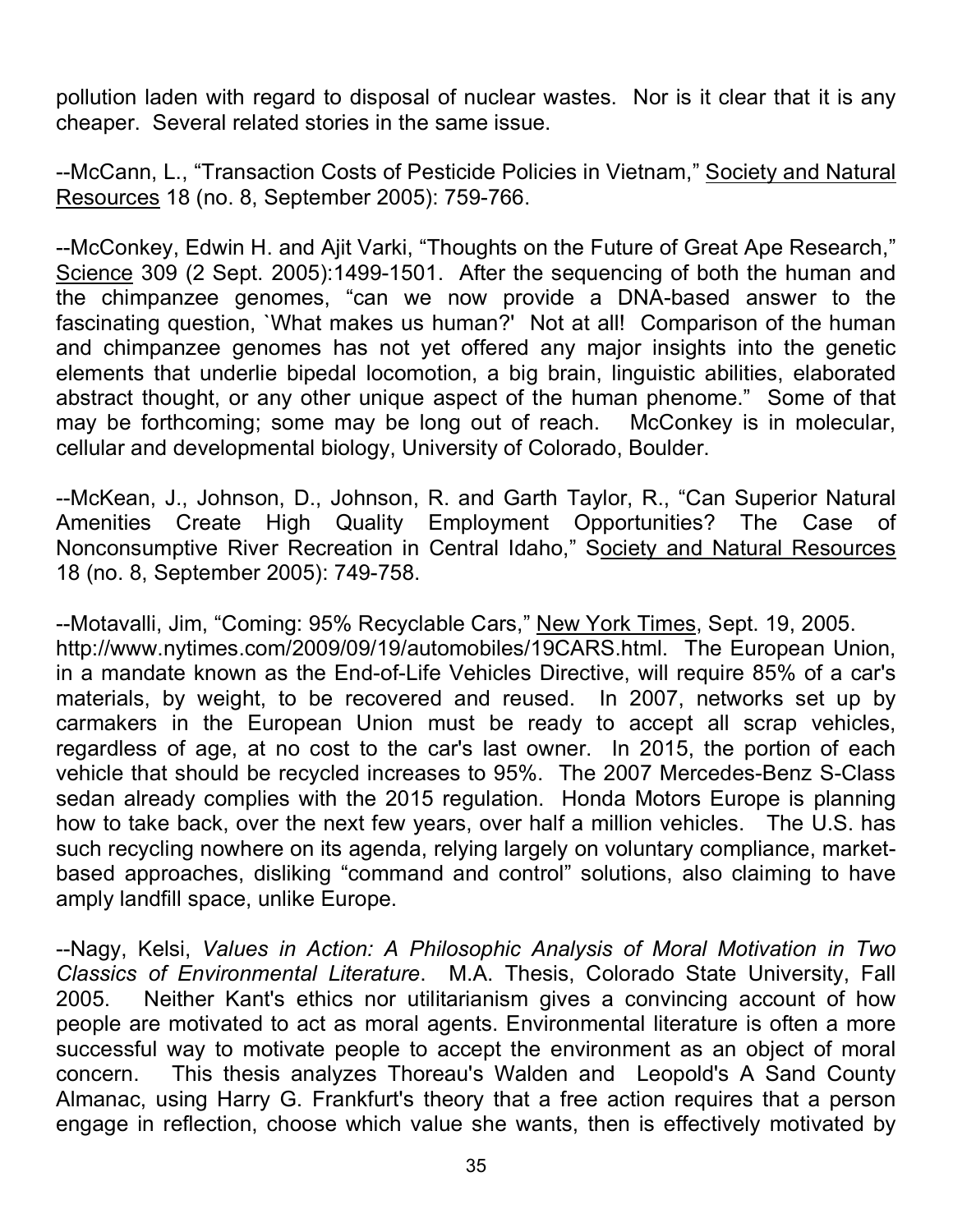the freely chosen value. Thoreau and Leopold use literature to engage the reader into reflection on values, specifically those economic and scientific values that have an effect upon our actions toward the environment. Narrative discourse can lead people to reflect on values that effectively motivates action in a way that, while different than philosophic argumentation, may be an equally important discourse for moral motivation. The advisor was Holmes Rolston.

--Naskrecki, Piotr, *The Smaller Majority: The Hidden World of the Animals that Dominate the Tropics*. Cambridge, MA: Harvard University Press, 2005. The "noncharismatic" megafauna of tropic ecosystems, though most of the species would fit in a matchbox. Many, though photographed here, are unidentified or undescribed. The author hopes that the volume will help the public appreciate the beauty and importance of small animals, a first step toward their conservation.

--National Research Council. *Valuing Ecosystem Services: Toward Better Environmental Decision-Making*. Washington, DC: The National Academies Press, 2004.

--Naylor, S., "Historical geography: knowledge, in place and on the move," Progress in Human Geography 29 (no. 5, 2005): 626-634.

--Neilson, R. P., et al., "Forecasting Regional to Global Plant Migration in Response to Climate Change," Bioscience 55 (no.9, September 2005): 749-760. The rate of future climate change is likely to exceed the migration rates of most plant species. The replacement of dominant species by locally rare species may require decades, and extinctions may occur when plant species cannot migrate fast enough to escape the consequences of climate change. Such lags may impair ecosystem services, such as carbon sequestration and clean water production. Thus, to assess global change, simulation of plant migration and local vegetation change by dynamic global vegetation models is critical, yet fraught with challenges.

--Niesenbaum, Richard A., "A Review of: Barlett, Peggy F. and Geoffrey W. Chase, eds. Sustainability on Campus: Stories for Strategy and Change," Society and Natural Resources 18 (no. 8, September 2005): 775-777.

--Odell, J., Mather, M. E. and Muth, R. M., "A Biosocial Approach for Analyzing Environmental Conflicts: A Case Study of Horseshoe Crab Allocation," Bioscience 55 (no. 9, September 2005): 735-748. Ambiguous legislation, insufficient science, jurisdictional disputes, and conflicting values of stakeholders have contributed to the increasing frequency of natural resource conflicts. The allocation of horseshoe crabs in Delaware Bay and Cape Cod Bay can serve as a model system for understanding resource conflicts, because relationships among biophysical and human systems in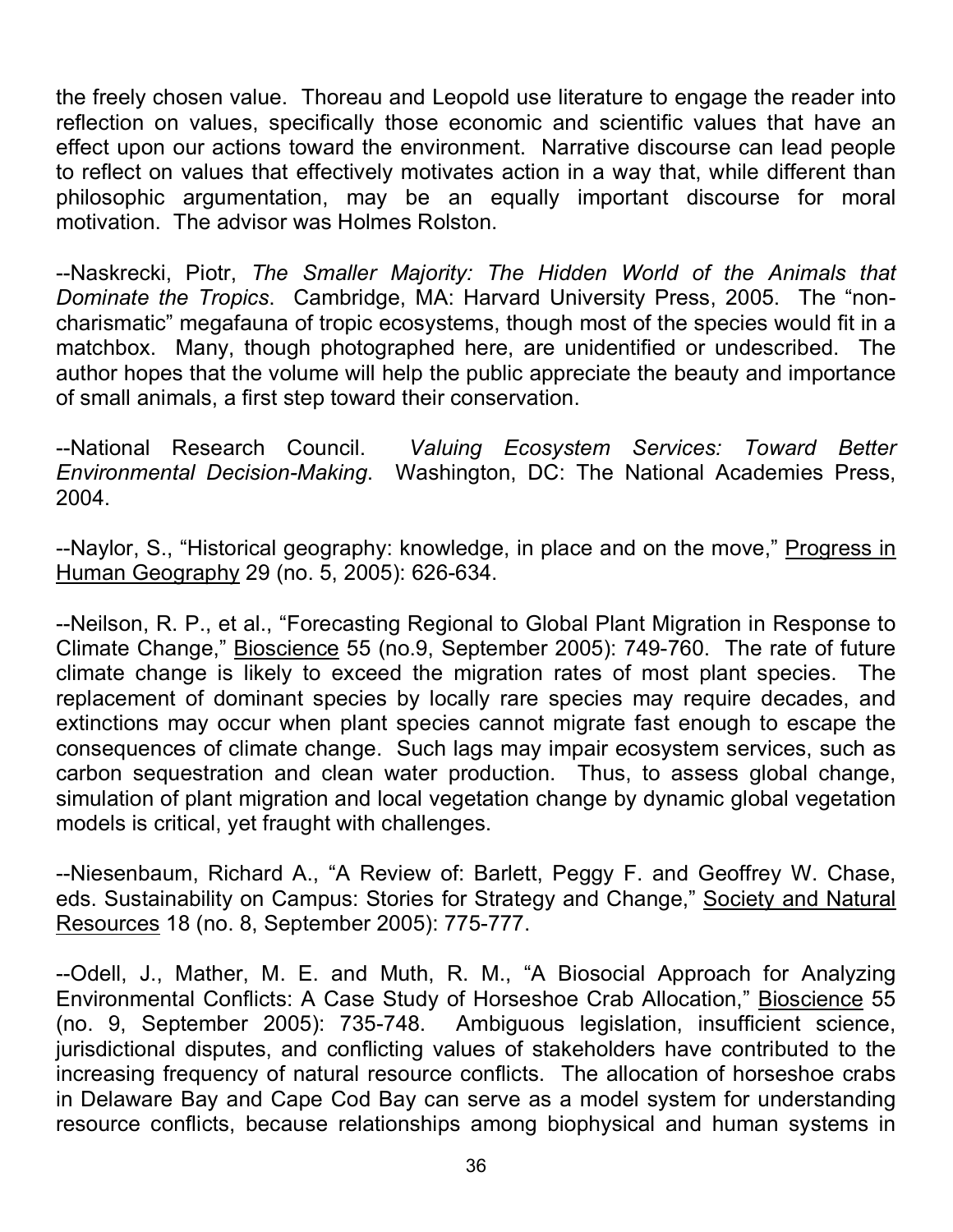this example typify many environmental controversies. Herein, we use an interaction web to build a conceptual framework for identifying potential conflicts. Specifically, we identify four subconflicts involving horseshoe crabs, human shellfishers, commercial fishers, the biomedical industry, birdwatchers, and environmental interest groups. Stakeholders hold different attitudes concerning the horseshoe crab and thus advocate competing policy preferences in the political process. An important step in understanding environmental conflicts is to clarify differences in social meanings, attitudes, and values. The integrated approach described here, by depicting and graphically displaying biosocial relationships, can provide a generalized approach for understanding a broad range of environmental conflicts.

--Pagiola, Stefano, Konrad von Ritter, and Joshua Bishop. "Assessing the Economic Value of Ecosystem Conservation." World Bank: World Bank Environment Department Papers, 2004.

--Palang, H., et al., "The Forgotten Rural Landscapes of Central and Eastern Europe," Landscape Ecology 20 (no. 6, September 2005): 645-655.

--Pellow, David Nagulb and Robert J. Brulle, *Power, Justice, and the Environment: A Critical Appraisal of the Environmental Justice Movement*. Cambridge, MA: The MIT Press, 2005. Problems and potential in the environmental justice movement.

--Peterson, C. H. and Bishop, M. J., "Assessing the Environmental Impacts of Beach Nourishment," Bioscience 55 (no. 10, October 2005): 887-896. With sea levels rising under global warming, dredge and fill programs are increasingly employed to protect coastal development from shoreline erosion. Such beach "nourishment" can bury shallow reefs and degrade other beach habitats, depressing nesting in sea turtles and reducing the densities of invertebrate prey for shorebirds, surf fishes, and crabs. Despite decades of agency mandated monitoring at great expense, much uncertainty about the biological impacts of beach nourishment nonetheless exists. Monitoring results are rarely used to scale mitigation to compensate for injured resources. Reform of agency practices is urgently needed as the risk of cumulative impacts grows.

--Pfeffer, M., "A Review of: Thompson, Charles D., and Melinda F. Wiggins, eds. The Human Cost of Food: Farmworkers' Lives, Labor, and Advocacy," Society and Natural Resources 18 (no. 9, October 2005): 849-851.

--Pierce, Jessica, Jameton, Andrew, *The Ethics of Environmentally Responsible Health Care Oxford University Press*, 2004. Pierce is in the Philosophy Department at the University of Colorado at Boulder. Jameton is in the Department of Preventive and Societal Medicine at the University of Nebraska Medical Center.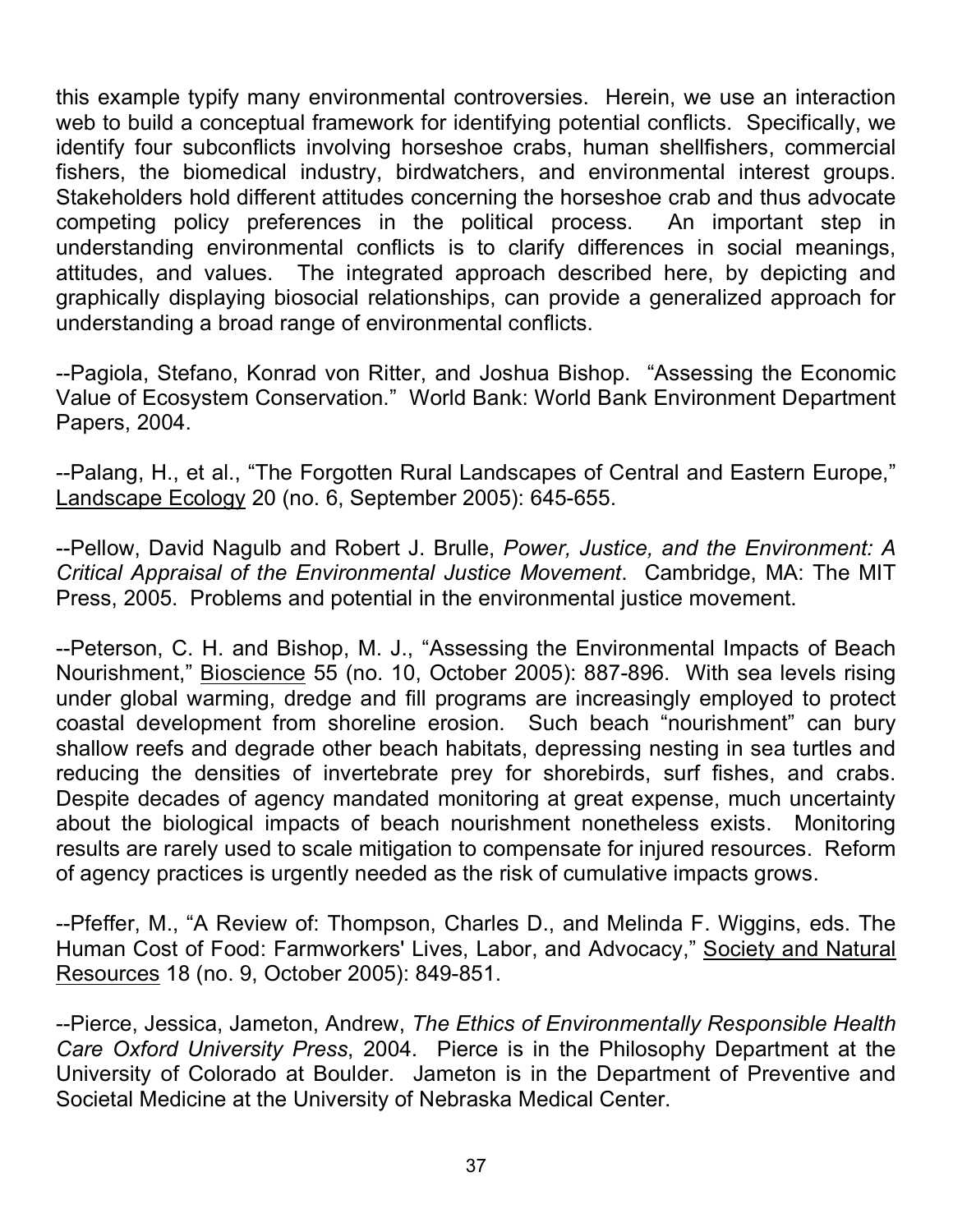--Porritt, Jonathon, *Capitalism as if the World Matters*. London: Earthscan, 2005. Our unsustainable world. 1. Conflicting Imperatives. 2. Sustainable Development for Real. 3. Re-engaging with Economic Growth. 4. Unsustain-able Capitalism? 5. Through the Global Looking Glass. 6. The Five Capitals Framework. 7. Natural Capital. 8. Human Capital. 9. Social Capital. 10. Manufactured Capital. 11. Financial Capital. 12. Confronting Denial. 13. Changing the Metrics. 14. Business Excellence. 15. Civil Society. 16. Visions and Values. 17. Converging Imperatives.

--Potter, B., "A Review of: Smouts, Marie Claude. Tropical Forests, International Jungle: The Underside of Global Ecopolitics," Society and Natural Resources 18 (no. 10, November/December 2005): 939-941.

--Price, S. J., Marks, D. R., Howe, R. W., Hanowski, J. M. and Niemi, G. J., "The Importance of Spatial Scale for Conservation and Assessment of Anuran Populations in Coastal Wetlands of the Western Great Lakes, USA," Landscape Ecology 441-454 (no. 4, May 2005):

--Princen, Thomas, *The Logic of Sufficiency*. Cambridge, MA: The MIT Press, 2005. Sufficiency on global environmental scales.

--Pringle, R. M., "The Origins of the Nile Perch in Lake Victoria," Bioscience 55 (no.9, September 2005): 780-788. The ways in which economic, social, and political forces lead to species introductions are an important, if overlooked, aspect of ecology and conservation. The nonnative Nile perch (Lates niloticus) in Lake Victoria, and the ecological changes associated with the species' establishment and expansion there, has elicited tremendous attention from biologists. Yet it has never been clear why, when, or by whom the fish was introduced. Here I outline the history of fishery research and management in East Africa and explore the circumstances that led to the introduction of the Nile perch. The evidence suggests that repeated secretive introductions were made in the mid 1950s by members of the Uganda Game and Fisheries Department as part of a bifurcated effort to improve sport fishing on the one hand and to bolster fisheries on the other. Fisheries scientists affiliated with the East African Fisheries Research Organization opposed the introduction, but were ineffective; I suggest that this failure stemmed partially from their inability to engage effectively with political processes.

--Ratner, B., "A Review of: O'Rourke, Dara. Community Driven Regulation: Balancing Development and the Environment in Vietnam," Society and Natural Resources 18 (no. 7, August 2005): 672-674.

--Revkin, Andrew C., "No Escape: Thaw Gains Momentum," New York Times, October 25, 2005. All the computer modeling predicts sea-ice will largely disappear under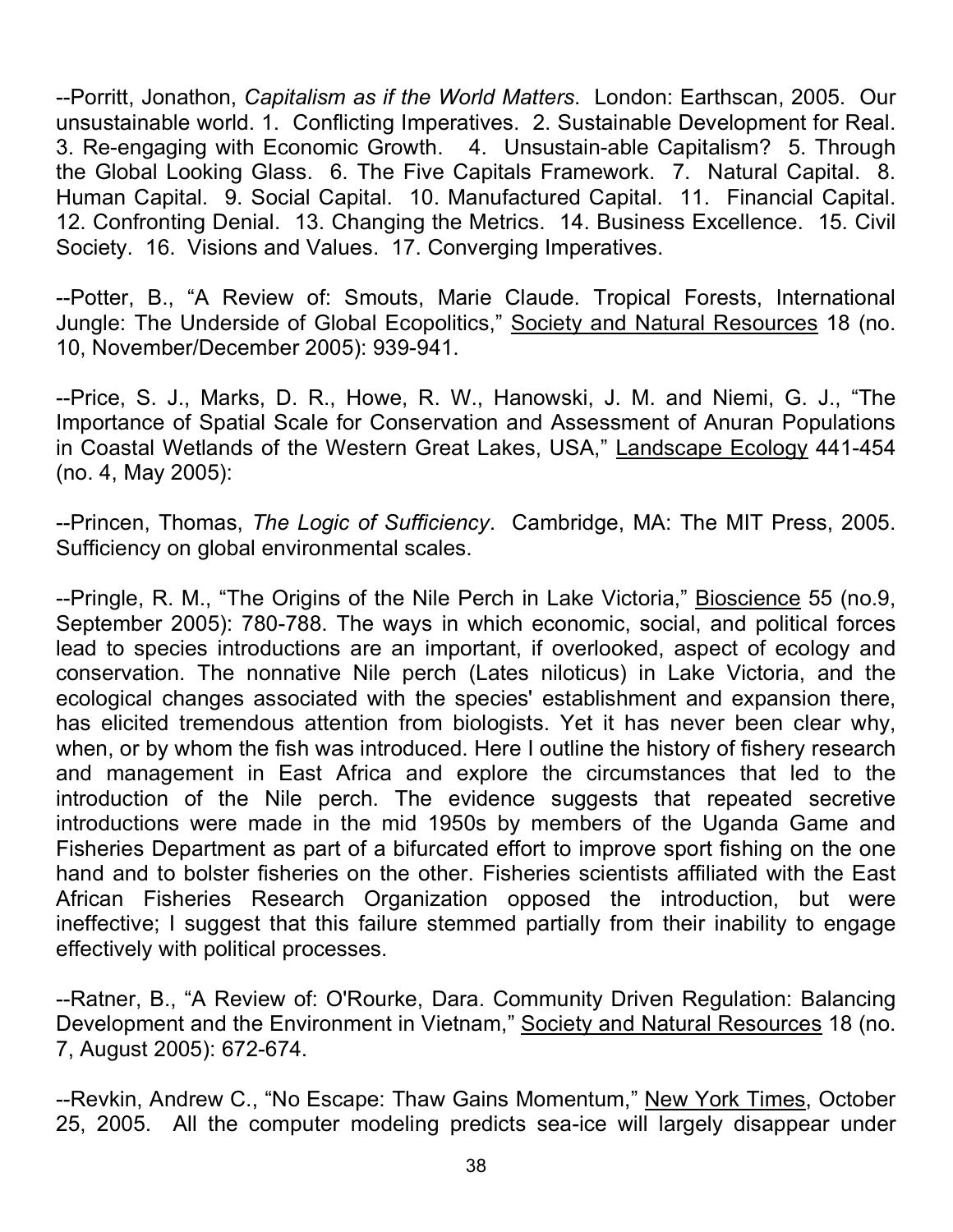global warming by 2050, though some models predict this can be with erratic warming and cooling in some regions. Melting of the Greenland ice cap has become a major concern. Although the ice cap has grown a little thicker, due to recent increase in snowfall, the edges of the icecap are melting faster, with net loss. That ice cap contains as much water as is in the Gulf of Mexico, and melting would raise sea levels worldwide more than twenty feet.

--Revkin, Andrew C., "China Is Bright Spot in Dark Report on the World's Diminishing Forests," New York Times, November 15, 2005. Widespread tree planting in China has slowed the rate at which the Earth's forested area is dwindling, but the clearing of tropical forests, much of it in areas never previously cut, continues to grow, according to a new United Nations Report. The study is published by the UN Food and Agriculture Organization (FAO) and is online at: fao.org/forestry. China's new forest policy has resulted in a turnaround, from a loss of about 3,000 square miles of forest a year in the 1990's to a gain of about 4,000 square miles annually since 2000. See also Global Forest Watch: globalforestwatch.org.

--Riells, S., "Book Review: Food Webs at the Landscape Level. By Gary A. Polis, Mary E. Power, and Gary R. Huxel (eds.), University of Chicago Press, Chicago. 2004, 548 pp., illus., Landscape Ecology 20 (no. 4, May 2005): 495-496.

--Robbins, Jim, "Hunting Habits of Wolves Change Ecological Balance in Yellowstone," New York Times, October 18, 2005. Wolves have been back in the park for ten years, and this "apex predator" has caused "a trophic cascade." Elk are fewer and more wary, and feed more in the open, less in willow thickets, or among the cottonwoods and aspens, which have bounced back. There are fewer coyotes, but this means more foxes, more mice. Also from the leftover wolf kills, there is more food for other carnivores and scavengers. Alas, however, a big fear is from people, or, more accurately, from people's dogs, from which the wolves catch parvovirus. That has been killing 60-70 percent of the wolf pups. See also Smith, Douglas W., and Gary Ferguson, *Decade of the Wolf: Returning the Wild to Yellowstone*.

--Rolston, Holmes, III, "Ecology," entry in Carl Mitcham, ed., *Encyclopedia of Science, Technology, and Ethics* (Farmington, MA: Macmillan Reference, USA, Thomson/Gale, 2005), vol. 2, pp. 580-583.

--Sample, V. A. and Miller, C., "A Transformative Place: Grey Towers and the Evolution of American Conservationism," Journal of Forestry 103 (no. 5, July/August 2005): 237- 240.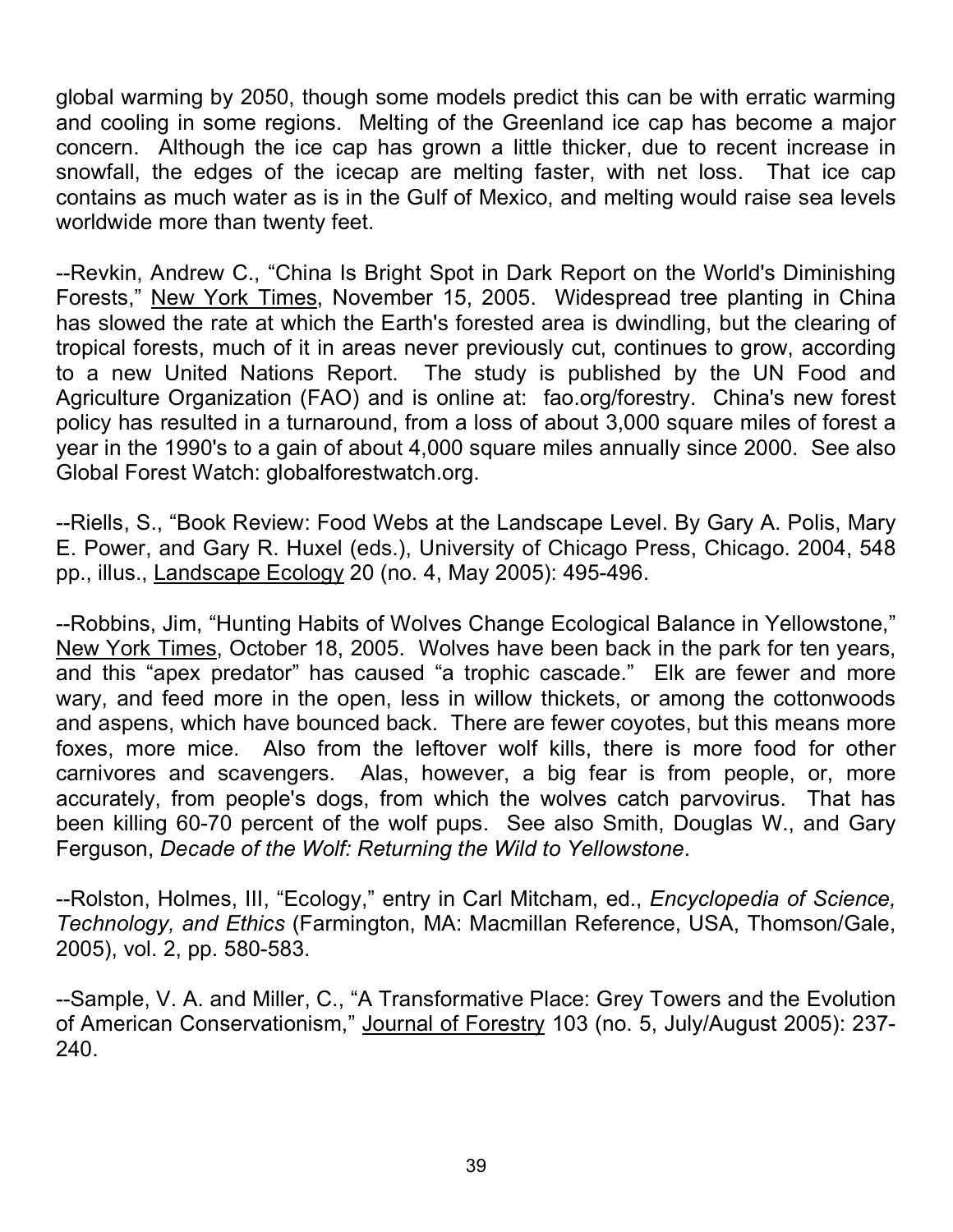--Satterfield, Terre, and Scott Slovic, eds., *What's Nature Worth? Narrative Expressions of Environmental Values*. Salt Lake City: University of Utah Press, 2004. Environmental writers as "lay ethicists" (p. 2).

--Selin, S. and Pierskalla, C., "The Next Step: Strengthening the Social Science Voice in Environmental Governance," Society and Natural Resources 18 (no. 10, November/December 2005): 933-936.

--Silva, Patricia and Sefano Pagiola. "A Review of the Valuation of Environmental Costs and Benefits in World Bank Projects." World Bank: World Bank Environmental Economics Series, 2003.

--Singer, Peter, "Rights and Wrongs," interview by Erika Check, Nature 437 (1 Sept. 2005):21, in a section "What the Chimp Means to Me," accompanying an issue announcing the sequencing of the chimpanzee genome. One of four who so reflect there. With half a dozen other related articles. Singer advocates (with the Great Ape Project) three "human" rights also to be granted to apes, the right to life, to liberty, and to protection from torture. (Singer, a utilitarian, seems to use "rights" language here more freely than elsewhere.) He also thinks that our human respect for life is not based on our genetic similarity with them. "I don't think that knowing which genes chimps share with us actually determines anything about their moral status in any meaningful way." Gary Marcus, in another interview, insists that there be great respect for chimps, but not under the pretense that they have language. "Chimpanzees may be many things, but linguists they are not."

--Singer, Peter, ed., *In Defense of Animals: The Second Wave*. Blackwell Publishers, 2005. A collection of essays divided into three parts: The Ideas, The Problems, Activists and Their Strategies. Includes submissions from both seasoned and new members of the animal welfare movement.

--Sisk, T. D., et al., "A Landscape Perspective for Forest Restoration," Journal of Forestry 103 (no. 6, July/August 2005): 319-320.

--Smith, D., "Garden Game: Shifting Cultivation, Indigenous Hunting and Wildlife Ecology in Western Panama," Human Ecology 33 (no. 4, August 2005): 505-537.

--Smith, R. G. B., Nichols, J. D. and Vanclay, J. K., "Dynamics of Tree Diversity in Undisturbed and Logged Subtropical Rainforest in Australia," Biodiversity and Conservation 14 (no. 10, October 2005): 2447-2463.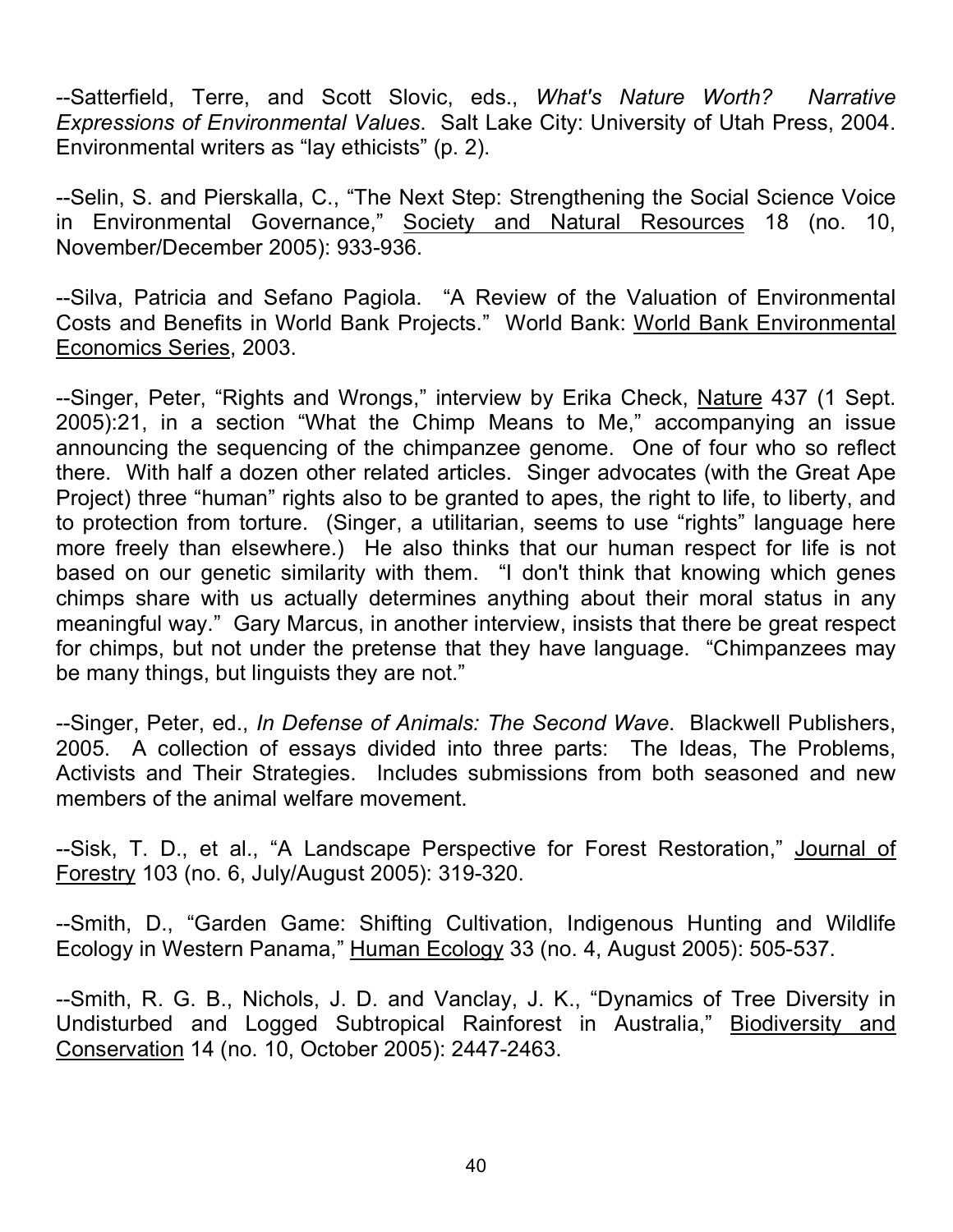--Stedman, R., "A Review of: Baker, Mark, and Jonathan, Kusel. Community Forestry in the United States: Learning from the Past, Crafting the Future," Society and Natural Resources 18 (no. 9, October 2005): 853-856.

--Steiner, Gary, *Anthropocentrism and Its Discontents: The Moral Status of Animals in the History of Western Philosophy*. Pittsburgh: University of Pittsburgh Press, 2005.

--Stokstad, Eric, "What's Wrong With the Endangered Species Act?" Science 309 (30 September 2005):2150-2152. Mainly the claim that it has not worked very well, owing to growing backlog of candidate species and lack of effective designation of critical habitat, with much of the slow-down from lack of funding owing to congressional lack of support, owing in turn to pressures from developers.

--Stokstad, Erik, "House Revises Endangered Species Act," Science 310 (7 October 2005):32. The U.S. House passed a revised Endangered Species Act, hustled through the House Resources Committee in just four days by Richard Pombo, longtime critic of the Act and chair of that committee. The bill passed the House 229-193. The revised Act eliminates critical habitat provisions, requires that FWS evaluate proposals in 180 days or else proposals get an automatic green light, and that if land is preserved unaltered for species protection, the U.S. Fish and Wildlife Service must compensate owners, without providing any additional money to do so. The U.S. Senate is unlikely to work on a companion bill until spring 2006, and likely to make more moderate changes to the Act.

--Stokstad, Erik, "`Genetic Rescue' Helps Panthers but Puts Researchers on the Spot," Science 309 (19 August 2005):1162. In 1995 researchers transplanted eight female panthers from Texas to south Florida in a last-ditch effort to reverse the troubling effects of inbreeding in the small population of surviving Florida cats. Stuart Pimm and a team of biologists have analyzed a decade of data (54 offspring from the eight females, mating with Florida males; 118 offspring from purebred Florida kittens) and conclude that the survival rate of the "hybrid" offspring is three times greater, especially for females. But some Florida Fish and Wildlife Conservation Commission researchers complain that the analysis is premature.

--Stokstad, Erik, "Louisiana's Wetlands Struggle for Survival," Science 310 (25 November 2005):1264-1266. More than 600 square kilometers of wetlands in the area have disappeared in the last decade along. After hurricanes Katrina and Rita, and a new appreciation of the role of wetlands in flood prevention, ecologists hope their large-scale plants will be implemented. The past 40 years wetlands decline have increased storm surges 2.4-3 meters, although it is not likely that wetland restoration would have been enough to reduce the Katrina storm surge enough to prevent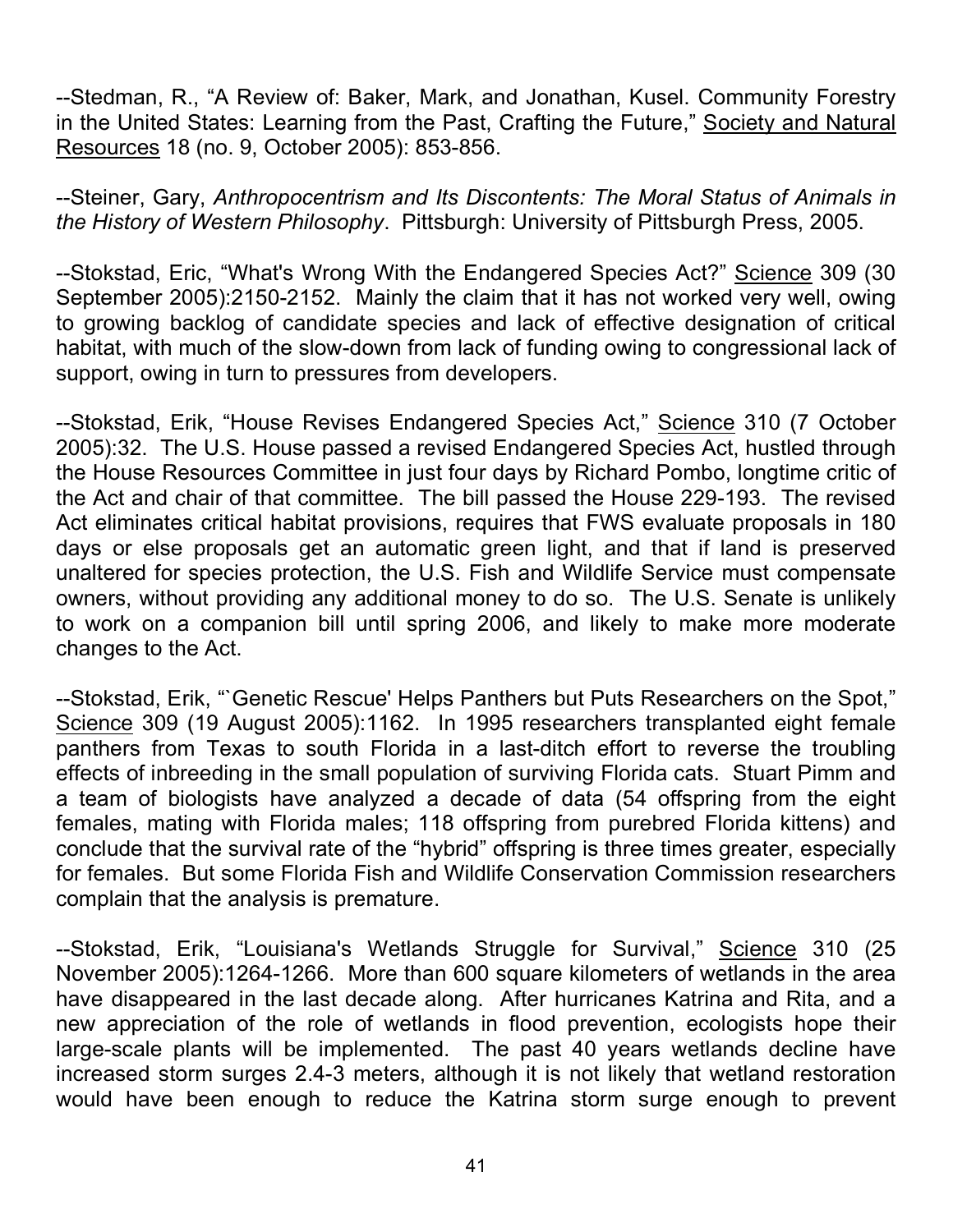breaching the dikes. Another problem is that now such wetlands have to be artificially maintained, which is fragile and expensive.

--Stretesky, P. and Gabriel, J., "Self Policing and the Environment: Predicting Self Disclosure of Clean Air Act Violations Under the U.S. Environmental Protection Agency's Audit Policy," Society and Natural Resources 18 (no. 10, November/December 2005): 889-905.

--Strong, David, "Environmental Ethics," entry in Carl Mitcham, ed., *Encyclopedia of Science, Technology, and Ethics* (Farmington, MA: Macmillan Reference, USA, Thomson/Gale, 2005), vol. 2, pp. 653-661.

--Swaffield, S. and Primdahl, J., "Spatial Concepts in Landscape Analysis and Policy: Some Implications of Globalisation," Landscape Ecology 20 (no. 6, September 2005): 657-673.

--Tear, T. H. E. A., "How Much Is Enough? The Recurrent Problem of Setting Measurable Objectives in Conservation," Bioscience 55 (no. 10, October 2005): 835- 849. International agreements, environmental laws, resource management agencies, and environmental nongovernmental organizations all establish objectives that define what they hope to accomplish. Unfortunately, quantitative objectives in conservation are typically set without consistency and scientific rigor. As a result, conservationists are failing to provide credible answers to the question "How much is enough?" This is a serious problem because objectives profoundly shape where and how limited conservation resources are spent, and help to create a shared vision for the future.

--Theodori, G., "Community and Community Development in Resource Based Areas: Operational Definitions Rooted in an Interactional Perspective," Society and Natural Resources 18 (no. 7, August 2005): 671-672.

--Van Putten, M., "Toward a New Environmental Insurgency," Bioscience 55 (no.9, September 2005): 789-794.

--VanDyke (Van Dyke), Fred, "Between Heaven and Earth-Evangelical Engagement in Conservation." Conservation Biology 19 (no. 6, 2005), 1693-1696.

--Wallington, Tabatha J. and Susan A. Moore, "Ecology, Values, and Objectivity: Advancing the Debate," BioScience 55 (2005):873-878. The authors used a Delphibased study of the role of values and their interpretations of ecological science in eight well-known ecologists. This involves several rounds of anonymous exchange of views looking at how empirical data is viewed differently depending on larger scientific and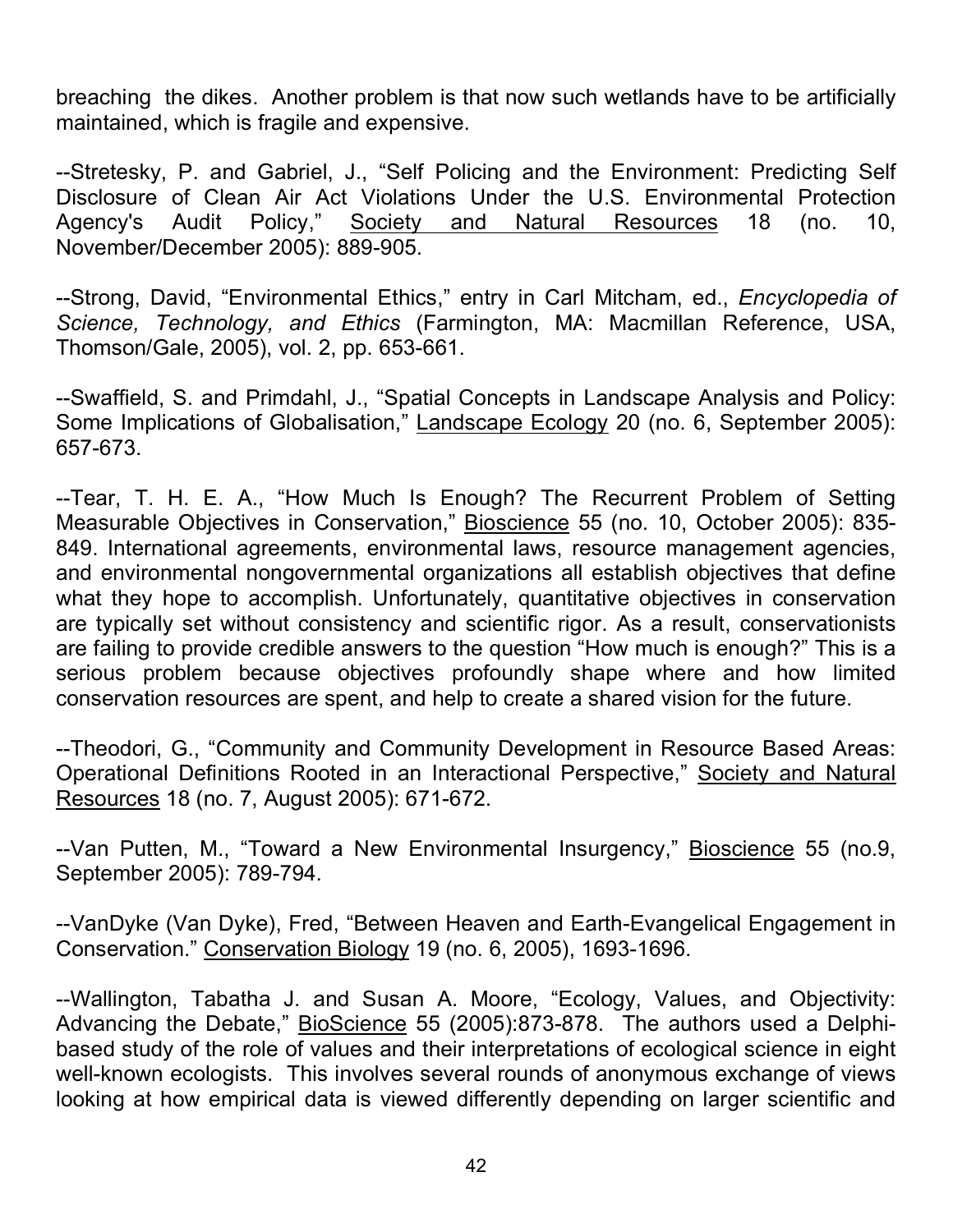social contexts. Wellington is in social science, University of Queensland, Moore in environmental science, Murdoch University, Australia.

--Warner, Melanie, "California Wants to Serve a Warning With Fries," New York Times, Sept. 21, 2005. The California attorney general filed suit against McDonalds, Burger King, and Frito-Lay, saying that they should be forced to put labels on all fries and chips warning of danger to health. French fries are the most consumed food in restaurants, soaked with trans fats, loaded with sodium and full of simple carbs, the bad kind. They are also full of a chemical called acrylamide, known to cause cancer in rats and mice--but not known to cause cancer in humans at the levels in French Fries. The U.S. Food and Drug Administration (F.D.A.) opposes the labeling on grounds that its investigation of the issue is incomplete.

http://www.nytimes.com/2005/09/21/business/21chips.html?pagewanted=print

--Weber, E., Lovrich, N. and Gaffney, M., "Collaboration, Enforcement, and Endangered Species: A Framework for Assessing Collaborative Problem Solving Capacity," Society and Natural Resources 18 (no. 8, September 2005): 677-698.

--Whitfield, John, "Biogeography: Is Everything Everywhere?" Science 310 (11 November 2005):960-961. Microbiologists have long thought that the same microbes are everywhere. "There is no biogeography for anything smaller than 1 millimeter" (Bland Finlay), partially because the microbes and spores are blown transcontinentally in the wind, partially because these can long lie dormant. But other microbiologists are now finding that some microbes are locally specific. One problem is that the species question is not well defined at the microbe level. Many assign microbes to different species only if their DNA is less than 97% identical, but the same criteria would put all primates from lemurs to humans in one species.

--Whitten, Andrew, "The Second Inheritance System of Chimpanzees and Humans," Nature 437 (1 Sept. 2005):52-55. "When we focus our comparative lens on culture, the evidence is all around us that a gulf separates humans from all other animals. Nevertheless, recent studies of great apes suggest that they resemble us culturally to an extent unmatched by other species" (p. 52) Some prefer to use "traditions" for behavior that animals acquire by imitation, present in many vertebrate species, such as birds, maybe even in invertebrates. But chimp groups can have an array of multiple and specific traditions that can be called "culture." "Ape culture may be particularly complex among non-human animals, yet it clearly falls short of human culture. An influential contemporary view is that the key difference lies in the human capacity for cumulative culture, whereby the achievements of successive generations have built on previous developments to create complex structure such as languages and technologies. Chimpanzees have accumulated many traditions, but each remains sufficiently simple that there is little scope for it to have developed significant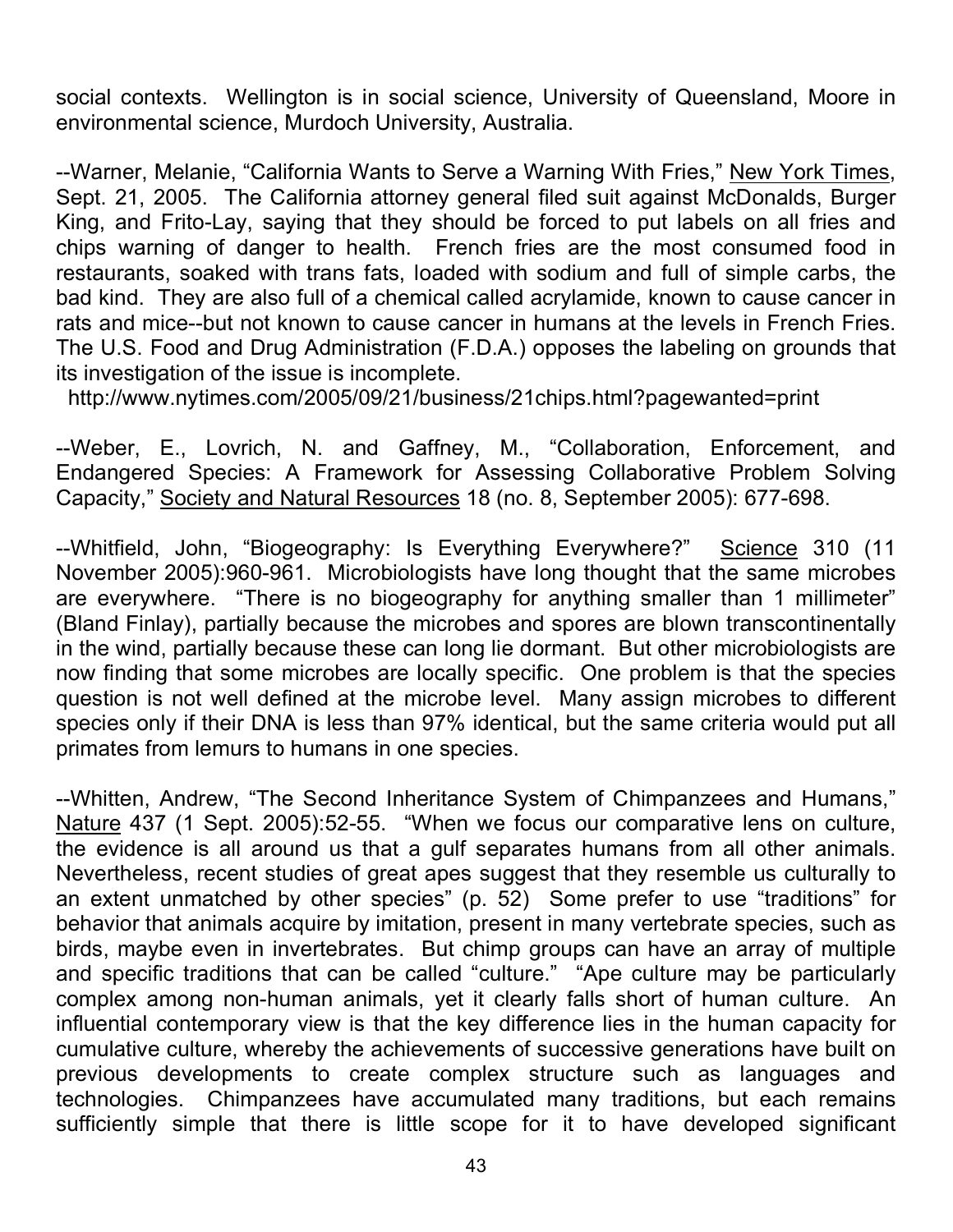complexity compared to its original form." (p. 53). Whitten is in psychology, University of St. Andrews, Scotland.

--Wilshusen, P., "A Review of: Ndubisi, Forster. Ecological Planning: A Historical and Comparative Synthesis," Society and Natural Resources 18 (no. 10, November/December 2005): 937-939.

--Winter, M., "Geographies of food: agro food geographies, food, nature, farmers and agency," Progress in Human Geography 29 (no. 5, 2005): 618-625.

--Xu, H., Zhu, G., Wang, L. and Bao, H., "Design of Nature Reserve System for Red Crowned Crane in China," Biodiversity and Conservation 14 (no. 10, October 2005): 2275-2289.

--Zimmer, Carl, "In Give and Take of Evolution: A Surprising Contribution from Islands," New York Times, November 22, 2005. Islands have typically been thought to be dead ends in evolution, but studies now suggest they can at other times be sources from which continents are re-stocked. They are also places where rapid speciation occurs, often because of isolation and specialized environments. This makes islands more important to conserve as reservoirs of biodiversity.

--Zingerli, C., "Colliding Understandings of Biodiversity Conservation in Vietnam: Global Claims, National Interests, and Local Struggles," Society and Natural Resources 18 (no. 8, September 2005): 733-747.

# **NEWS AND ISSUES**

**Katrina and global warming.** National Climate Data Center provides an overview of the global warming problem: www.ncdc.noaa.gov/ca/climate/globalwarmingl.html. A starting place to learn about connections between hurricane intensity and global warming is: www.realclimate.org. An introductory essay is there, also a thread of discussion among meteorologists. An analysis by five climate scientists concludes: "The available scientific evidence indicates that it is likely that global warming will make—and possibly already is making—those hurricanes that form more destructive than they otherwise would have been." There is also discussion of a more skeptical essay to be published in the Bulletin of the American Meteorological Society, agreeing that global warming will make hurricanes more severe but suggesting that the impact will be modest, adding only 1 to 10 miles per hour to a hurricane's wind speed. But one summary of 1,200 simulations published in the Journal of Climate last year showed that rising levels of greenhouse gases could triple the number of Category 5 hurricanes. There is empirical evidence that hurricanes have already become more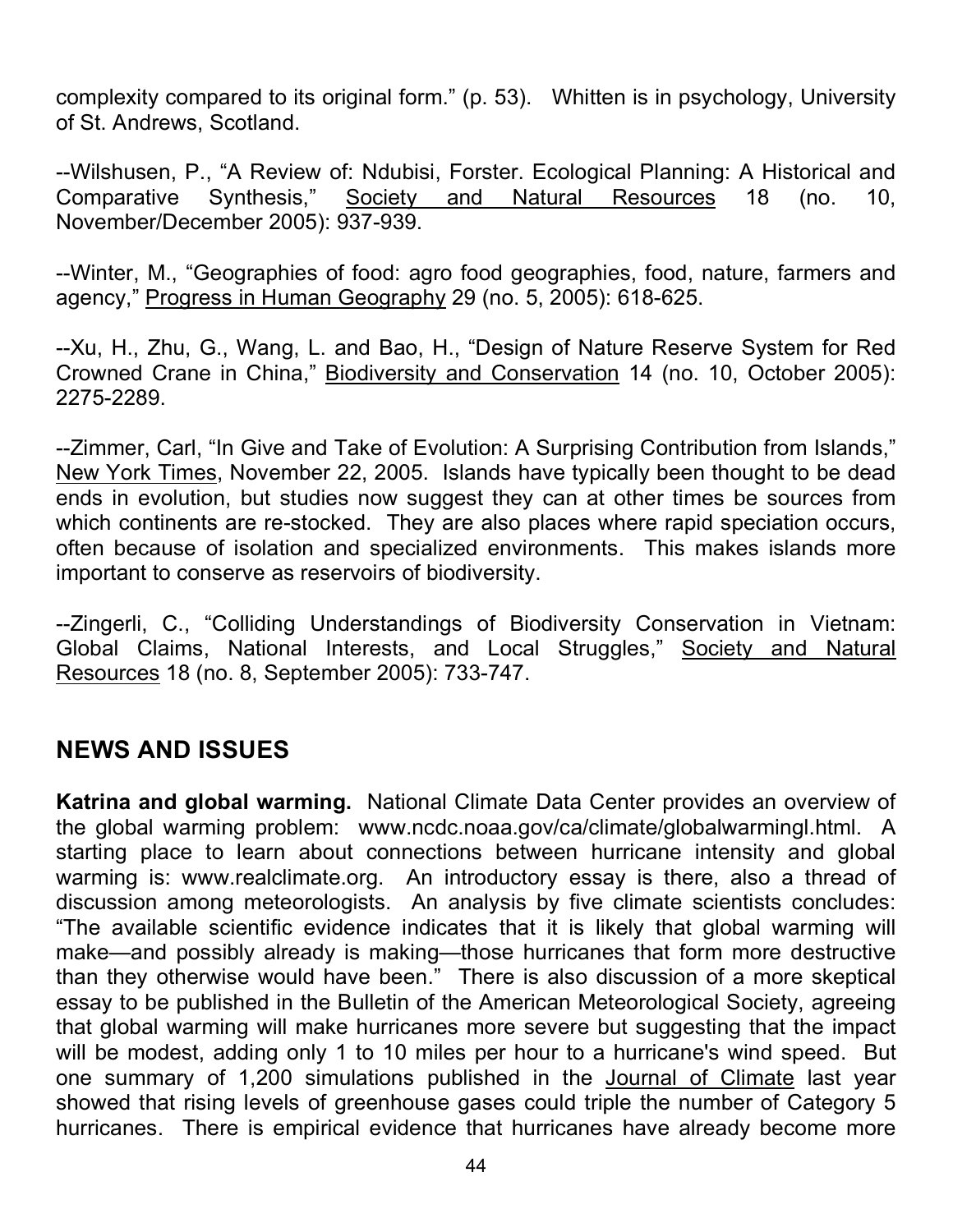intense, but not more frequent. Kerry Emanuel, a hurricane expert at M.I.T., indicates that by one measure hurricanes have almost doubled in intensity over the last 30 years. That reflects natural cycles as well. But Emanuel concludes: "The large upswing in the last decade is unprecedented, and probably reflects the effect of global warming." He adds: "My results suggest that future warming may lead to ... a substantial increase in hurricane-related losses in the 21st century." "Increasing Destructiveness of Tropical Cyclones Over the Past 30 Years," Nature, 4 August 2005. Webeter, P. J., et al,, "Changes in Tropical Cyclone Number, Duration, and Intensity in a Warming Environment," Science 309(16 September 2005):1844-1846. Time magazine cover story, October 3, 2005, is on this issue, "Are We Making Hurricanes Worse?"

**Duke Energy Pledges \$2.5 Million for Climate Change Research.** North-Carolina based Duke Energy has pledged \$2.5 million to Duke University to support the Climate Change Policy Partnership, a new industry-university collaboration that will develop policies to address the problems of global climate change. Researchers will assess the environmental and economic costs and benefits of federal policy options for addressing emissions of carbon dioxide and other greenhouse gases. These policies include market-based cap-and-trade programs and a nationwide tax on the carbon content of fossil fuels. Researchers at the Center on Global Change will assess the potential for using carbon sequestration to store atmospheric carbon dioxide in forests, soils or underground reservoirs. The grant will fund more than 30 Duke Energy Research Fellowships for graduate students from Duke and other North Carolina universities to work with researchers on these projects. Contact: Tim Lucas, Nicholas School of the Environment and Earth Sciences, Duke University. tdlucas@duke.edu.

## **ISEE OFFICERS**

President: Dale Jamieson. Professor of Environmental Studies and Philosophy, New York University, 246 Greene Street, Suite 300, New York NY 10003-6677. Phone: 212- 998-5429. Fax: 212-995-4832. Website: http://www.esig.ucar.edu/ HP\_dale.html. Email: dwj3@nyu.edu.

Vice-President: Clare Palmer. Department of Philosophy, Washington University, One Brookings Drive, Campus Box 1073, St Louis, MO 63130. Phone: 314 935 7148. Fax: 314 935 7349. E-mail cpalmer@artsci.wustl.edu.

Secretary: Paul Thompson. Department of Philosophy, 503 South Kedzie Hall, Michigan State University, East Lansing, MI 48824-1022. Email: thomp649 @pilot.msu.edu.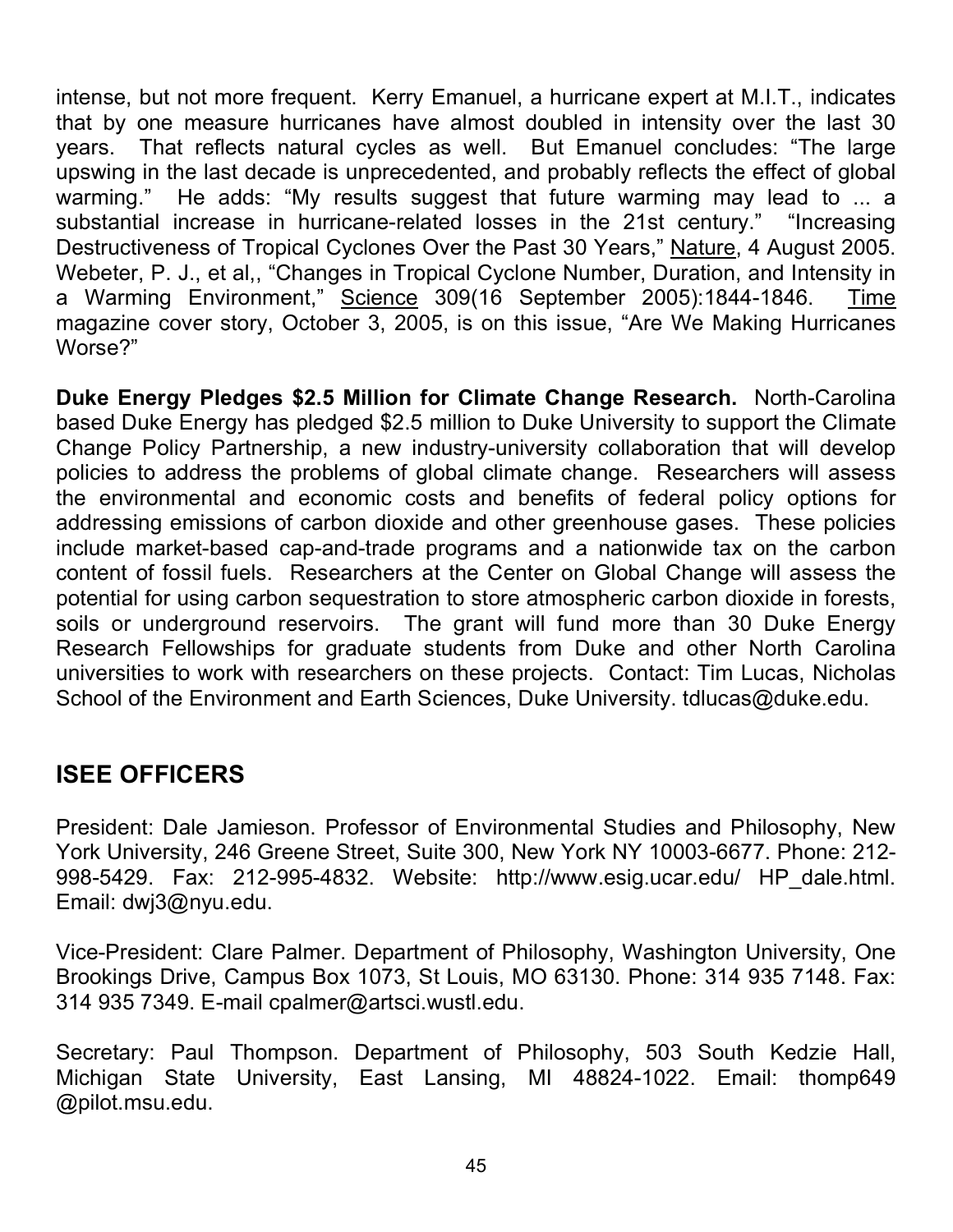Treasurer: Lisa Newton. Director, Program in Environmental Studies, Fairfield University, Fairfield, Connecticut 06824. Phone: 1-203-254-4128. E-mail: lhnewton@mail.fairfield.edu.

Nominations Committee: Robin Attfield (international member), Jen Everett, Ned Hettinger, and Christopher Preston.

## **ISEE REGIONAL REPRESENTATIVES**

Africa: Johan P. Hattingh, Department of Philosophy, University of Stellenbosch, 7600 Stellenbosch, South Africa. Hattingh heads the Unit for Environmental Ethics at Stellenbosch. Phone: 27 (country code) 21 (city code) 808-2058 (office), 808-2418 (secretary); 887-9025 (home); Fax: 886-4343. Email: jph2@akad.sun.ac.za.

Australia and New Zealand: William Grey, Room E338, Department of Philosophy, University of Queensland, 4067, Queensland 4072 AUSTRALIA. Email: wgrey@mailbox.uq.edu.au.

China: Yu Mouchang, Institute of Philosophy, Chinese Academy of Social Sciences, Beijing, 100732, China. Yang Tongjin, Institute of Philosophy, Chinese Academy of Social Sciences, Beijin,100732, China. E-mail: yangtong12@sina.com.

Taiwan: Edgar Lin, Biology Department, Tunghai University, Taichung, Taiwan 40704. Email: edgarlin@ms5.hinet.net. Phones: 886-4-3595622 office; 886-4-3590991 home. Fax: 886-4-3595953.

Eastern Europe: Jan Wawrzyniak. Department of Philosophy, Adam Mickiewicz University of Poznan, Poland. University address: Prof. Jan Wawrzyniak, Institut Filozofii, Adam Mickiewicz University, 60-569 Poznan, Szamarzewskiego 91c POLAND. Phone: +48 / 61 / 841-72-75; Fax: +48 / 61 / 8430309. Home address: 60- 592 Poznan, Szafirowa 7, POLAND. Email: jawa@main.amu.edu.pl. Website: http://appliedphilosophy.mtsu.edu/ISEE/JanWaw/index.html.

Western Europe and the Mediterranean: Martin Drenthen, Center for Ethics University of Nijmegen (CEKUN), Postbox 9103, 6500 HD Nijmegen, THE NETHERLANDS. Office phone: 31 (country code) 24 (city code) 3612751. Fax: 31-24-3615564. Email:mdrenthen@hetnet.nl. Home: Van't Santstraat 122, 6523 BJ Nijmegen. Home Phone: (31) - (24) - 3238397.

Mexico and Central America: Teresa Kwiatkowska, Universidad Autonoma Metropolitana-Iztapalapa, Departamento de Filosofia, Av. Michoacan y Purissima s/n,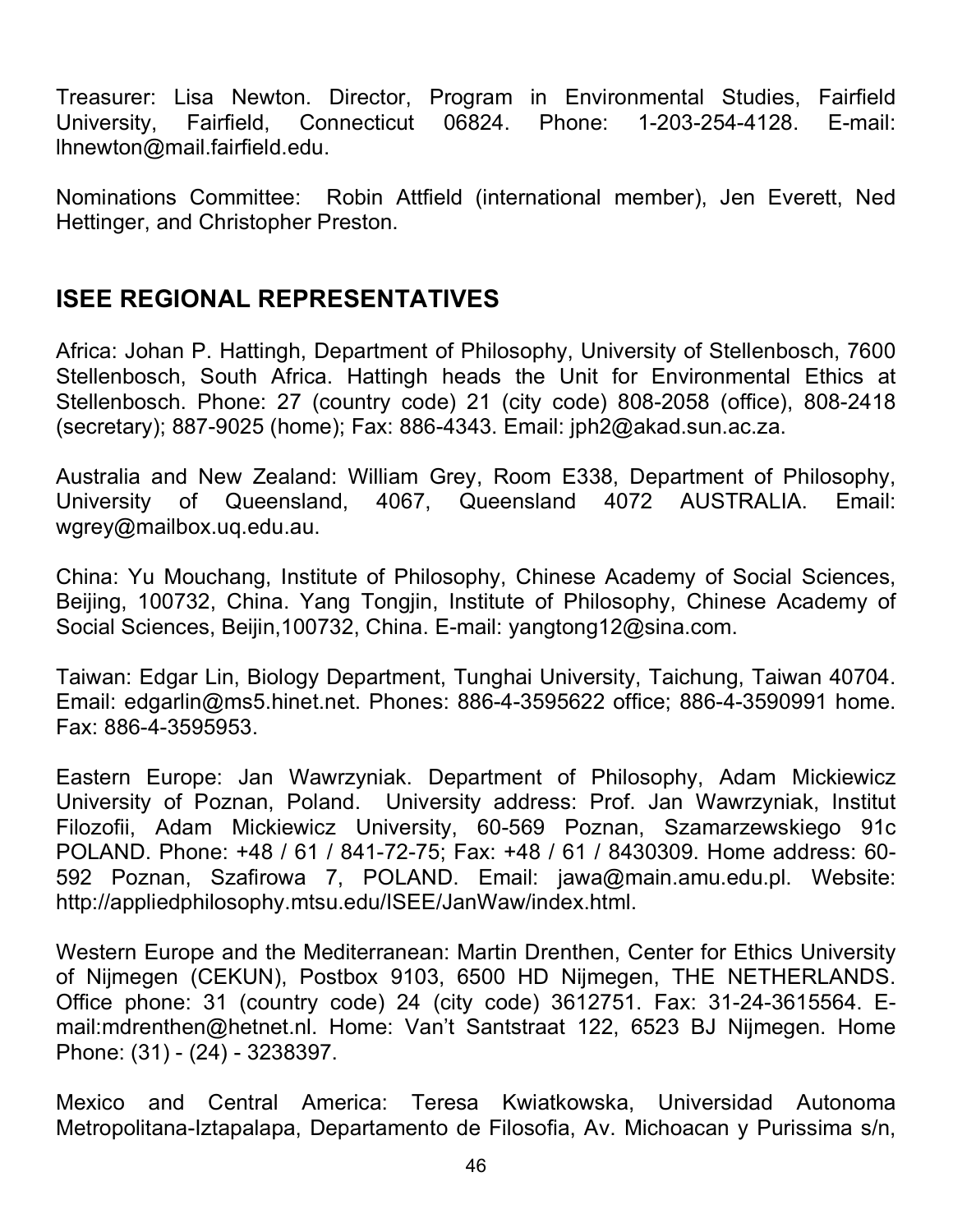09340 Mexico D.F., MEXICO. Phones: +52 55 5637 14 24 (home), +52 55 5 804 47 77 (office). Fax: +52 55 5804 47 48 Email: tkwiatkowska@yahoo.com.

Canada: Laura Westra. Osgoode Hall Law School, York University, 4700 Keele Street, Toronto, Ontario M3J 1P3. Phone: 905-303-8181. Fax: 905-303-8211 E-mail: lwestra@interlog.com.

Pakistan and South Asia: Nasir Azam Sahibzada, Education Manager, WWF-- Pakistan, T-28 Sahibzada House, Zeryab Colony, Peshawar City (NWFP), PAKISTAN. Phone: (92) (91) (841593). Fax: (92) (91) (841594). Email: lapis@brain.net.pk or naasir1@email.com.

South America: Ricardo Rozzi, Department of Philosophy and Religion Studies, P.O. Box 310920, University of North Texas, Denton, TX 76203-0920. Phone: 940-565- 2266. Fax: 940-565-4448. Email: rozzi@unt.edu.

United Kingdom: KeeKok Lee, Institute for Environment, Philosophy & Policy, Furness College, University of Lancaster, Lancaster LA1 4YG, UK. E-mail: keekok.lee@lancaster.ac.uk.

United States: Ned Hettinger, Philosophy Dept, College of Charleston, Charleston, South Carolina 29424 USA. Phone: 843-953-5786; 843-883-9201 (home). Fax: 843- 953-6388. E-mail: HettingerN@CofC.edu). Address July 1999 to August 2000: 416 W. College, Bozeman, MT 59715. Phone: 406-522-9676.

Holmes Rolston, III, Dept. of Philosophy, Colorado State University, Fort Collins, Colorado 80523 USA. Phone: 970-491-6315 (Office). Fax: 970-491-4900. Email: rolston@lamar.colostate.edu.

Jack Weir, Department of Philosophy, Morehead State University,UPO 662, Morehead, Kentucky 40351-1689 USA. Phone: 606-784-0046 (Home Office), 606-783-2785 (Campus Office). Fax: 606-783-5346 (include Weir's name on Fax). Email: j.weir@morehead-st.edu.